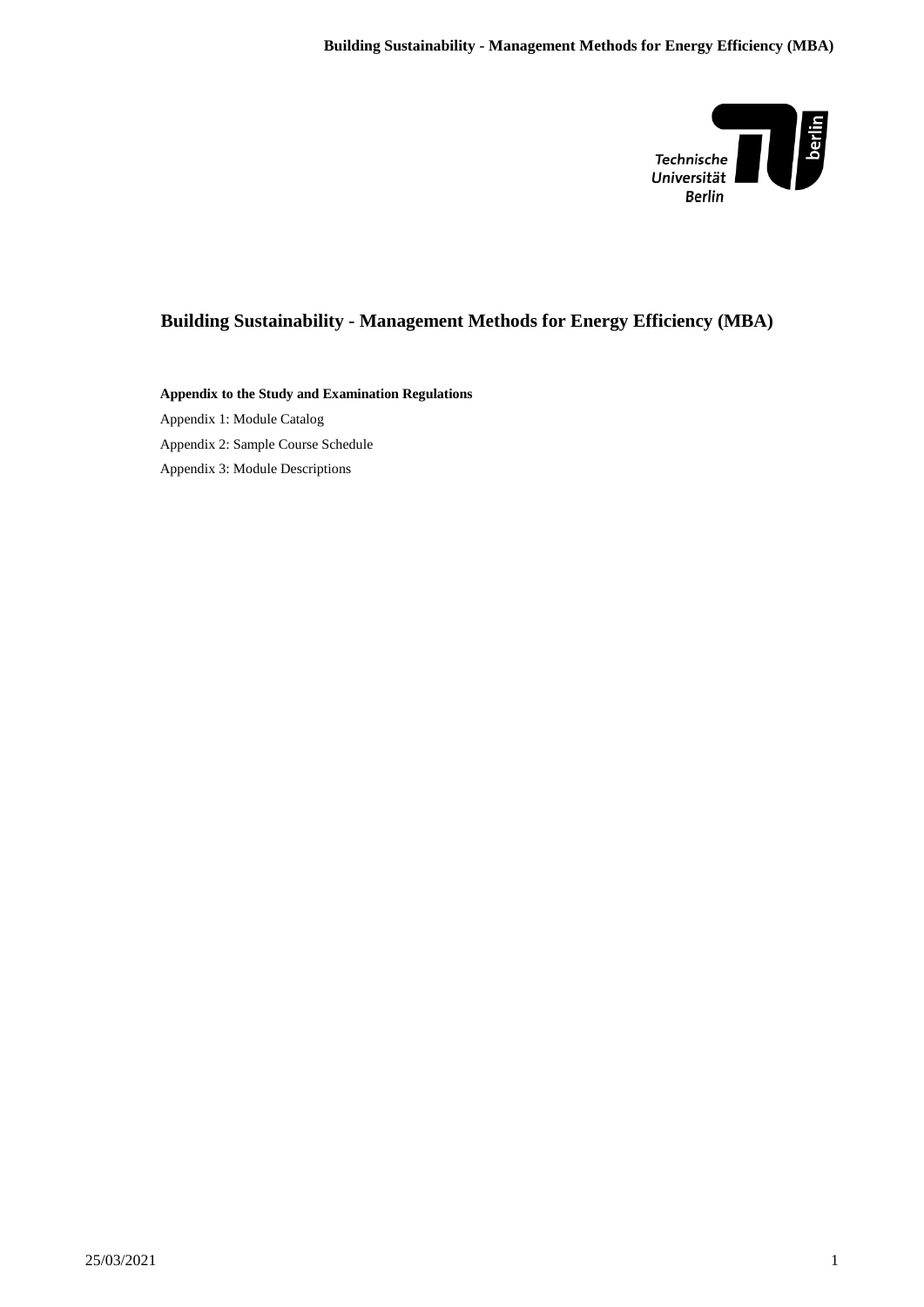## **Appendix 1: Module Catalog**

| $N^0$        | <b>Module</b>                                                                                         | CP | <b>Type of</b><br>assessment | <b>Graded</b>  | <b>Weighting in</b><br>overall grade |
|--------------|-------------------------------------------------------------------------------------------------------|----|------------------------------|----------------|--------------------------------------|
|              | <b>Compulsory modules</b>                                                                             |    |                              |                |                                      |
| 1            | <b>Technological Fundamentals</b>                                                                     | 9  | Written<br>(examination)     | Yes            | 1                                    |
| 2            | <b>Economics Fundamentals</b>                                                                         | 6  | Written<br>(examination)     | Yes            | $\mathbf{1}$                         |
| 3            | <b>Business Fundamentals</b>                                                                          | 9  | Portfolio                    | N <sub>o</sub> |                                      |
| 4            | <b>Legal Fundamentals</b>                                                                             | 6  | Written (term<br>paper)      | Yes            | 1                                    |
| 5            | Management                                                                                            | 12 | Portfolio                    | Yes            | 1                                    |
| 6            | Lecture series: "Sustainable, energy-efficient<br>conversion of building and neighborhood structures" |    | Active<br>Participation      | N <sub>o</sub> |                                      |
| 7            | <b>Interdisciplinary Project</b>                                                                      |    | Portfolio                    | Yes            | 1                                    |
| 8            | <b>Master Thesis</b>                                                                                  |    | <b>Master Thesis</b>         | Yes            | 1                                    |
|              |                                                                                                       |    |                              |                |                                      |
|              | <b>Compulsory elective modules</b>                                                                    |    | Choose two from list         |                |                                      |
| E-BuSu 1     | User-Centered Business Model Innovation & Research                                                    | 6  | Portfolio                    | N <sub>o</sub> |                                      |
| E-BuSu 2     | <b>Energy-Efficient Societies</b>                                                                     | 6  | Portfolio                    | No             |                                      |
| E-BuSu 3     | <b>Integration of Renewable Energies</b>                                                              | 6  | Portfolio                    | N <sub>0</sub> |                                      |
| <b>E-EM1</b> | <b>Efficiency Management</b>                                                                          | 6  | Portfolio                    | No             |                                      |
| <b>E-EM2</b> | Rural Electrification                                                                                 |    | Portfolio                    | No             |                                      |
| <b>E-EM3</b> | Project Management Skills - Managing (Agile) Projects<br>and Product Development                      |    | Portfolio                    | No             |                                      |
| E-SuMo 1     | Business Models and Investments in Sustainable Mobility                                               |    | Portfolio                    | N <sub>o</sub> |                                      |
| E-SuMo 2     | Data Analysis and ICT in Mobility                                                                     |    | Portfolio                    | No             |                                      |
| E-SuMo 3     | Urban and Transport Planning in Emerging Economies:<br>Concepts and Experiences                       | 6  | Portfolio                    | N <sub>o</sub> |                                      |
|              | $\sum$                                                                                                | 90 |                              |                |                                      |

\* The module descriptions are published annually in the Official Gazette of TU Berlin at the beginning of the winter semester in October and at the beginning of the summer semester in April. The version published therein is then valid. (See Section 33 (4) of the Regulations Governing Study and Examination Procedures (AllgStuPO)).

\*\* Specification "1" means that the grade will be weighted according to the number of credits (Section 47 (6) of the Regulations Governing General Study and Examination Procedures – AllgStuPO); "-" means the grade is not weighted; every further figure is a multiplication factor of the number of credits.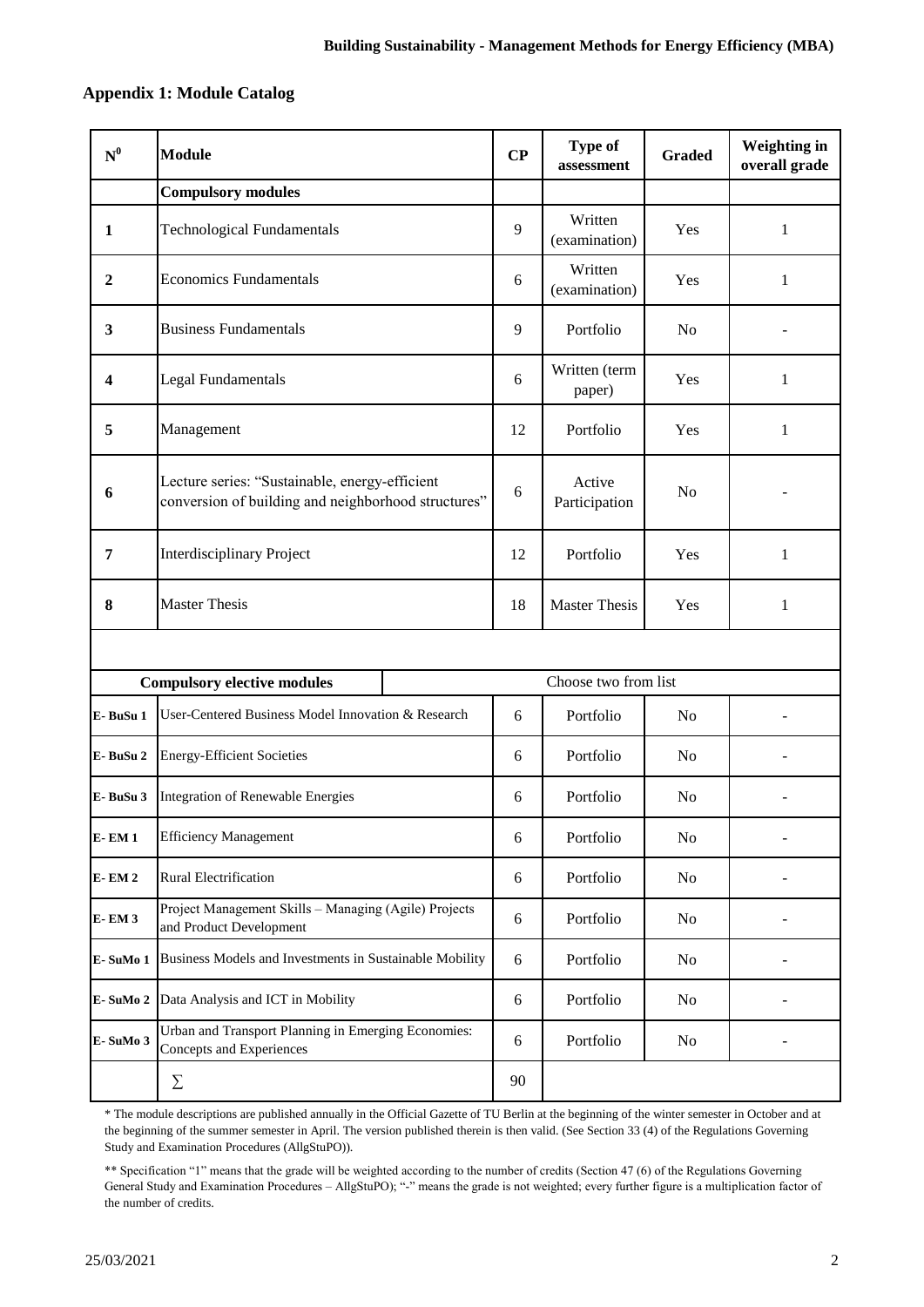|                         | 1 <sup>st</sup> Semester          | 2 <sup>nd</sup> Semester | 3rd Semester                                            |                     |
|-------------------------|-----------------------------------|--------------------------|---------------------------------------------------------|---------------------|
|                         | <b>Technology</b><br>9 ECTS       | <b>Management</b>        | <b>Compulsory</b><br><b>Elective I</b><br><b>6 ECTS</b> |                     |
|                         |                                   | 12 ECTS                  | <b>Compulsory</b><br><b>Elective II</b>                 |                     |
|                         | <b>Economics</b><br><b>6 ECTS</b> | <b>6 ECTS</b>            |                                                         |                     |
|                         |                                   | <b>Lecture Series</b>    |                                                         |                     |
| <b>Orientation Week</b> |                                   | <b>6 ECTS</b>            |                                                         |                     |
|                         | <b>Business</b><br>9 ECTS         | Interdisciplinary        | <b>Master Thesis</b><br><b>18 ECTS</b>                  | Graduation Ceremony |
|                         | Law<br><b>6 ECTS</b>              | Project<br>12 ECTS       |                                                         |                     |
|                         | 30 ECTS                           | 30 ECTS                  | 30 ECTS                                                 |                     |

# **Building Sustainability - Management Methods** for Energy Efficiency (MBA)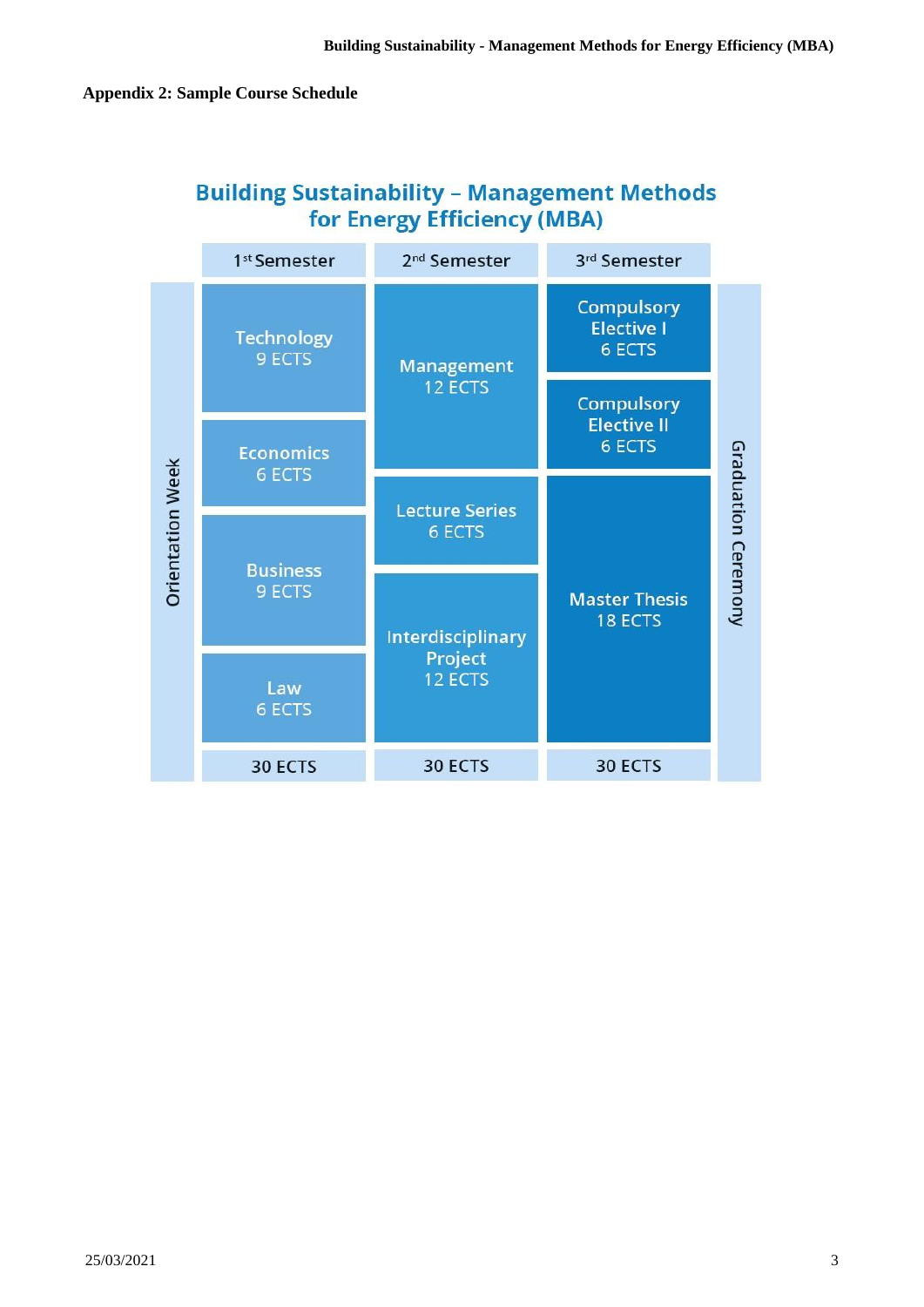# **Appendix 3: Module Descriptions**

## **Technological Fundamentals**

| <b>Module title:</b>                                                                                                                                                                                                                                                                                                                                                                                                                                                                                                                                                             | <b>ECTS</b> credit points: | 1<br><b>Short title:</b>                                                                                                                                                                                                                    |
|----------------------------------------------------------------------------------------------------------------------------------------------------------------------------------------------------------------------------------------------------------------------------------------------------------------------------------------------------------------------------------------------------------------------------------------------------------------------------------------------------------------------------------------------------------------------------------|----------------------------|---------------------------------------------------------------------------------------------------------------------------------------------------------------------------------------------------------------------------------------------|
|                                                                                                                                                                                                                                                                                                                                                                                                                                                                                                                                                                                  |                            |                                                                                                                                                                                                                                             |
| <b>Technological Fundamentals</b>                                                                                                                                                                                                                                                                                                                                                                                                                                                                                                                                                | 9                          | Technology                                                                                                                                                                                                                                  |
| <b>Module supervisor:</b>                                                                                                                                                                                                                                                                                                                                                                                                                                                                                                                                                        | Office:                    | E-Mail:                                                                                                                                                                                                                                     |
| Prof. Dr.-Ing. Joachim Müller-Kirchenbauer<br>Prof. Dr.-Ing. M. Norbert Fisch                                                                                                                                                                                                                                                                                                                                                                                                                                                                                                    | Laura Lehmann              | laura.lehmann.1@campus.tu-berlin.de                                                                                                                                                                                                         |
|                                                                                                                                                                                                                                                                                                                                                                                                                                                                                                                                                                                  | <b>Module description</b>  |                                                                                                                                                                                                                                             |
| 1. Module aims                                                                                                                                                                                                                                                                                                                                                                                                                                                                                                                                                                   |                            |                                                                                                                                                                                                                                             |
| In this module, students review and gain more in-depth general technical knowledge and knowledge of energy<br>technologies and systems in the context of current developments taking into account social responsibility and<br>sustainable development. The module also covers the most important technological insights, and the technological<br>foundations of the subsequent modules are explained.<br>Students will be able to define and evaluate various procedures, apply them to selected cases in the construction<br>sector, and present options for optimizing them. |                            |                                                                                                                                                                                                                                             |
| 2. Content                                                                                                                                                                                                                                                                                                                                                                                                                                                                                                                                                                       |                            |                                                                                                                                                                                                                                             |
| Principles of physics (basic units of physics, mechanics, thermodynamics, electromagnetism, optics), principles of<br>energy technology, principles of chemistry (fuels, combustion, batteries, fuel cells), principles of electrical<br>engineering (electrical energy technology), principles of mechanical engineering (combustion engines, turbines,<br>pumps, and compressors), principles of process engineering, biomass, fossil fuels, renewable energy sources,<br>building management.                                                                                 |                            | geothermal energy, hydropower, wind power, solar thermal energy, photovoltaics, power grids, switchover processes,<br>Carnot cycle & method, storage, and transport technology, building technology, and specific content from the field of |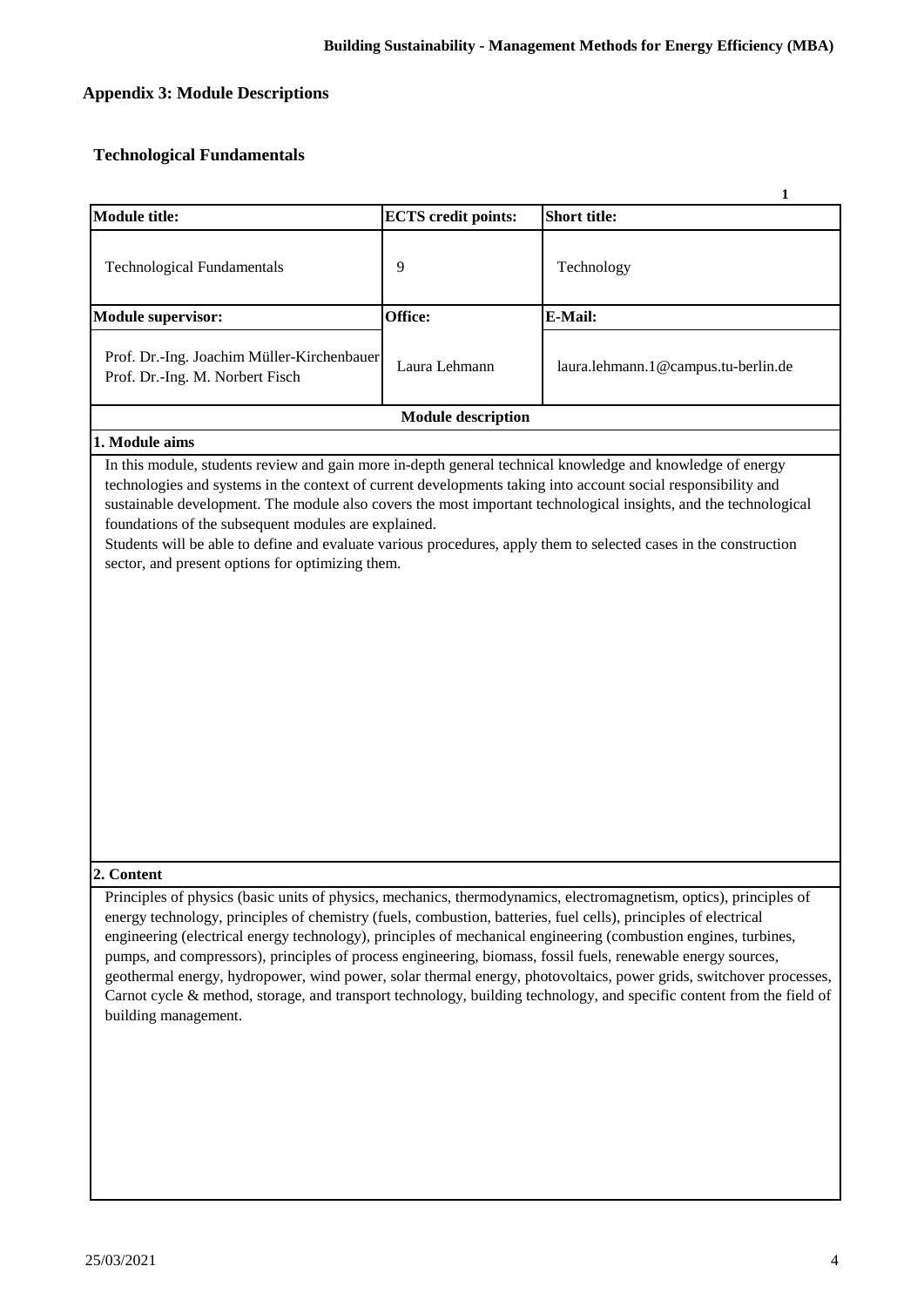## **Technological Fundamentals**

| 3. Module components                                                                                                                                                           |             |                             |                     |                                                                           |                              |  |
|--------------------------------------------------------------------------------------------------------------------------------------------------------------------------------|-------------|-----------------------------|---------------------|---------------------------------------------------------------------------|------------------------------|--|
| Course title                                                                                                                                                                   | Course type | Course<br>hours<br>per week | <b>ECTS</b> credits | Compulsory<br>$(C)$ / Elective<br>$(E)$ or<br>Compulsory<br>elective (CE) | Semester (Winter/<br>Summer) |  |
| Technology I                                                                                                                                                                   | IV          | 1,1                         |                     |                                                                           |                              |  |
| Technology II                                                                                                                                                                  | IV          | 2,1                         |                     |                                                                           |                              |  |
| <b>Technology Tutorial</b>                                                                                                                                                     | <b>TUT</b>  | 1.6                         | 9                   | $\mathsf{C}$                                                              | Winter semester              |  |
| Case studies and accompanying program                                                                                                                                          | IV          | 1,6                         |                     |                                                                           |                              |  |
| 4. Description of course types                                                                                                                                                 |             |                             |                     |                                                                           |                              |  |
| Integrated courses (IV) in the form of seminar-style lectures, e-learning course, tutorial and excursions.                                                                     |             |                             |                     |                                                                           |                              |  |
| 5. Participation requirements                                                                                                                                                  |             |                             |                     |                                                                           |                              |  |
| Enrolled in the continuing education master's program Building Sustainability - Management Methods for Energy<br>Efficiency (MBA) at TU Berlin (1st semester).                 |             |                             |                     |                                                                           |                              |  |
| 6. Module can be taken in following programs                                                                                                                                   |             |                             |                     |                                                                           |                              |  |
| Continuing education master's program Building Sustainability - Management Methods for Energy Efficiency (MBA)<br>at TU Berlin.                                                |             |                             |                     |                                                                           |                              |  |
| 7. Workload and credits                                                                                                                                                        |             |                             |                     | <b>Total Hours</b>                                                        |                              |  |
| 3,2 hours per week of seminar-style lectures (in person)                                                                                                                       |             |                             |                     | 48                                                                        |                              |  |
| 1,6 hours per week of tutorials (in person)                                                                                                                                    |             |                             |                     | 24                                                                        |                              |  |
| 1,6 hours per week of case studies and accompanying program                                                                                                                    |             |                             | 24                  |                                                                           |                              |  |
| Preparation and follow-up incl. e-learning                                                                                                                                     |             |                             |                     | 128                                                                       |                              |  |
| Examination and exam preparation                                                                                                                                               |             |                             | 46                  |                                                                           |                              |  |
| This amounts to a workload of 270 hours per semester, which is equivalent to 9 credits.                                                                                        |             |                             |                     |                                                                           |                              |  |
| 8. Module completion                                                                                                                                                           |             |                             |                     |                                                                           |                              |  |
| <b>Graded Module</b>                                                                                                                                                           |             |                             |                     |                                                                           |                              |  |
| Type of assessment: written exam                                                                                                                                               |             |                             |                     |                                                                           |                              |  |
| There will be one assessed test (written; duration 120 mins) at the end of the module.<br>Students who fail the exam may repeat it at the beginning of the following semester. |             |                             |                     |                                                                           |                              |  |
|                                                                                                                                                                                |             |                             |                     |                                                                           |                              |  |
|                                                                                                                                                                                |             |                             |                     |                                                                           |                              |  |
|                                                                                                                                                                                |             |                             |                     |                                                                           |                              |  |
|                                                                                                                                                                                |             |                             |                     |                                                                           |                              |  |
|                                                                                                                                                                                |             |                             |                     |                                                                           |                              |  |
| 9. Module duration                                                                                                                                                             |             |                             |                     |                                                                           |                              |  |

The module can be completed in one semester.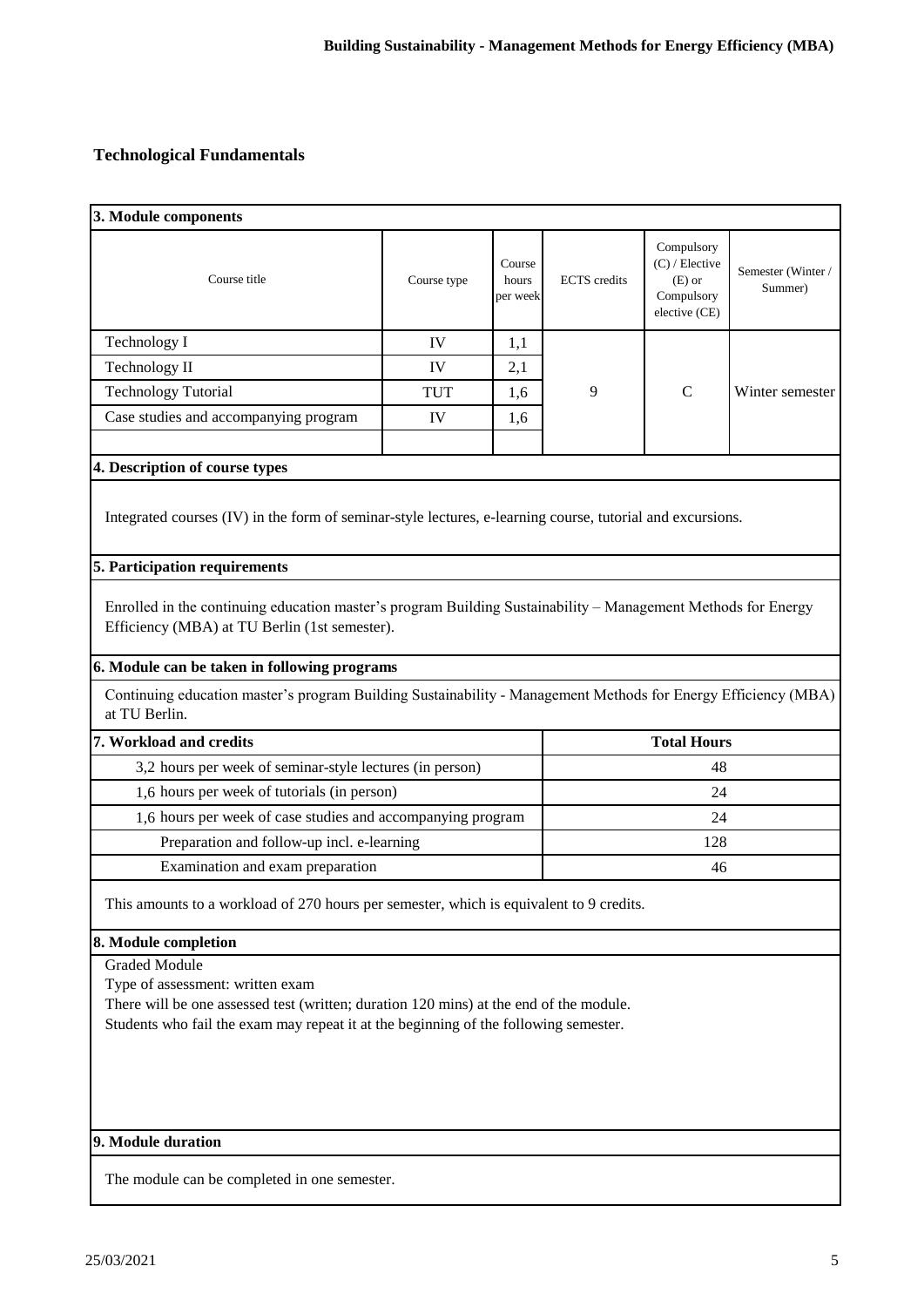## **Technological Fundamentals**

**10. Number of participants**

Technology I : Maximum number of participants: 90

Technology II : Maximum number of participants: 30

**11. Registration formalities**

Students can register for the e-learning course, the tutorial, and the examination via TUBS.

**12. Reading list and lecture notes**

Lecture notes available in hard copy: No

Lecture notes available in electronic format: Yes

If yes, provide a link: On the Moodle platform for the program: https://www.isis.tu-berlin.de/2.0/

The reading list is provided in the e-learning course on Moodle.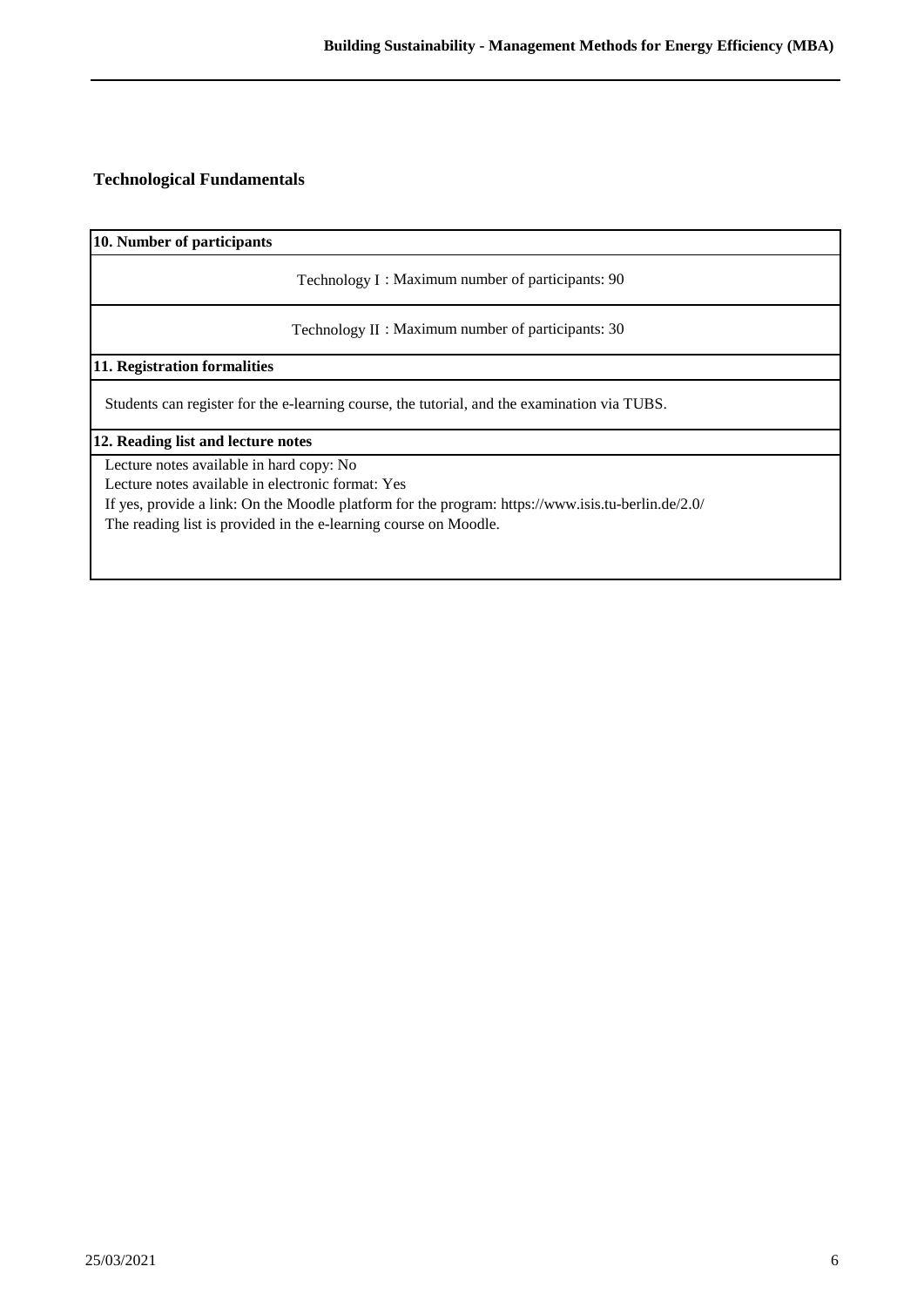## **Economics Fundamentals**

|                                                                                                                                                                                                                                                                                                                                                                                                                                                                                                                                                                                                                                                                                                                                                                                                                                                                                                                                                    |                            | 2                                                                                                              |
|----------------------------------------------------------------------------------------------------------------------------------------------------------------------------------------------------------------------------------------------------------------------------------------------------------------------------------------------------------------------------------------------------------------------------------------------------------------------------------------------------------------------------------------------------------------------------------------------------------------------------------------------------------------------------------------------------------------------------------------------------------------------------------------------------------------------------------------------------------------------------------------------------------------------------------------------------|----------------------------|----------------------------------------------------------------------------------------------------------------|
| <b>Module title:</b>                                                                                                                                                                                                                                                                                                                                                                                                                                                                                                                                                                                                                                                                                                                                                                                                                                                                                                                               | <b>ECTS</b> credit points: | <b>Short title:</b>                                                                                            |
| <b>Economics Fundamentals</b>                                                                                                                                                                                                                                                                                                                                                                                                                                                                                                                                                                                                                                                                                                                                                                                                                                                                                                                      | 6                          | Economics                                                                                                      |
| <b>Module supervisor:</b>                                                                                                                                                                                                                                                                                                                                                                                                                                                                                                                                                                                                                                                                                                                                                                                                                                                                                                                          | Office:                    | E-Mail:                                                                                                        |
| Prof. Dr. Georg Erdmann<br>Prof. Dr.-Ing. Nicole Riediger                                                                                                                                                                                                                                                                                                                                                                                                                                                                                                                                                                                                                                                                                                                                                                                                                                                                                          | Laura Lehmann              | laura.lehmann.1@campus.tu-berlin.de                                                                            |
|                                                                                                                                                                                                                                                                                                                                                                                                                                                                                                                                                                                                                                                                                                                                                                                                                                                                                                                                                    | <b>Module description</b>  |                                                                                                                |
| 1. Module aims                                                                                                                                                                                                                                                                                                                                                                                                                                                                                                                                                                                                                                                                                                                                                                                                                                                                                                                                     |                            |                                                                                                                |
| social responsibility and sustainable development. The module engages with the latest research and encourages a<br>critical and reflective approach in providing a grounding in economics for subsequent modules.<br>the construction sector.                                                                                                                                                                                                                                                                                                                                                                                                                                                                                                                                                                                                                                                                                                      |                            | Students can employ specialized knowledge and aspects of economics and compare general and selected cases from |
| 2. Content                                                                                                                                                                                                                                                                                                                                                                                                                                                                                                                                                                                                                                                                                                                                                                                                                                                                                                                                         |                            |                                                                                                                |
| Concepts in microeconomics (microeconomic analysis and market interaction of businesses, households and<br>governmental organizations), aggregated demand, factors in production decisions, supply and demand, markets<br>(competitive market, monopoly market, functioning markets, market failure, market regulation, price regulation,<br>energy, and commodity markets), taxation, principles of investment decisions, societal welfare, merit order effect,<br>sustainability, commodities sector, the energy industry, and public utilities.<br>Principles of macroeconomics, capitalism as an economic system (private property, companies, markets),<br>technological change & economic growth, competitive markets, banks, fiscal and monetary policy, unemployment,<br>inflation, and the global economic crisis.<br>Application of economic theories and methods, depending on the focus of studies, with links to the building sector. |                            |                                                                                                                |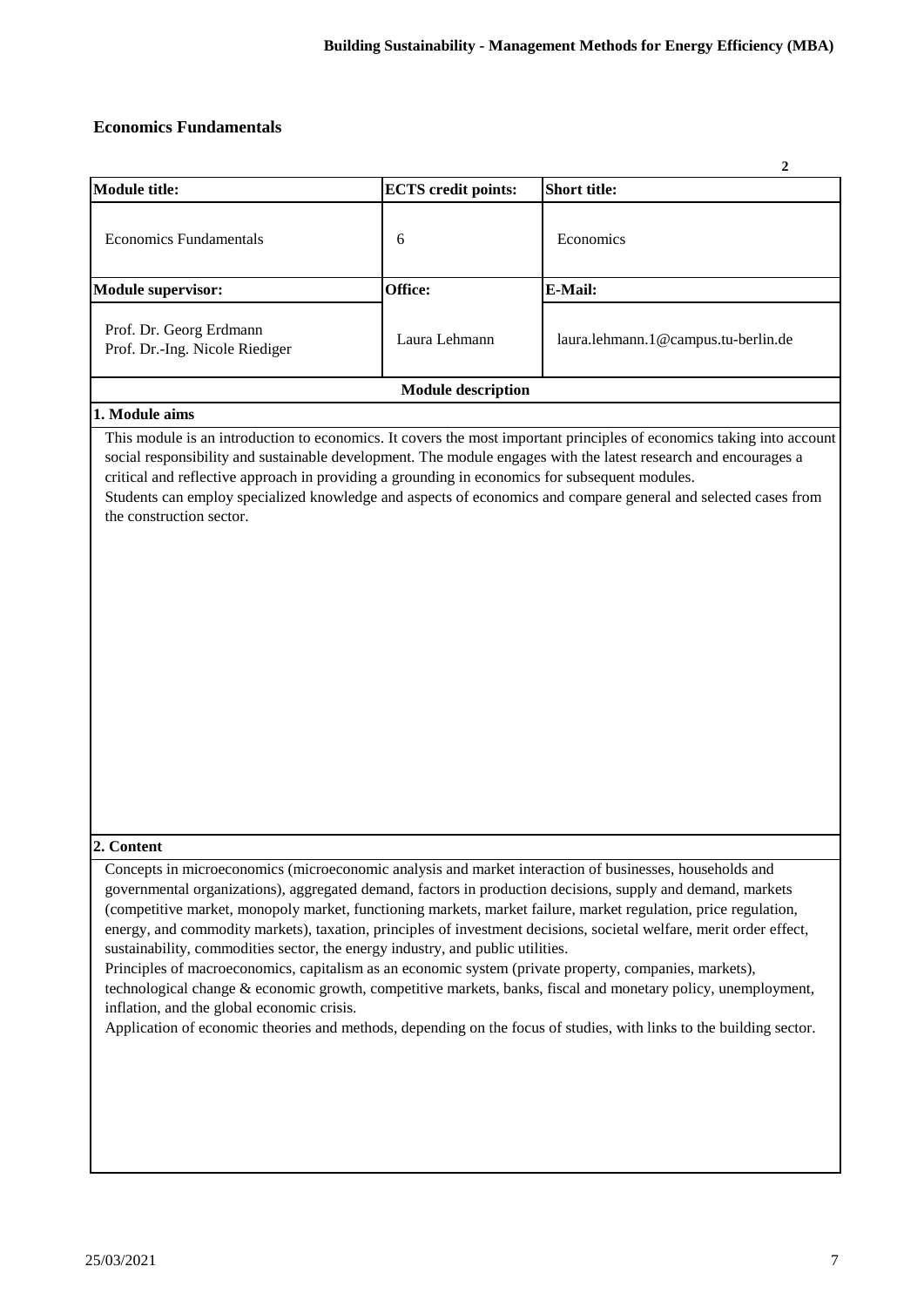## **Economics Fundamentals**

| 3. Module components                                                                                                                                                                                                                                                                                                                              |             |                             |                     |                                                                           |                              |  |
|---------------------------------------------------------------------------------------------------------------------------------------------------------------------------------------------------------------------------------------------------------------------------------------------------------------------------------------------------|-------------|-----------------------------|---------------------|---------------------------------------------------------------------------|------------------------------|--|
| Course title                                                                                                                                                                                                                                                                                                                                      | Course type | Course<br>hours<br>per week | <b>ECTS</b> credits | Compulsory<br>$(C)$ / Elective<br>$(E)$ or<br>Compulsory<br>elective (CE) | Semester (Winter/<br>Summer) |  |
| Economics I                                                                                                                                                                                                                                                                                                                                       | IV          | 1,6                         |                     |                                                                           |                              |  |
| Economics II                                                                                                                                                                                                                                                                                                                                      | IV          | 0,5                         |                     |                                                                           |                              |  |
| <b>Economics Tutorial</b>                                                                                                                                                                                                                                                                                                                         | <b>TUT</b>  | 1,1                         | 6                   | $\mathbf C$                                                               | Winter semester              |  |
| Case studies and accompanying program                                                                                                                                                                                                                                                                                                             | IV          | 0,5                         |                     |                                                                           |                              |  |
| 4. Description of course types                                                                                                                                                                                                                                                                                                                    |             |                             |                     |                                                                           |                              |  |
| Integrated courses (IV) in the form of seminar-style lectures, e-learning course, tutorial and excursions.                                                                                                                                                                                                                                        |             |                             |                     |                                                                           |                              |  |
| 5. Participation requirements                                                                                                                                                                                                                                                                                                                     |             |                             |                     |                                                                           |                              |  |
| Enrolled in the continuing education master's program Building Sustainability – Management Methods for Energy<br>Efficiency (MBA) at TU Berlin (1st semester).<br>6. Module can be taken in following programs<br>Continuing education master's program Building Sustainability - Management Methods for Energy Efficiency (MBA)<br>at TU Berlin. |             |                             |                     |                                                                           |                              |  |
| 7. Workload and credits                                                                                                                                                                                                                                                                                                                           |             |                             |                     | <b>Total Hours</b>                                                        |                              |  |
| 2,7 hours per week of seminar-style lectures (in person)                                                                                                                                                                                                                                                                                          |             |                             |                     | 40                                                                        |                              |  |
| 2,1 hours per week of tutorials (in person)                                                                                                                                                                                                                                                                                                       |             |                             | 32                  |                                                                           |                              |  |
| 0,5 hours per week of case studies and accompanying program                                                                                                                                                                                                                                                                                       |             |                             | 8                   |                                                                           |                              |  |
|                                                                                                                                                                                                                                                                                                                                                   |             |                             |                     |                                                                           |                              |  |
| Preparation and follow-up incl. e-learning                                                                                                                                                                                                                                                                                                        |             |                             | 82                  |                                                                           |                              |  |
| Examination and exam preparation                                                                                                                                                                                                                                                                                                                  |             |                             |                     | 18                                                                        |                              |  |
| This amounts to a workload of 180 hours per semester, which is equivalent to 6 credits.                                                                                                                                                                                                                                                           |             |                             |                     |                                                                           |                              |  |
| 8. Module completion                                                                                                                                                                                                                                                                                                                              |             |                             |                     |                                                                           |                              |  |
| <b>Graded Module</b>                                                                                                                                                                                                                                                                                                                              |             |                             |                     |                                                                           |                              |  |
| Type of assessment: written exam                                                                                                                                                                                                                                                                                                                  |             |                             |                     |                                                                           |                              |  |
| There will be one assessed test (written; duration 90 mins) at the end of the module.                                                                                                                                                                                                                                                             |             |                             |                     |                                                                           |                              |  |
| Students who fail the exam may repeat it at the beginning of the following semester.                                                                                                                                                                                                                                                              |             |                             |                     |                                                                           |                              |  |

## **9. Module duration**

The module can be completed in one semester.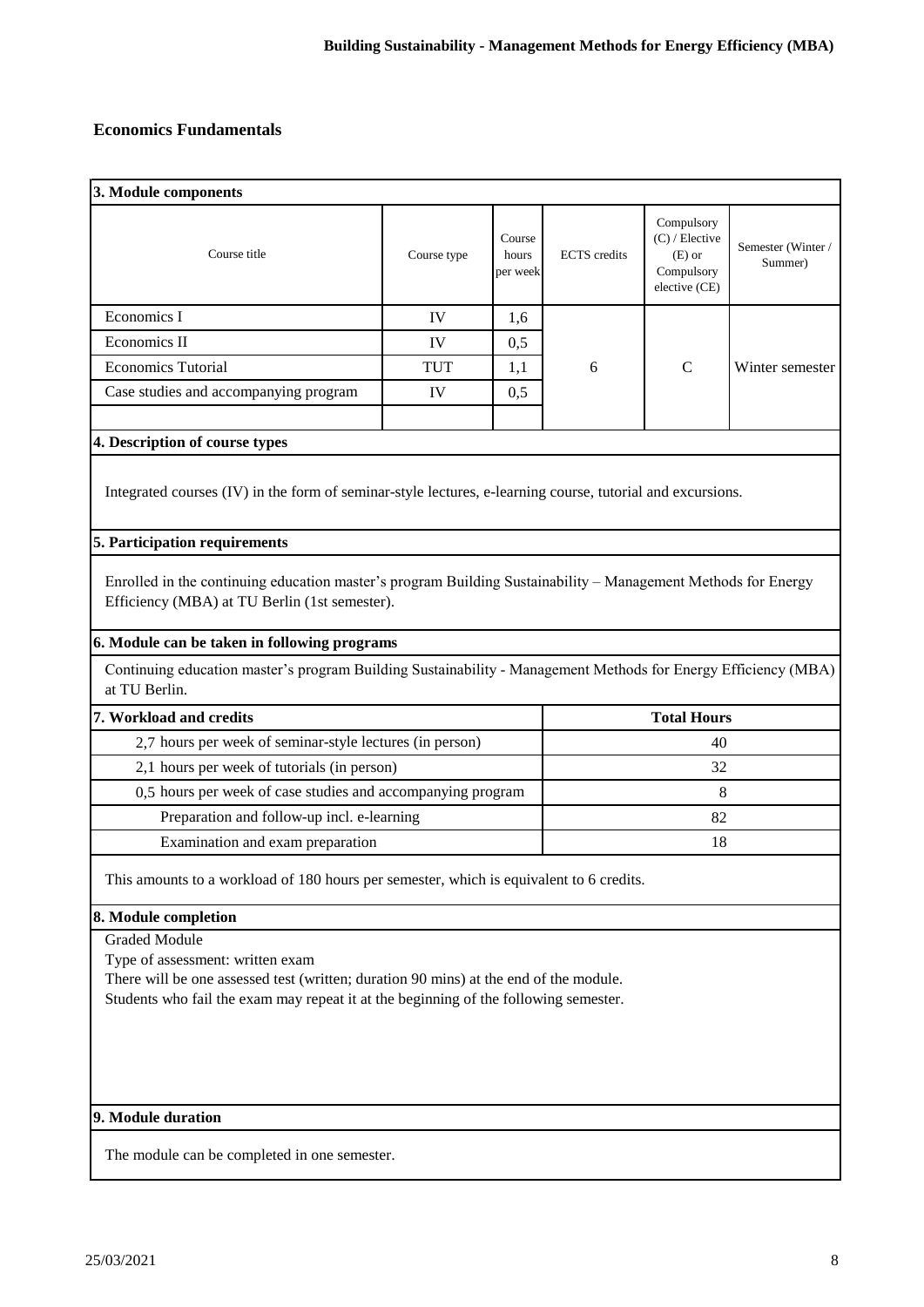### **Economics Fundamentals**

**10. Number of participants**

Economics I : Maximum number of participants: 90

Economics II : Maximum number of participants: 30

### **11. Registration formalities**

Students can register for the e-learning course, the tutorial, and the examination via TUBS.

#### **12. Reading list and lecture notes**

Lecture notes available in hard copy: No

Lecture notes available in electronic format: Yes

If yes, provide a link: On the Moodle platform for the program: https://www.isis.tu-berlin.de/2.0/ The reading list is provided in the e-learning course on Moodle.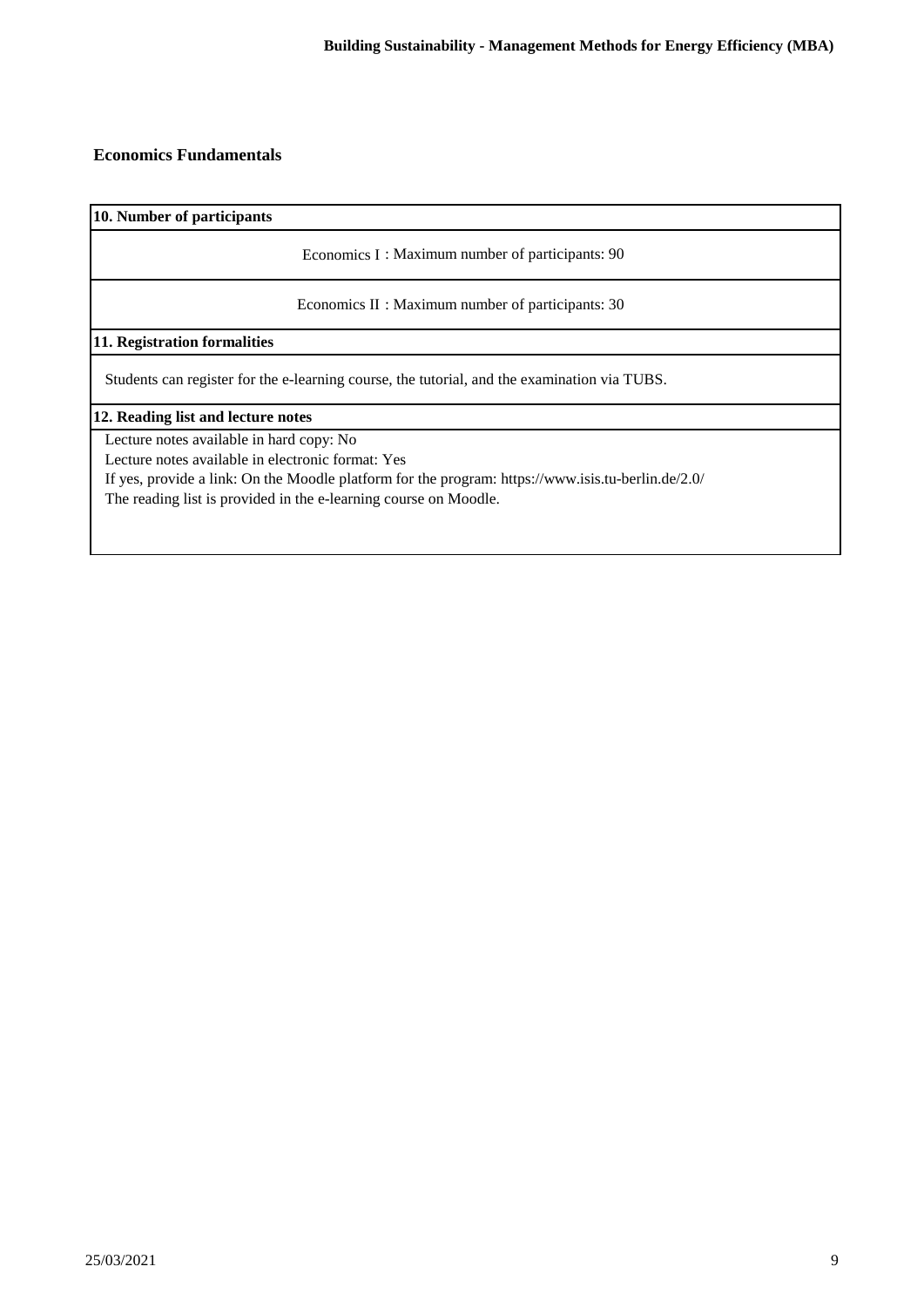### **Business Fundamentals**

| <b>Module title:</b>                | <b>ECTS</b> credit points: | 3<br><b>Short title:</b>            |
|-------------------------------------|----------------------------|-------------------------------------|
| <b>Business Fundamentals</b>        | 9                          | <b>Business</b>                     |
| <b>Module supervisor:</b>           | Office:                    | E-Mail:                             |
| Prof. Dr. Dodo zu Knyphausen-Aufseß | Laura Lehmann              | laura.lehmann.1@campus.tu-berlin.de |
|                                     | <b>Module description</b>  |                                     |

### **1. Module aims**

This module is an introduction to business studies. It covers the most important principles of business studies taking into account social responsibility and sustainable development. The module engages with the latest research and encourages a critical and reflective approach in providing a grounding in business studies for subsequent modules. Students will be able to define the main features of business studies, apply problem-solving skills to case studies using different fields of knowledge and, depending on the focus of their studies, present options for optimizing the construction sector.

#### **2. Content**

Evaluation of companies, corporate accounting (balance sheets, financial reporting, financial control), taxes, depreciation, basic principles of strategy development, production management, business ethics, investment & financing (corporate finance), liquidity, marketing & sales (consumer behavior, SWOT, Ansoff matrix, BCG matrix, demand analysis, advertising, etc.), organizational behavior (HR management, leadership), sustainability and, depending on the focus of studies, links to the building sector.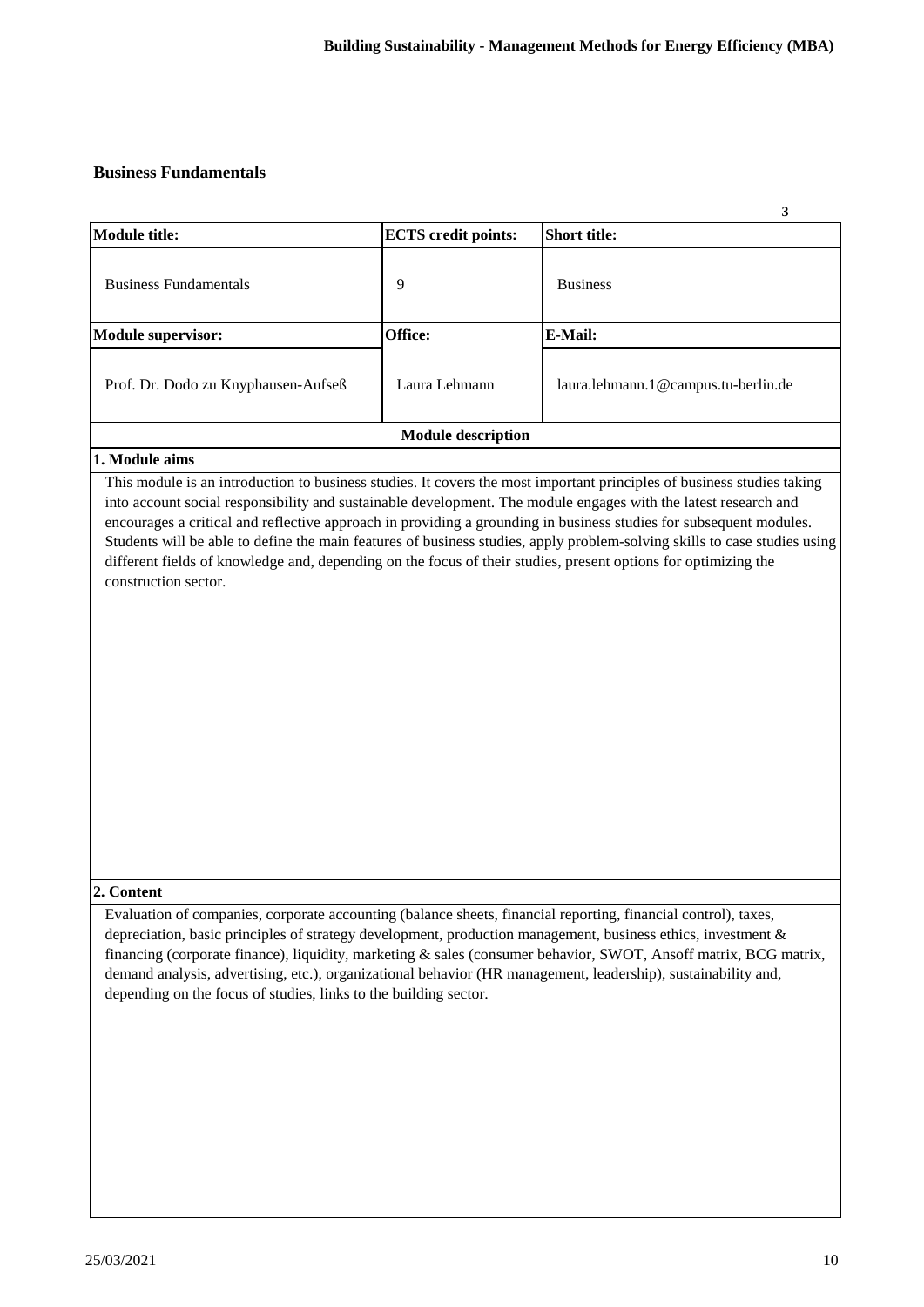## **Business Fundamentals**

| 3. Module components                                                                                                                                                                                                                                                                                                                                             |             |                             |                     |                                                                           |                              |  |
|------------------------------------------------------------------------------------------------------------------------------------------------------------------------------------------------------------------------------------------------------------------------------------------------------------------------------------------------------------------|-------------|-----------------------------|---------------------|---------------------------------------------------------------------------|------------------------------|--|
| Course title                                                                                                                                                                                                                                                                                                                                                     | Course type | Course<br>hours<br>per week | <b>ECTS</b> credits | Compulsory<br>$(C)$ / Elective<br>$(E)$ or<br>Compulsory<br>elective (CE) | Semester (Winter/<br>Summer) |  |
| <b>Business I</b>                                                                                                                                                                                                                                                                                                                                                | IV          | 1,6                         |                     |                                                                           |                              |  |
| <b>Business II</b>                                                                                                                                                                                                                                                                                                                                               | IV          | 1,6                         |                     |                                                                           |                              |  |
| <b>Business Tutorial</b>                                                                                                                                                                                                                                                                                                                                         | <b>TUT</b>  | 1,6                         | 9                   | $\mathcal{C}$                                                             | Winter semester              |  |
| Case studies and accompanying program                                                                                                                                                                                                                                                                                                                            | IV          | 1,1                         |                     |                                                                           |                              |  |
| 4. Description of course types                                                                                                                                                                                                                                                                                                                                   |             |                             |                     |                                                                           |                              |  |
| Integrated courses (IV) in the form of seminar-style lectures, e-learning course, tutorial and excursions.                                                                                                                                                                                                                                                       |             |                             |                     |                                                                           |                              |  |
| 5. Participation requirements                                                                                                                                                                                                                                                                                                                                    |             |                             |                     |                                                                           |                              |  |
| Enrolled in the continuing education master's program Building Sustainability – Management Methods for Energy<br>Efficiency (MBA) at TU Berlin (1st semester).                                                                                                                                                                                                   |             |                             |                     |                                                                           |                              |  |
| 6. Module can be taken in following programs                                                                                                                                                                                                                                                                                                                     |             |                             |                     |                                                                           |                              |  |
| Continuing education master's program Building Sustainability - Management Methods for Energy Efficiency (MBA)<br>at TU Berlin.                                                                                                                                                                                                                                  |             |                             |                     |                                                                           |                              |  |
| 7. Workload and credits<br><b>Total Hours</b>                                                                                                                                                                                                                                                                                                                    |             |                             |                     |                                                                           |                              |  |
| 3,2 hours per week of seminar-style lectures (in person)<br>48                                                                                                                                                                                                                                                                                                   |             |                             |                     |                                                                           |                              |  |
| 1,6 hours per week of tutorials (in person)                                                                                                                                                                                                                                                                                                                      |             |                             |                     | 24                                                                        |                              |  |
| 1,1 hours per week of case studies and accompanying program                                                                                                                                                                                                                                                                                                      |             |                             |                     | 16                                                                        |                              |  |
| Preparation and follow-up incl. e-learning                                                                                                                                                                                                                                                                                                                       |             |                             |                     | 152                                                                       |                              |  |
| Examination and exam preparation                                                                                                                                                                                                                                                                                                                                 |             |                             |                     | 30                                                                        |                              |  |
| This amounts to a workload of 270 hours per semester, which is equivalent to 9 credits.                                                                                                                                                                                                                                                                          |             |                             |                     |                                                                           |                              |  |
| 8. Module completion                                                                                                                                                                                                                                                                                                                                             |             |                             |                     |                                                                           |                              |  |
| <b>Ungraded Module</b><br>Type of assessment: Portfolio<br>Students who do not pass may repeat at the beginning of the following semester by taking a graded written exam<br>(duration: 120 minutes).<br>Task and Point allocation:<br>(Output evaluation) Written Test (duration: 60 minutes), 20<br>(Output evaluation) Business simulation - Presentation, 40 |             |                             |                     |                                                                           |                              |  |
| 9. Module duration                                                                                                                                                                                                                                                                                                                                               |             |                             |                     |                                                                           |                              |  |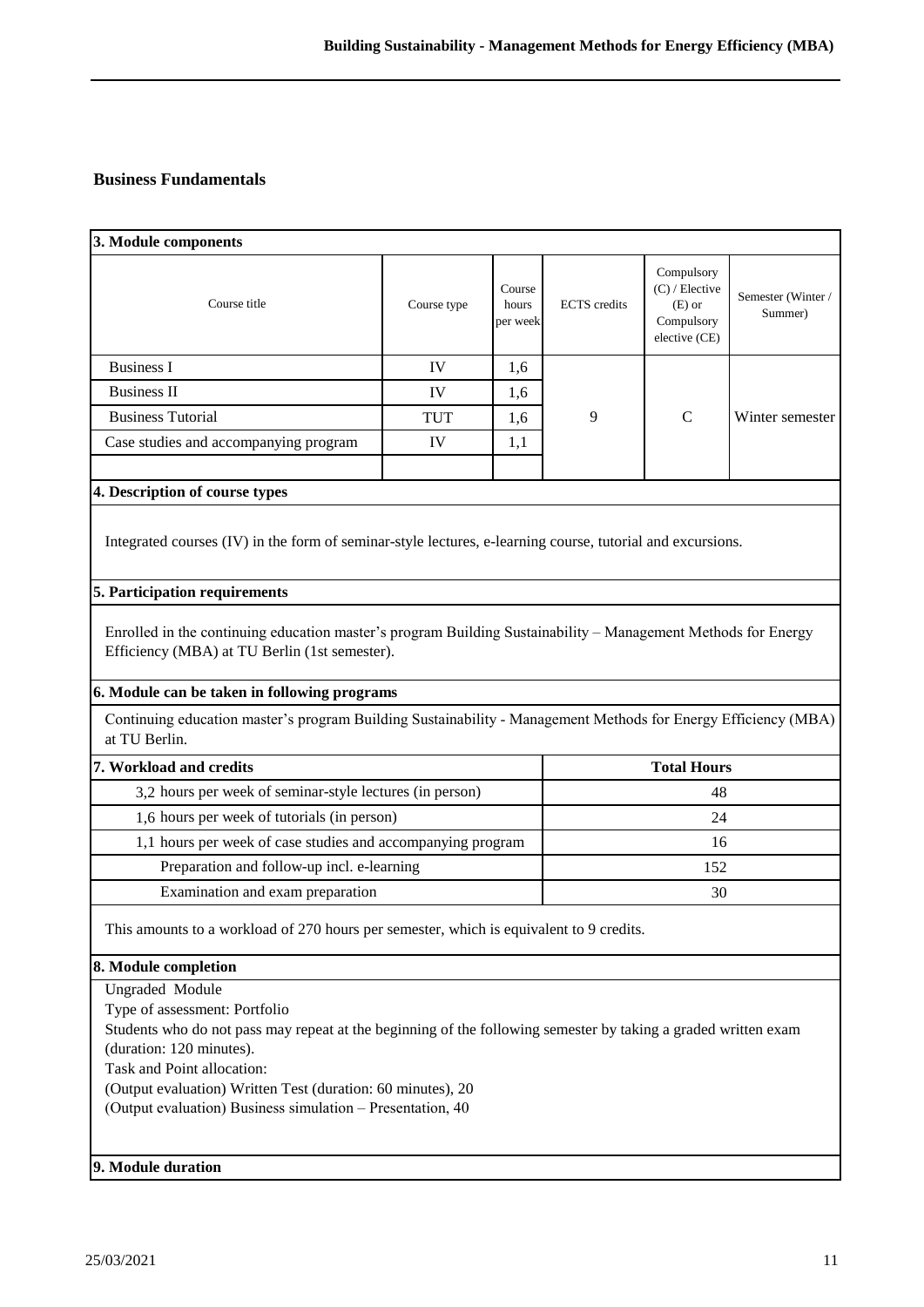The module can be completed in one semester.

### **Business Fundamentals**

**10. Number of participants**

Business I : Maximum number of participants: 90

Business II : Maximum number of participants: 30

**11. Registration formalities**

Students can register for the e-learning course, the tutorial, and the examination via TUBS.

#### **12. Reading list and lecture notes**

Lecture notes available in hard copy: No

Lecture notes available in electronic format: Yes

If yes, provide a link: On the Moodle platform for the program: https://www.isis.tu-berlin.de/2.0/

The reading list is provided in the e-learning course on Moodle.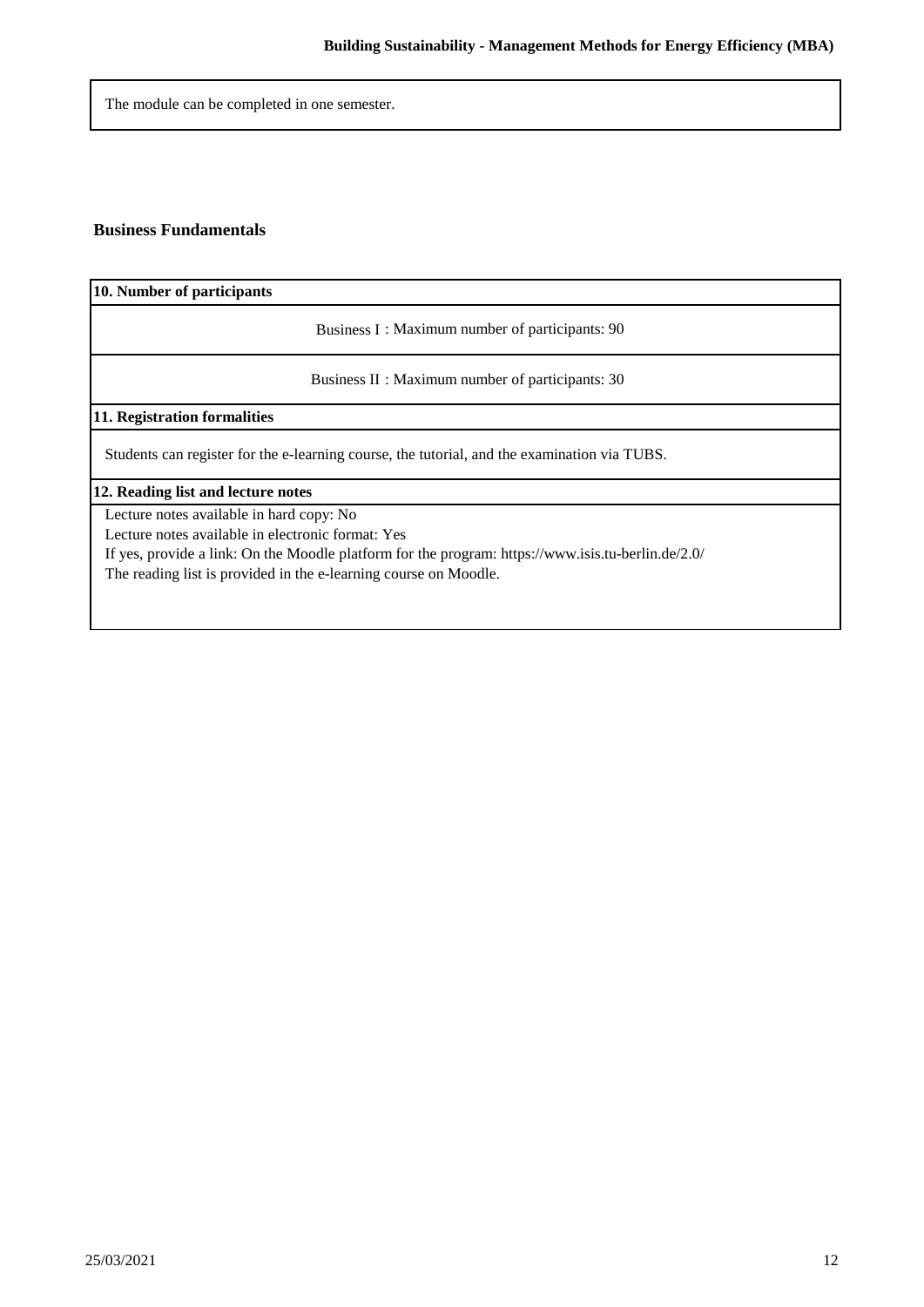## **Legal Fundamentals**

|                                                                                                               |                            | $\overline{\mathbf{4}}$                                                                                              |
|---------------------------------------------------------------------------------------------------------------|----------------------------|----------------------------------------------------------------------------------------------------------------------|
| <b>Module title:</b>                                                                                          | <b>ECTS</b> credit points: | <b>Short title:</b>                                                                                                  |
| <b>Legal Fundamentals</b>                                                                                     | 6                          | Law                                                                                                                  |
| <b>Module supervisor:</b>                                                                                     | Office:                    | E-Mail:                                                                                                              |
| Prof. Dr. Dr. Dres. h.c. Franz Jürgen Säcker                                                                  | Laura Lehmann              | laura.lehmann.1@campus.tu-berlin.de                                                                                  |
|                                                                                                               | <b>Module description</b>  |                                                                                                                      |
| 1. Module aims                                                                                                |                            |                                                                                                                      |
| and national level.<br>evaluate cases independently and analyze and summarize legal situations.<br>2. Content |                            | Students will be able to use their own initiative to combine legal knowledge and skills in solving complex problems, |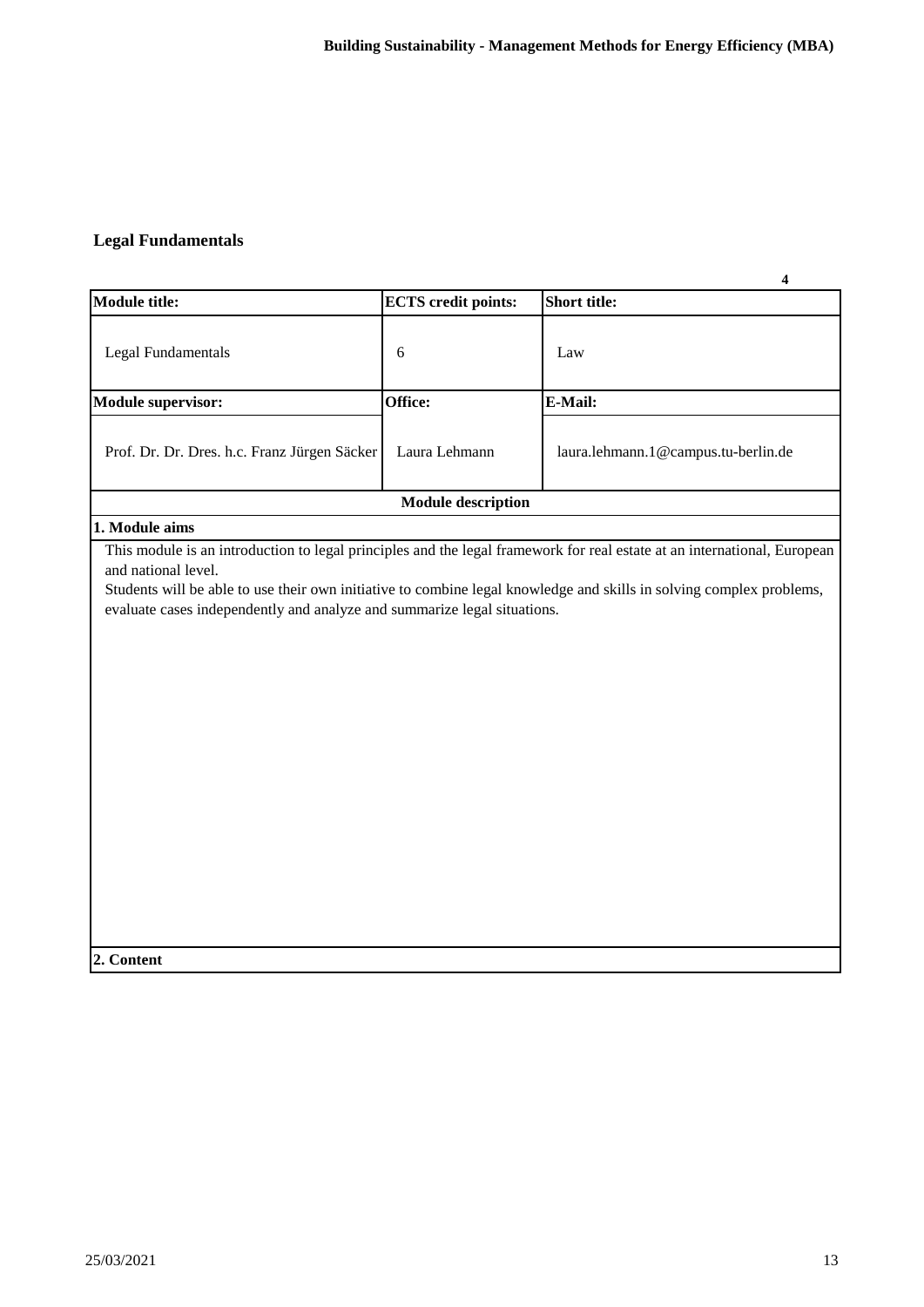Principles of civil law, private and commercial law, administrative law, construction and planning law, real estate law

## **Legal Fundamentals**

| 3. Module components                                                                                                                                           |             |                             |                     |                                                                           |                               |
|----------------------------------------------------------------------------------------------------------------------------------------------------------------|-------------|-----------------------------|---------------------|---------------------------------------------------------------------------|-------------------------------|
| Course title                                                                                                                                                   | Course type | Course<br>hours<br>per week | <b>ECTS</b> credits | Compulsory<br>$(C)$ / Elective<br>$(E)$ or<br>Compulsory<br>elective (CE) | Semester (Winter /<br>Summer) |
| Law I                                                                                                                                                          | IV          | 0,5                         |                     |                                                                           |                               |
| Law II                                                                                                                                                         | IV          | 1,6                         |                     |                                                                           |                               |
| Law Tutorium                                                                                                                                                   | <b>TUT</b>  | 0,8                         | 6                   | $\mathsf{C}$                                                              | Winter semester               |
| Case studies and accompanying program                                                                                                                          | IV          | 0,5                         |                     |                                                                           |                               |
| 4. Description of course types                                                                                                                                 |             |                             |                     |                                                                           |                               |
| Integrated courses (IV) in the form of seminar-style lectures, e-learning course, tutorial and excursions.                                                     |             |                             |                     |                                                                           |                               |
| 5. Participation requirements                                                                                                                                  |             |                             |                     |                                                                           |                               |
| Enrolled in the continuing education master's program Building Sustainability – Management Methods for Energy<br>Efficiency (MBA) at TU Berlin (1st semester). |             |                             |                     |                                                                           |                               |
| 6. Module can be taken in following programs                                                                                                                   |             |                             |                     |                                                                           |                               |
| Continuing education master's program Building Sustainability - Management Methods for Energy Efficiency (MBA)<br>at TU Berlin.                                |             |                             |                     |                                                                           |                               |
| 7. Workload and credits                                                                                                                                        |             |                             |                     | <b>Total Hours</b>                                                        |                               |
| 2,1 hours per week of seminar-style lectures (in person)                                                                                                       | 32          |                             |                     |                                                                           |                               |
| 0,8 hours per week of tutorials (in person)                                                                                                                    |             |                             | 12                  |                                                                           |                               |
| 0,5 hours per week of case studies and accompanying program                                                                                                    |             |                             | 8                   |                                                                           |                               |
| Preparation and follow-up incl. e-learning                                                                                                                     |             |                             | 48                  |                                                                           |                               |
| Examination and exam preparation                                                                                                                               |             |                             | 80                  |                                                                           |                               |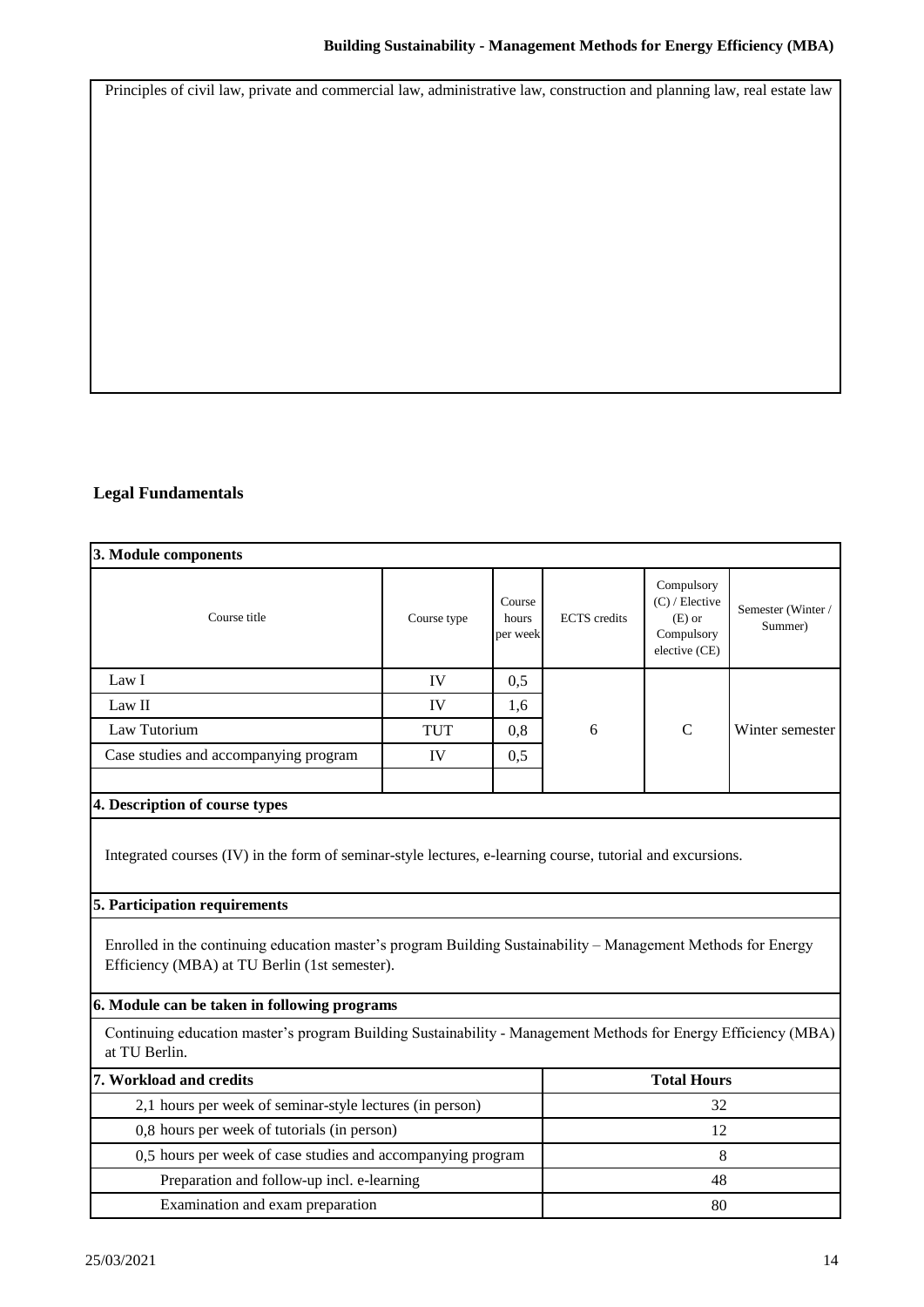This amounts to a workload of 180 hours per semester, which is equivalent to 6 credits.

#### **8. Module completion**

Graded Module

Type of assessment: written exam

One term paper (written, 10 pages, 10 days) will be set at the end of the module.

Students who fail the exam may repeat it at the beginning of the following semester.

### **9. Module duration**

The module can be completed in one semester.

### **Legal Fundamentals**

| 10. Number of participants                                                                         |  |  |  |  |  |
|----------------------------------------------------------------------------------------------------|--|--|--|--|--|
| Law I: Maximum number of participants: 90                                                          |  |  |  |  |  |
| Law $II:$ Maximum number of participants: 30                                                       |  |  |  |  |  |
| 11. Registration formalities                                                                       |  |  |  |  |  |
| Students can register for the e-learning course, the tutorial, and the examination via TUBS.       |  |  |  |  |  |
| 12. Reading list and lecture notes                                                                 |  |  |  |  |  |
| Lecture notes available in hard copy: No                                                           |  |  |  |  |  |
| Lecture notes available in electronic format: Yes                                                  |  |  |  |  |  |
| If yes, provide a link: On the Moodle platform for the program: https://www.isis.tu-berlin.de/2.0/ |  |  |  |  |  |
| The reading list is provided in the e-learning course on Moodle.                                   |  |  |  |  |  |
|                                                                                                    |  |  |  |  |  |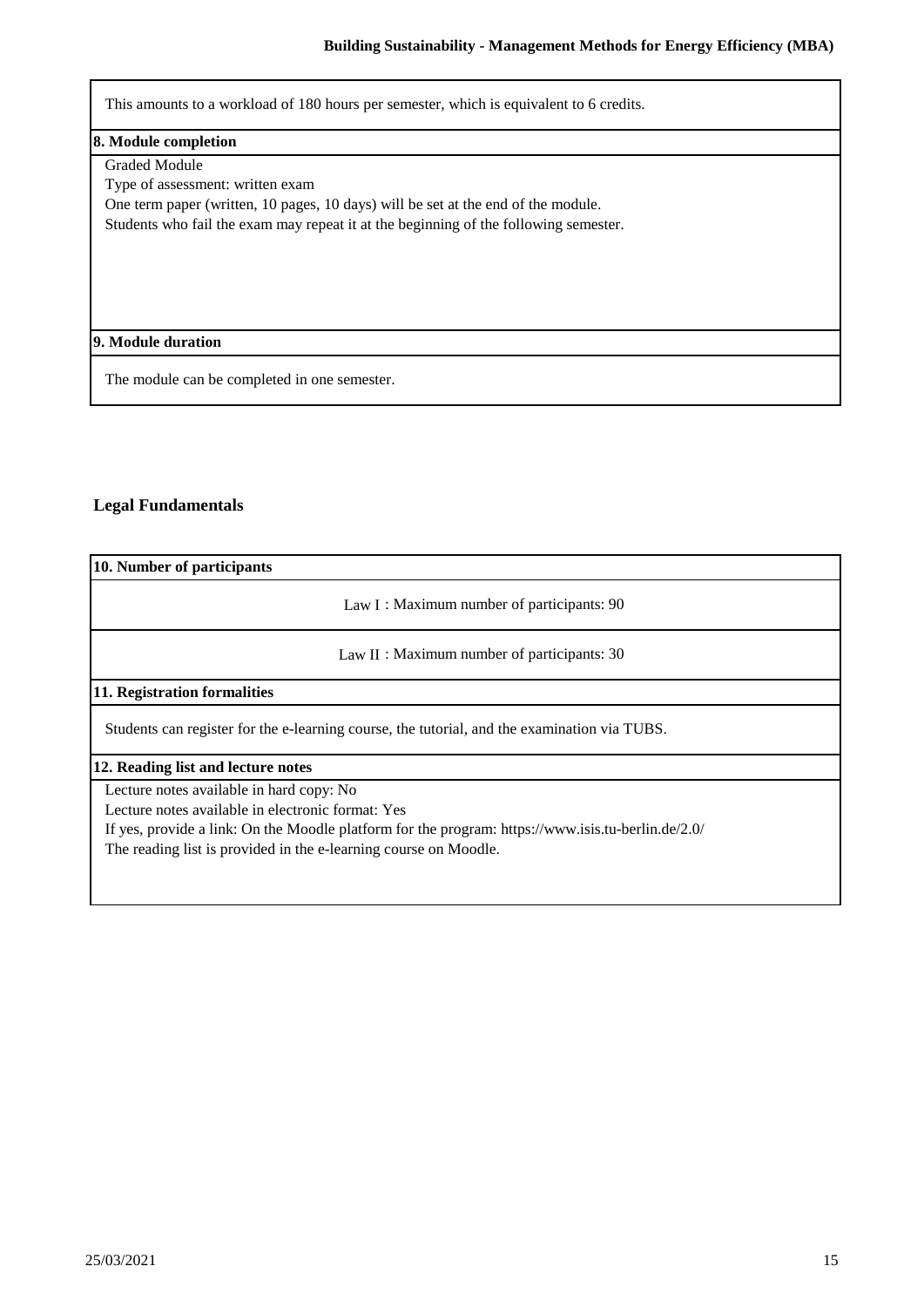### **Management**

|                           |                            | 5                                   |
|---------------------------|----------------------------|-------------------------------------|
| Module title:             | <b>ECTS</b> credit points: | <b>Short title:</b>                 |
| Management                | 12                         | Management                          |
| <b>Module supervisor:</b> | Office:                    | <b>E-Mail:</b>                      |
| Prof. Dr. Søren Salomo    | Laura Lehmann              | laura.lehmann.1@campus.tu-berlin.de |
|                           | <b>Module description</b>  |                                     |

#### **1. Module aims**

Students can independently identify, analyze, and design strategic approaches taking into account the consequences of environmental changes for planning, management, and controlling. They do this by incorporating interdependent technological, economic, business, and legal processes in companies and organizations and taking into account social responsibility and sustainable development.

Students will be able to define the main features of management in the construction sector, apply problem-solving skills to case studies using different fields of knowledge, and present options for optimizing the building sector.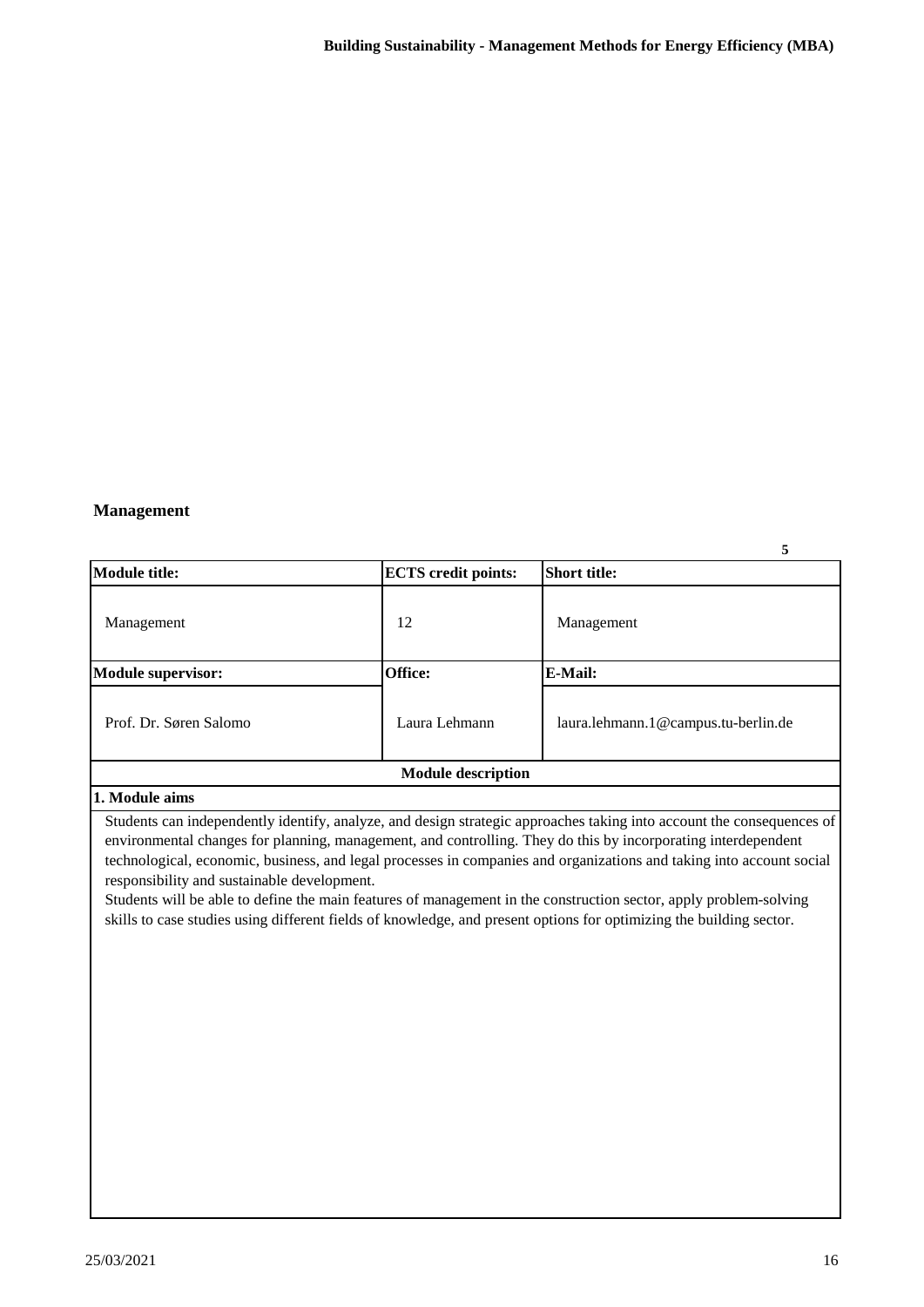### **2. Content**

Business models & plans, small group communication, leadership, environmental communication, corporate social responsibility (CSR), conflict management, change management, risk management; operational excellence, system services, and links to the construction sector.

### **Management**

| 3. Module components                                                                                                                                           |                     |                             |                     |                                                                           |                              |
|----------------------------------------------------------------------------------------------------------------------------------------------------------------|---------------------|-----------------------------|---------------------|---------------------------------------------------------------------------|------------------------------|
| Course title                                                                                                                                                   | Course type         | Course<br>hours<br>per week | <b>ECTS</b> credits | Compulsory<br>$(C)$ / Elective<br>$(E)$ or<br>Compulsory<br>elective (CE) | Semester (Winter/<br>Summer) |
| Management I                                                                                                                                                   | IV                  | 2,2                         |                     |                                                                           |                              |
| Management II                                                                                                                                                  | IV                  | 2,2                         |                     |                                                                           | Summer<br>semester           |
| <b>Business Communication</b>                                                                                                                                  | <b>IV &amp; TUT</b> | 2,1                         | 12                  | $\mathcal{C}$                                                             |                              |
| Case studies and accompanying program                                                                                                                          | IV                  | $\overline{c}$              |                     |                                                                           |                              |
|                                                                                                                                                                |                     |                             |                     |                                                                           |                              |
| 4. Description of course types                                                                                                                                 |                     |                             |                     |                                                                           |                              |
| Integrated courses (IV) in the form of seminar-style lectures, e-learning course, tutorial and excursions.<br>5. Participation requirements                    |                     |                             |                     |                                                                           |                              |
| Enrolled in the continuing education master's program Building Sustainability – Management Methods for Energy<br>Efficiency (MBA) at TU Berlin (2nd semester). |                     |                             |                     |                                                                           |                              |
| 6. Module can be taken in following programs                                                                                                                   |                     |                             |                     |                                                                           |                              |
| Continuing education master's program Building Sustainability - Management Methods for Energy Efficiency (MBA)<br>at TU Berlin.                                |                     |                             |                     |                                                                           |                              |
| 7. Workload and credits                                                                                                                                        |                     |                             | <b>Total Hours</b>  |                                                                           |                              |
| 4,4 hours per week of seminar-style lectures (in person)                                                                                                       |                     | 64                          |                     |                                                                           |                              |
| 2,1 hours per week of tutorials (in person)                                                                                                                    |                     | 32                          |                     |                                                                           |                              |
| 2 hours per week of case studies and accompanying program                                                                                                      |                     | 30                          |                     |                                                                           |                              |
| Preparation and follow-up incl. e-learning                                                                                                                     |                     | 164                         |                     |                                                                           |                              |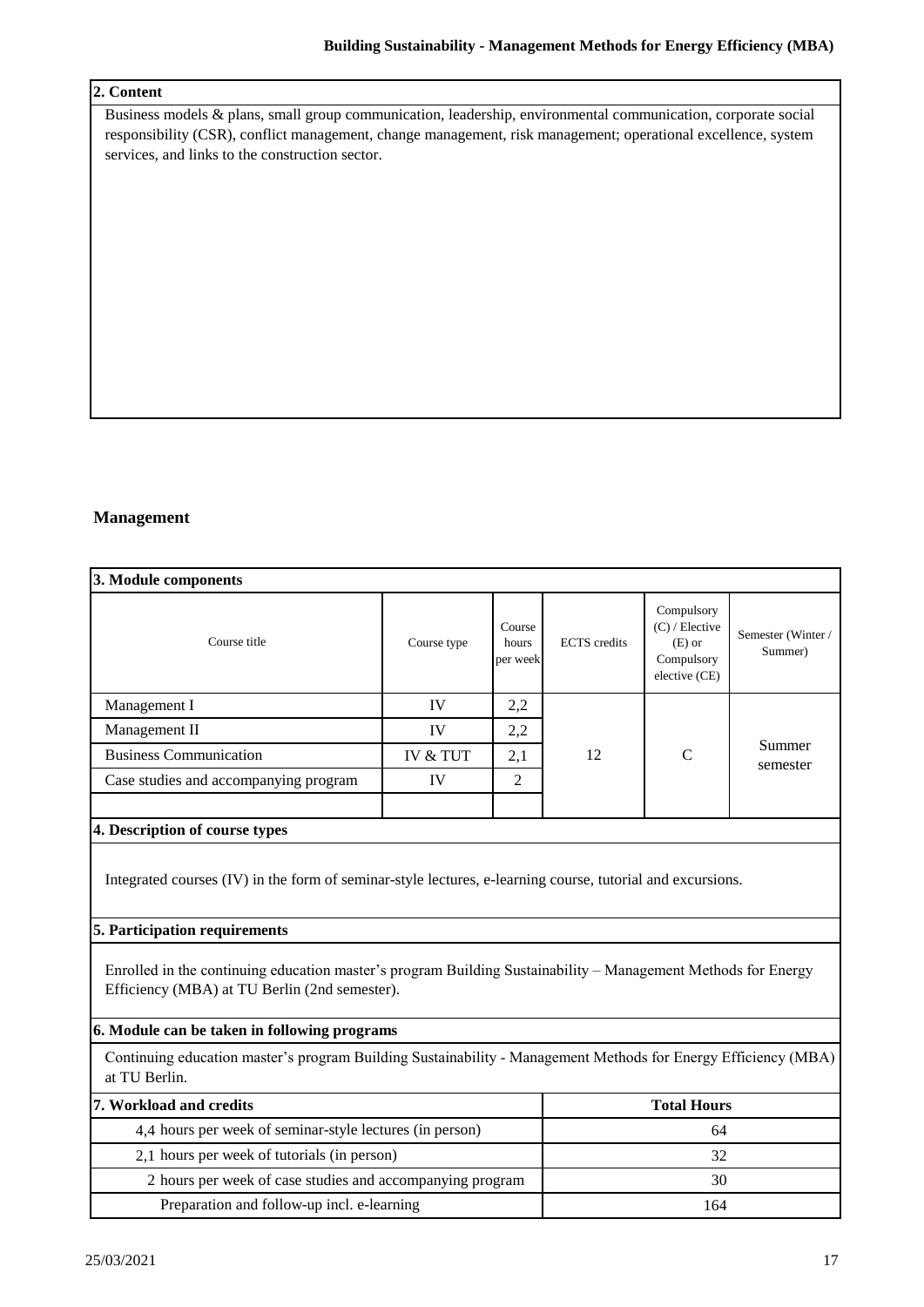## **Building Sustainability - Management Methods for Energy Efficiency (MBA)**

| Examination and exam preparation                                                                               | 70 |  |  |
|----------------------------------------------------------------------------------------------------------------|----|--|--|
| This amounts to a workload of 360 hours per semester, which is equivalent to 12 credits.                       |    |  |  |
| 8. Module completion                                                                                           |    |  |  |
| Graded Module                                                                                                  |    |  |  |
| Type of assessment: Portfolio                                                                                  |    |  |  |
| Students who do not pass may repeat at the beginning of the following semester by taking a graded written exam |    |  |  |
| (duration: 120 minutes).                                                                                       |    |  |  |
| Task and point allocation:                                                                                     |    |  |  |
| (Output Evaluation) Business plan (term paper), 40                                                             |    |  |  |
| (Learning process evaluation) Oral presentation, 20                                                            |    |  |  |
| (Output Evaluation) Written test, 40                                                                           |    |  |  |
|                                                                                                                |    |  |  |
| 9. Module duration                                                                                             |    |  |  |
| The module can be completed in one semester.                                                                   |    |  |  |

## **Management**

| 10. Number of participants                                                                                                                                                                                                                                              |  |  |  |
|-------------------------------------------------------------------------------------------------------------------------------------------------------------------------------------------------------------------------------------------------------------------------|--|--|--|
| Management I: Maximum number of participants: 90                                                                                                                                                                                                                        |  |  |  |
| Management II : Maximum number of participants: 30                                                                                                                                                                                                                      |  |  |  |
| 11. Registration formalities                                                                                                                                                                                                                                            |  |  |  |
| Students can register for the e-learning course, the tutorial, and the examination via TUBS.                                                                                                                                                                            |  |  |  |
| 12. Reading list and lecture notes                                                                                                                                                                                                                                      |  |  |  |
| Lecture notes available in hard copy: No<br>Lecture notes available in electronic format: Yes<br>If yes, provide a link: On the Moodle platform for the program: https://www.isis.tu-berlin.de/2.0/<br>The reading list is provided in the e-learning course on Moodle. |  |  |  |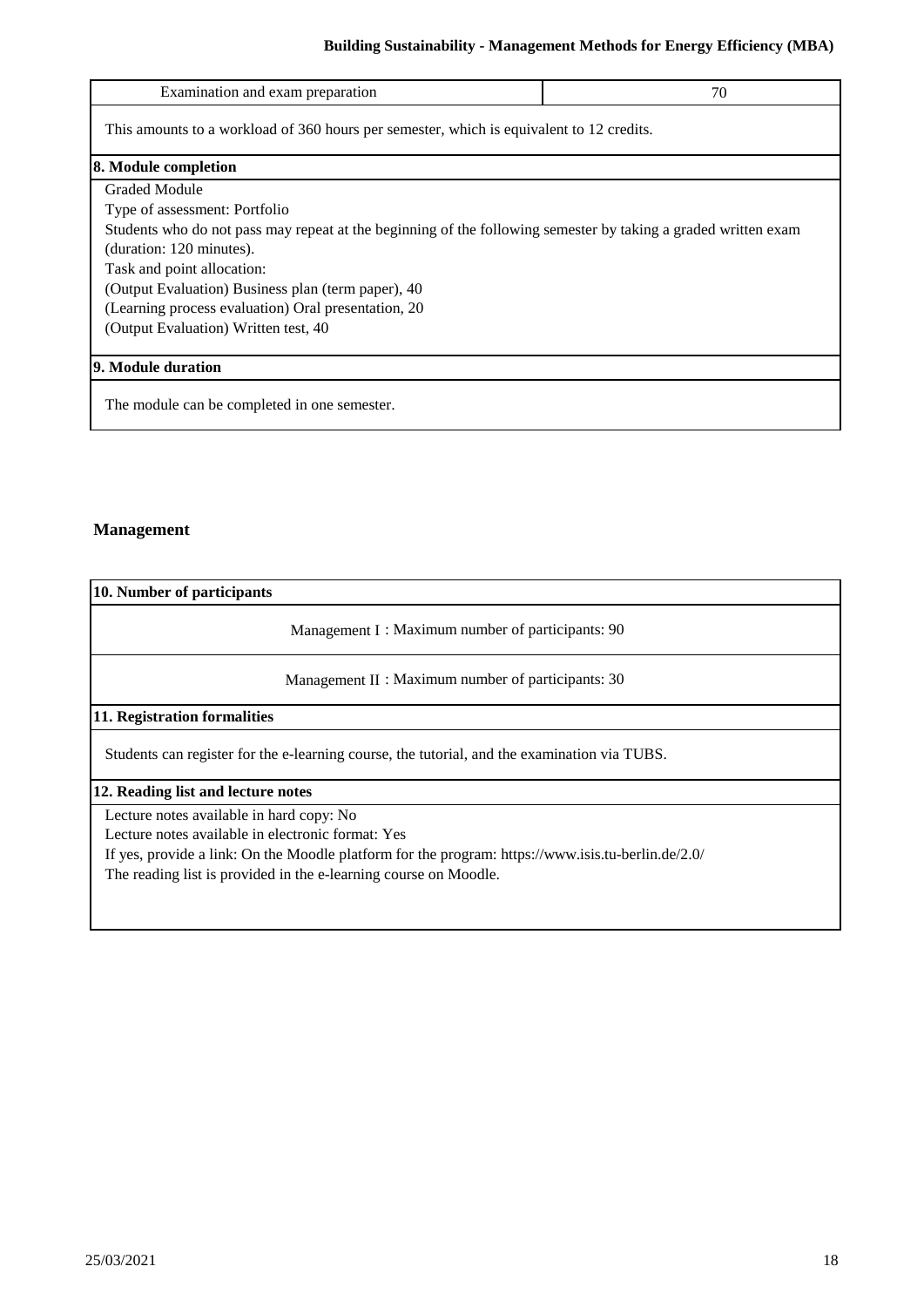## **Lecture series: "Sustainable, energy-efficient conversion of building and neighborhood structures"**

|                                                                                                           |                            | o                                   |
|-----------------------------------------------------------------------------------------------------------|----------------------------|-------------------------------------|
| <b>Module title:</b>                                                                                      | <b>ECTS</b> credit points: | <b>Short title:</b>                 |
| Lecture series: "Sustainable, energy-<br>efficient conversion of building and<br>neighborhood structures" | 6                          | Lecture Series (BuSu)               |
| <b>Module supervisor:</b>                                                                                 | Office:                    | <b>E-Mail:</b>                      |
| Prof. Julian Wékel                                                                                        | Laura Lehmann              | laura.lehmann.1@campus.tu-berlin.de |
|                                                                                                           | <b>Module description</b>  |                                     |
| 1. Module aims                                                                                            |                            |                                     |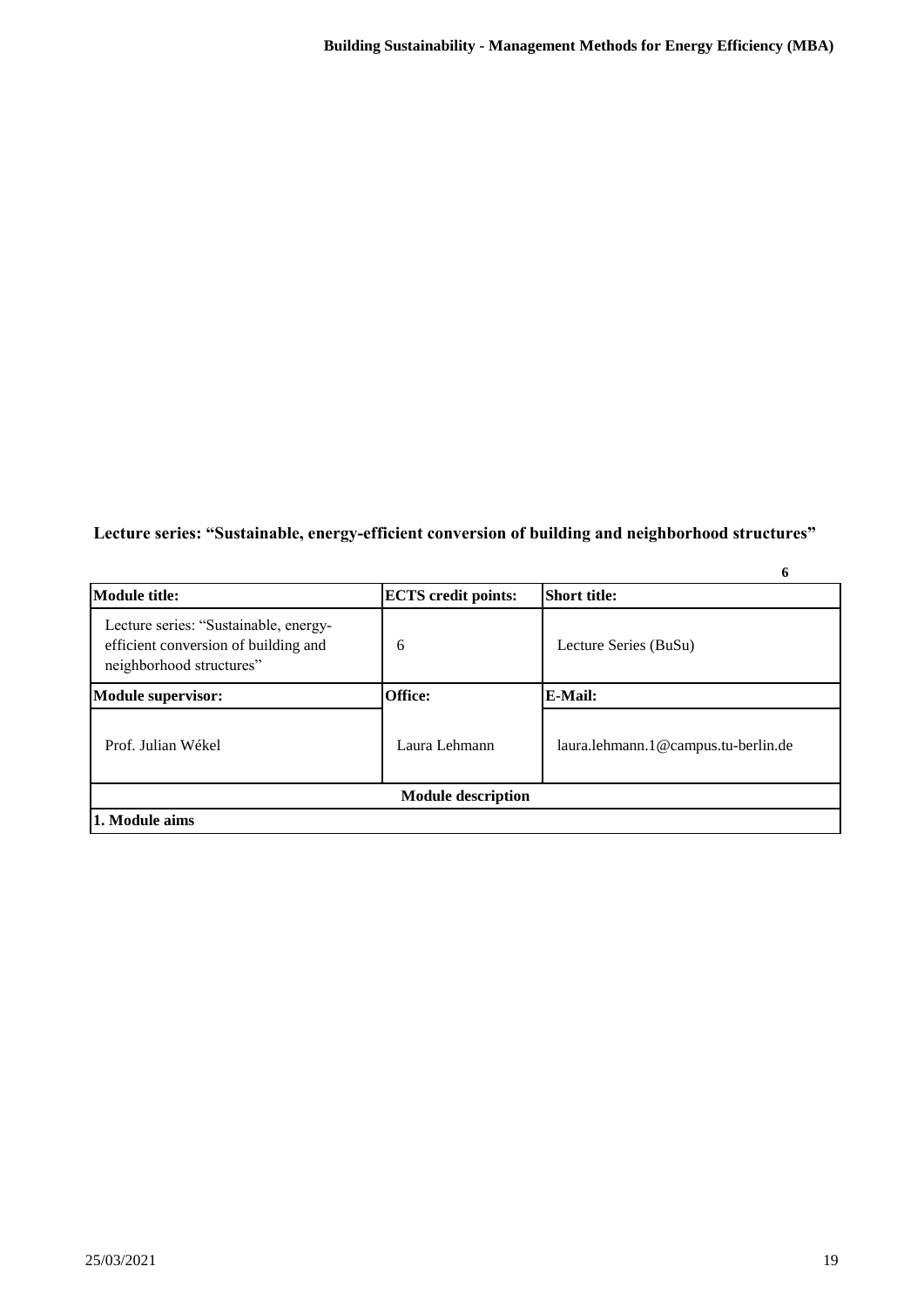| The students will be able to follow and identify key facts from expert presentations on the technological, economic,<br>social, and environmental dimensions of problems in energy-focused planning and construction processes in<br>individual buildings and across neighborhoods.                                                                                                                                                         |
|---------------------------------------------------------------------------------------------------------------------------------------------------------------------------------------------------------------------------------------------------------------------------------------------------------------------------------------------------------------------------------------------------------------------------------------------|
| 2. Content                                                                                                                                                                                                                                                                                                                                                                                                                                  |
| The lecture series "Sustainable, energy-efficient conversion of building and neighborhood structures" takes a cross-<br>sectoral and interdisciplinary approach. Academics and practitioners with expertise in a variety of different disciplines<br>will give talks on individual topics and issues relating to both content and process in the sustainable development of<br>existing buildings and the structure of urban neighborhoods. |

## **Lecture series: "Sustainable, energy-efficient conversion of building and neighborhood structures"**

| 3. Module components                  |             |                             |                     |                                                                           |                              |
|---------------------------------------|-------------|-----------------------------|---------------------|---------------------------------------------------------------------------|------------------------------|
| Course title                          | Course type | Course<br>hours<br>per week | <b>ECTS</b> credits | Compulsory<br>$(C)$ / Elective<br>$(E)$ or<br>Compulsory<br>elective (CE) | Semester (Winter/<br>Summer) |
| Lecture series                        | IV          | 3,2                         |                     |                                                                           |                              |
|                                       |             |                             |                     |                                                                           |                              |
|                                       |             |                             | 6                   | $\mathcal{C}$                                                             | Summer<br>semester           |
| Case studies and accompanying program | IV          | 0,8                         |                     |                                                                           |                              |
|                                       |             |                             |                     |                                                                           |                              |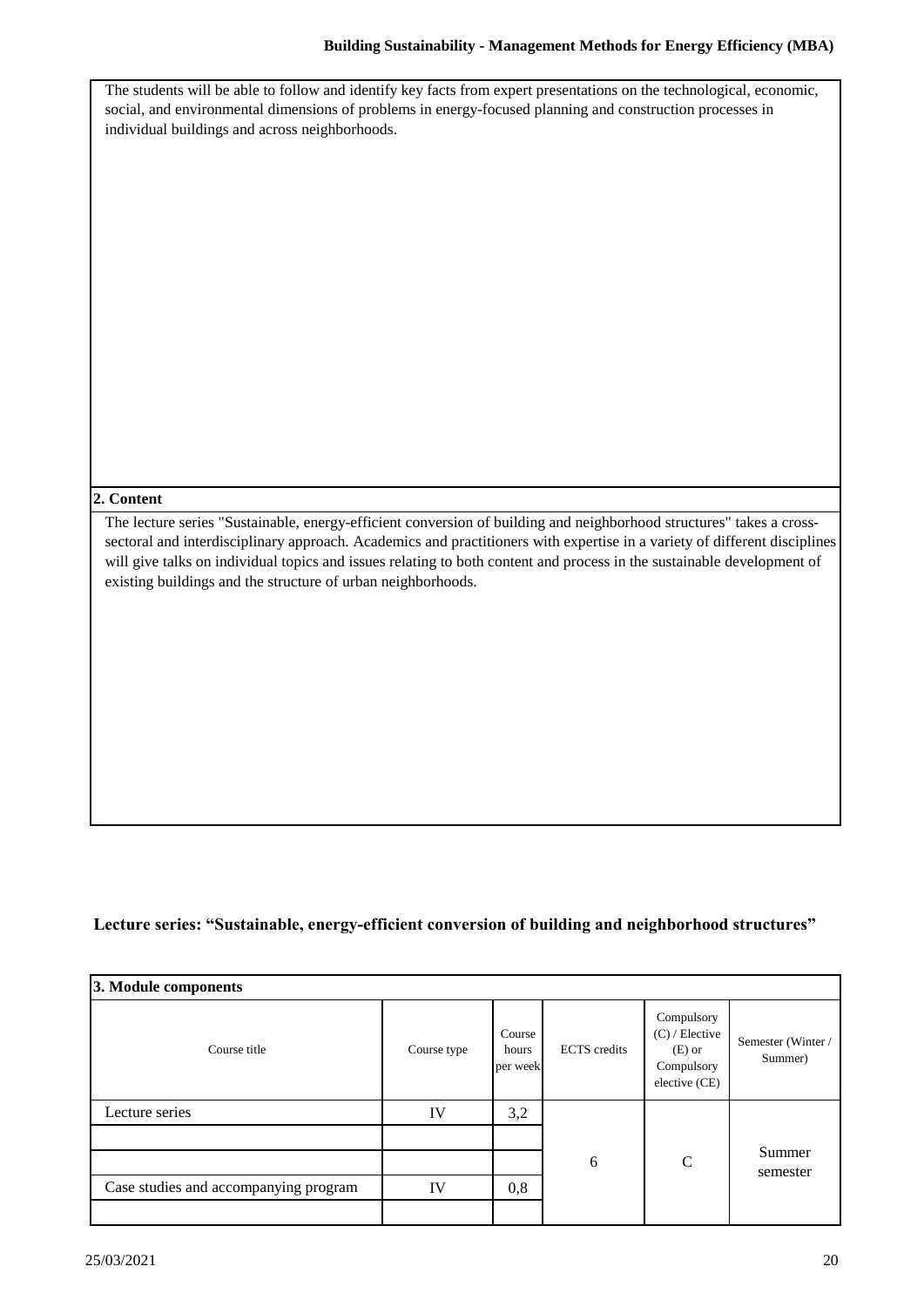#### **4. Description of course types**

Integrated courses (IV) often in the form of seminar-style lectures.

#### **5. Participation requirements**

Enrolled in the continuing education master's program Building Sustainability – Management Methods for Energy Efficiency (MBA) at TU Berlin (2nd semester).

#### **6. Module can be taken in following programs**

Continuing education master's program Building Sustainability - Management Methods for Energy Efficiency (MBA) at TU Berlin.

| 7. Workload and credits                                     | <b>Total Hours</b> |
|-------------------------------------------------------------|--------------------|
| 3,2 hours per week of seminar-style lectures (in person)    | 48                 |
|                                                             |                    |
| 0,8 hours per week of case studies and accompanying program |                    |
| Preparation and follow-up incl. e-learning                  | 45                 |
| Examination and exam preparation                            | 75                 |

This amounts to a workload of 180 hours per semester, which is equivalent to 6 credits.

## **8. Module completion**

Ungraded Module

Type of assessment: Students complete the module through active participation

#### **9. Module duration**

The module can be completed in one semester.

### **Lecture series: "Sustainable, energy-efficient conversion of building and neighborhood structures"**

| 10. Number of participants   |                                                                                              |
|------------------------------|----------------------------------------------------------------------------------------------|
|                              | Lecture series : Maximum number of participants: 45                                          |
|                              |                                                                                              |
| 11. Registration formalities |                                                                                              |
|                              | Students can register for the e-learning course, the tutorial, and the examination via TUBS. |

## **12. Reading list and lecture notes**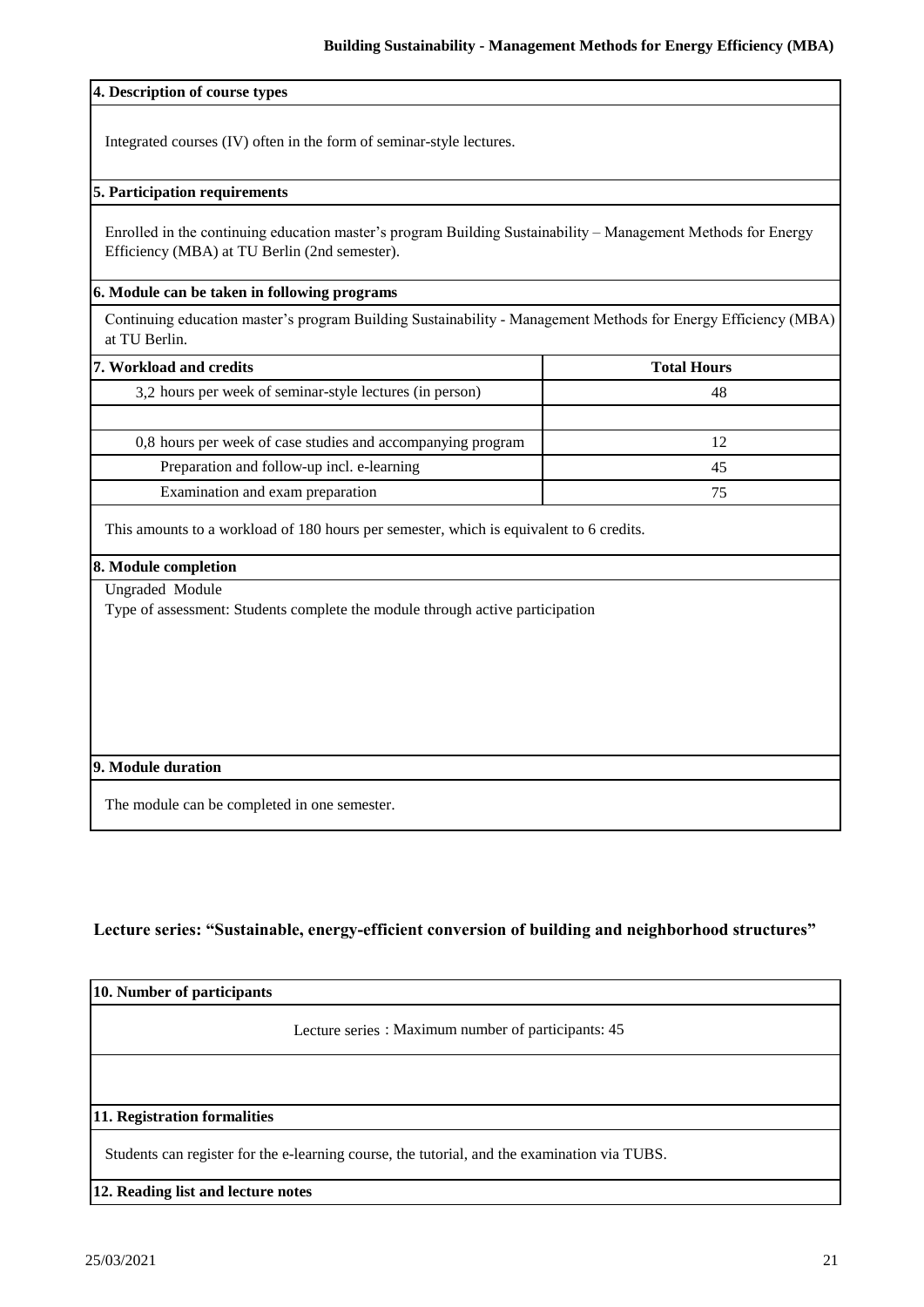Lecture notes available in hard copy: No

Lecture notes available in electronic format: Yes

If yes, provide a link: On the Moodle platform for the program: https://www.isis.tu-berlin.de/2.0/

The reading list is provided in the e-learning course on Moodle.

## **Interdisciplinary Project**

|                                  |                            | 7                                   |  |
|----------------------------------|----------------------------|-------------------------------------|--|
| <b>Module title:</b>             | <b>ECTS</b> credit points: | <b>Short title:</b>                 |  |
| <b>Interdisciplinary Project</b> | 12                         | <b>IDP</b>                          |  |
| <b>Module supervisor:</b>        | Office:                    | E-Mail:                             |  |
| Prof. Dr. Tetyana Morozyuk       | Laura Lehmann              | laura.lehmann.1@campus.tu-berlin.de |  |
| <b>Module description</b>        |                            |                                     |  |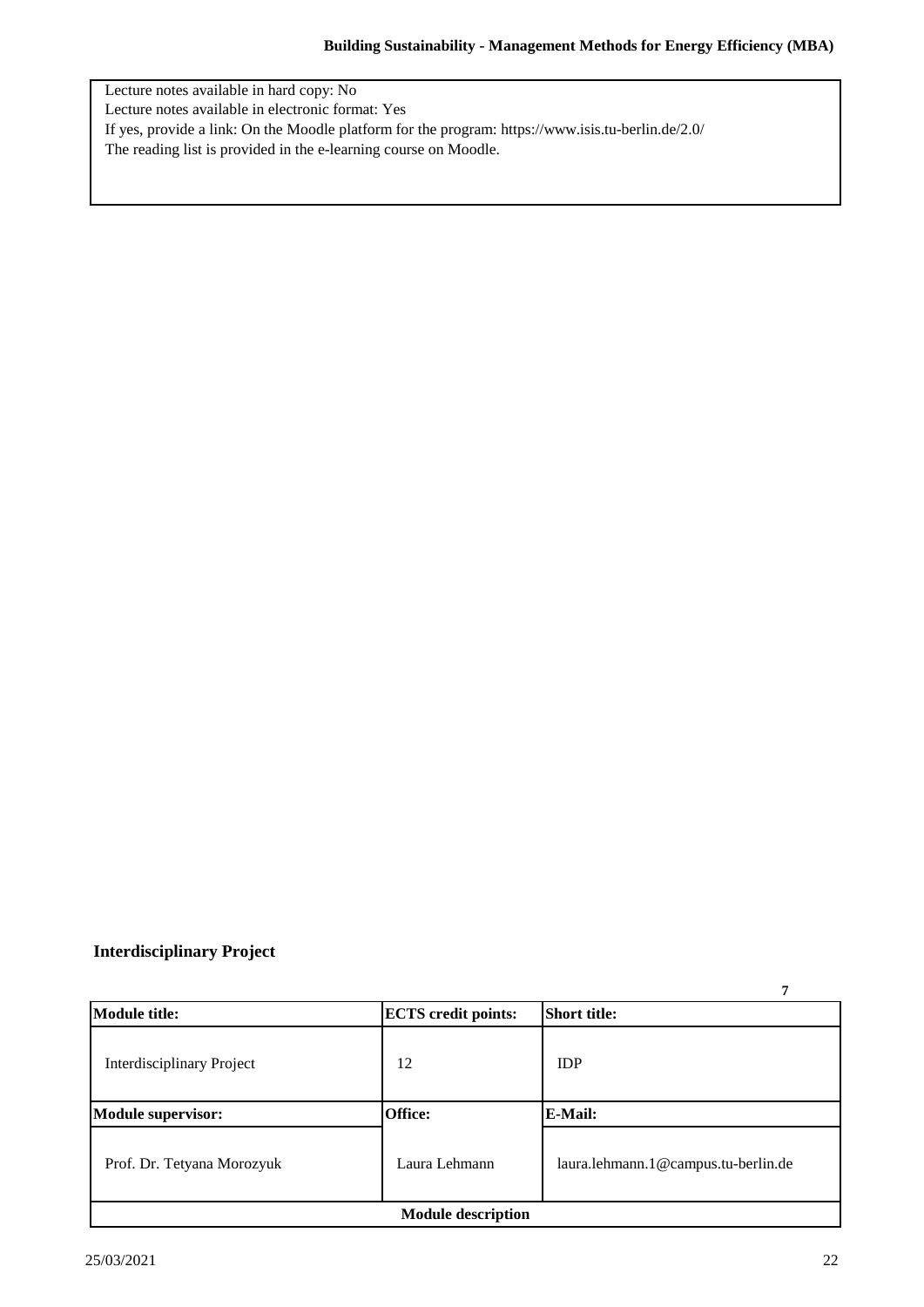### **1. Module aims**

This module combines several subject-specific competencies in one project. The students will be able to evaluate and analyze buildings from an energy and economic perspective and implement new and innovative concepts in improvement and optimization strategies.

This module offers insights into the planning, implementation, and operation of technologies (software, communications, and hardware) in building monitoring, control, and automation, with a particular focus on energy management.

Students will gain a basic understanding of flexible and smart energy management in modern living environments. With the view of achieving a holistic energy balance, the students will develop a detailed knowledge of internal factors such as building configuration, user/usage, monitoring, control/automation, and decentralized generation. From the perspective of a smart building, they will also understand the relationship with external factors such as energy procurement, (regenerative) energy supply, legal, and market frameworks for construction and operation. Students will also gain a basic understanding of the thermophysical principles of HVAC systems and the role they play in the energy management of a building.

Graduates will be able to identify and assess the energy efficiency impact of options for smart building design and implementation, and compare these with other measures (e.g. smart heating compared with changes to the building envelope).

#### **2. Content**

Energy audits, ventilation systems, smart building technology, principles of software and communications and their application in smart energy buildings - system architectures, protocols, bus systems/IP, modeling of smart buildings, state of the art in smart building management systems - monitoring, control, automation, smart buildings as building blocks of smart networks and cities - successful integration of future buildings into the technological, economic and regulatory environment, economic effects of energy-saving technologies.

### **Interdisciplinary Project**

| 3. Module components |             |                             |                     |                                                                           |                              |
|----------------------|-------------|-----------------------------|---------------------|---------------------------------------------------------------------------|------------------------------|
| Course title         | Course type | Course<br>hours<br>per week | <b>ECTS</b> credits | Compulsory<br>$(C)$ / Elective<br>$(E)$ or<br>Compulsory<br>elective (CE) | Semester (Winter/<br>Summer) |
| <b>IDP I</b>         | IV          | 1,9                         |                     |                                                                           |                              |
| <b>IDP II</b>        | IV          | 1,9                         |                     |                                                                           |                              |
| <b>IDP III</b>       | IV          | 1,9                         | 12                  | $\mathbf C$                                                               | Summer<br>semester           |
| <b>IDP IV</b>        | IV          | 1,9                         |                     |                                                                           |                              |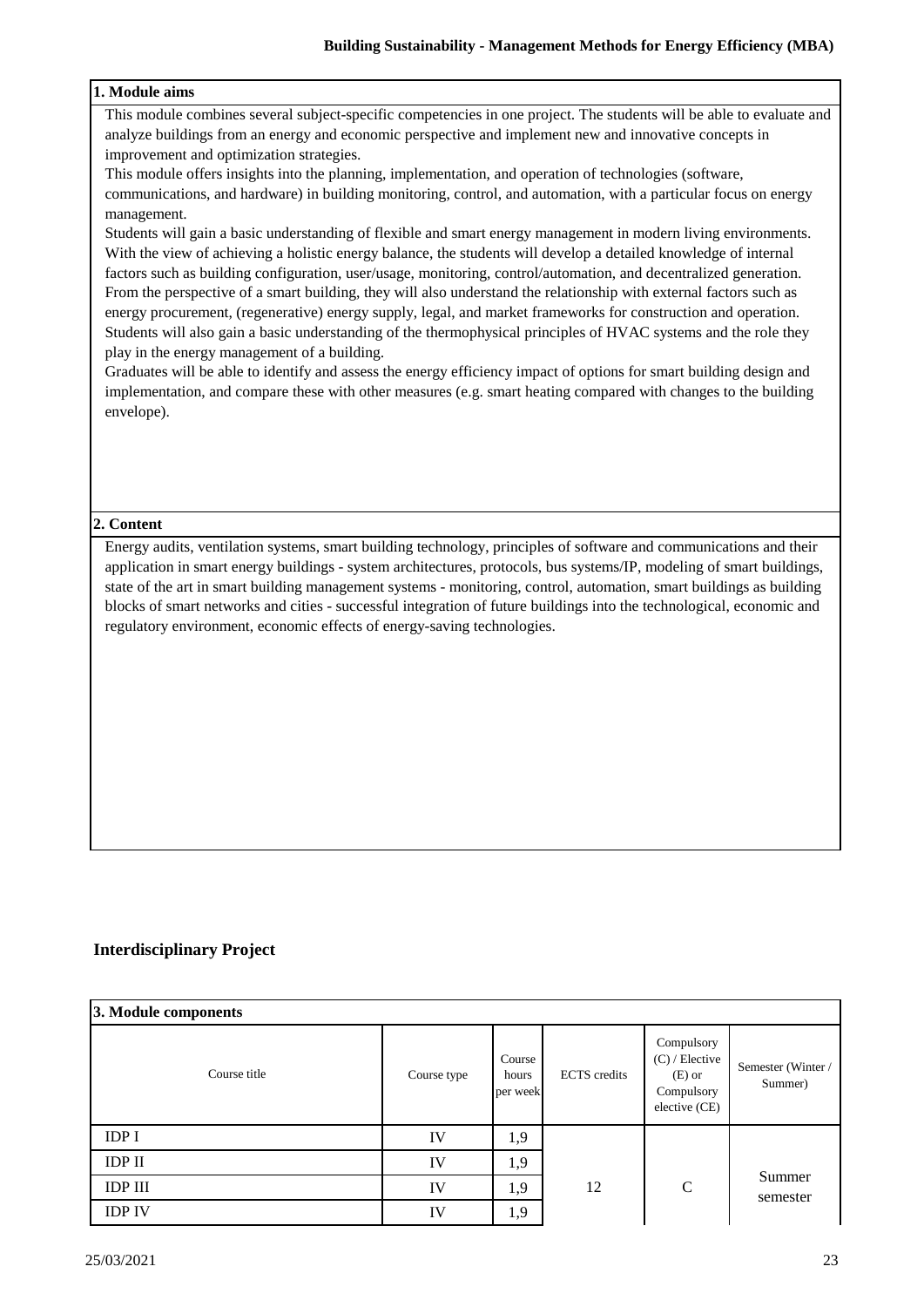#### **Building Sustainability - Management Methods for Energy Efficiency (MBA)** ency (IVII

| <b>IDP V</b>                                                                                                                                                   | <b>PW</b> | 0,5 |  |                    |  |
|----------------------------------------------------------------------------------------------------------------------------------------------------------------|-----------|-----|--|--------------------|--|
| 4. Description of course types                                                                                                                                 |           |     |  |                    |  |
| Integrated courses (IV) in the form of seminar-style lectures, project work, tutorials and excursions.                                                         |           |     |  |                    |  |
| 5. Participation requirements                                                                                                                                  |           |     |  |                    |  |
| Enrolled in the continuing education master's program Building Sustainability - Management Methods for Energy<br>Efficiency (MBA) at TU Berlin (2nd semester). |           |     |  |                    |  |
| 6. Module can be taken in following programs                                                                                                                   |           |     |  |                    |  |
| Continuing education master's program Building Sustainability - Management Methods for Energy Efficiency (MBA)<br>at TU Berlin.                                |           |     |  |                    |  |
| 7. Workload and credits                                                                                                                                        |           |     |  | <b>Total Hours</b> |  |
| 8 hours per week of seminar-style lectures (in person)                                                                                                         |           |     |  | 120                |  |
|                                                                                                                                                                |           |     |  |                    |  |
| Preparation and follow-up incl. e-learning                                                                                                                     |           |     |  | 120                |  |
| Examination and exam preparation<br>120                                                                                                                        |           |     |  |                    |  |
| This amounts to a workload of 360 hours per semester, which is equivalent to 12 credits.                                                                       |           |     |  |                    |  |
| 8. Module completion                                                                                                                                           |           |     |  |                    |  |
| <b>Graded Module</b>                                                                                                                                           |           |     |  |                    |  |
| Type of assessment: Portfolio                                                                                                                                  |           |     |  |                    |  |
| Students who do not pass may repeat at the beginning of the following semester by taking a graded written exam                                                 |           |     |  |                    |  |
| (duration: 240 minutes).<br>Task and point allocation:                                                                                                         |           |     |  |                    |  |
| (Learning process evaluation) Project - Contribution to discussion, 20                                                                                         |           |     |  |                    |  |
| (Output evaluation) Oral presentation, 30                                                                                                                      |           |     |  |                    |  |
| (Output evaluation) Presentation materials / written composition (term paper), 50                                                                              |           |     |  |                    |  |
| 9. Module duration                                                                                                                                             |           |     |  |                    |  |
| The module can be completed in one semester.                                                                                                                   |           |     |  |                    |  |

## **Interdisciplinary Project**

## **10. Number of participants**

IDP I : Maximum number of participants: 30

#### **11. Registration formalities**

Students can register for the e-learning course, the tutorial, and the examination via TUBS.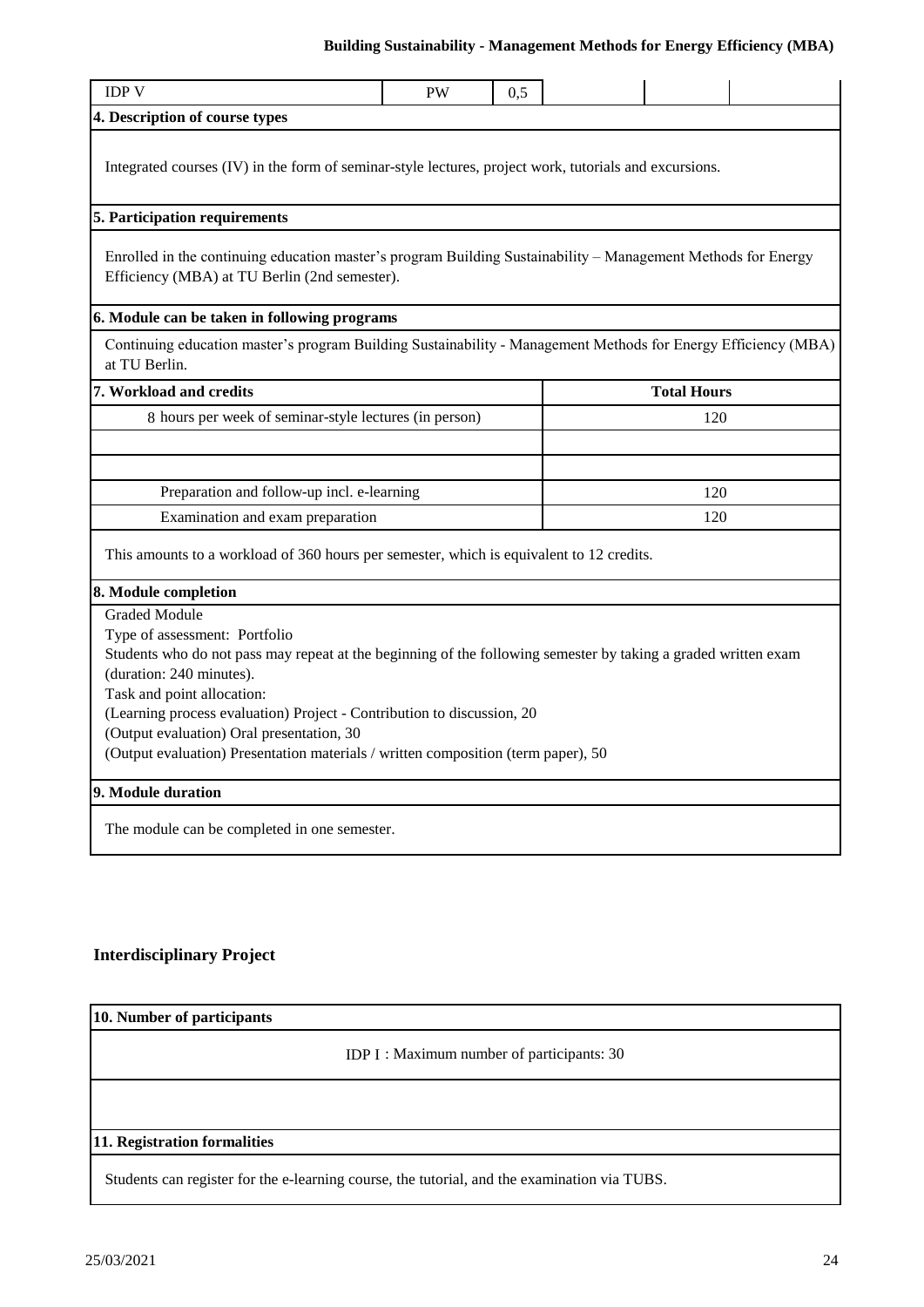### **12. Reading list and lecture notes**

Lecture notes available in hard copy: No

Lecture notes available in electronic format: Yes

If yes, provide a link: On the Moodle platform for the program: https://www.isis.tu-berlin.de/2.0/

The reading list is provided in the e-learning course on Moodle.

## **User-Centered Business Model Innovation & Research**

**E- BuSu 1**

| <b>Module title:</b>                                  | <b>ECTS</b> credit points: | <b>Short title:</b>                 |
|-------------------------------------------------------|----------------------------|-------------------------------------|
| User-Centered Business Model Innovation<br>& Research | 6                          | <b>BMIR</b>                         |
| Module supervisor:                                    | <b>Office:</b>             | E-Mail:                             |
| Dr. Maren Borkert                                     | Laura Lehmann              | laura.lehmann.1@campus.tu-berlin.de |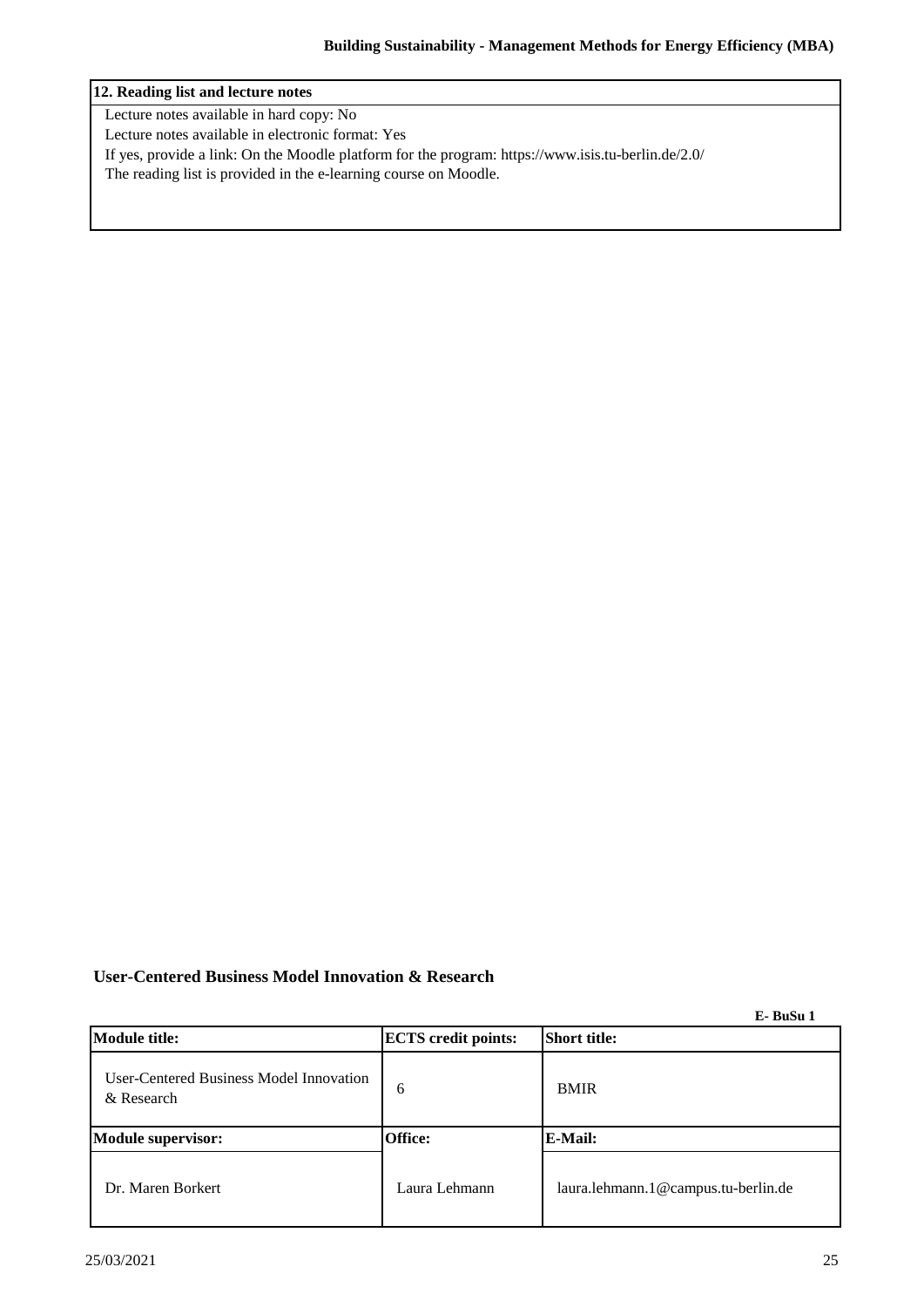| <b>Module description</b>                                                                                                                                                                                                                                                                                                                                                                                                                                                                                                                                                                                       |
|-----------------------------------------------------------------------------------------------------------------------------------------------------------------------------------------------------------------------------------------------------------------------------------------------------------------------------------------------------------------------------------------------------------------------------------------------------------------------------------------------------------------------------------------------------------------------------------------------------------------|
| 1. Module aims                                                                                                                                                                                                                                                                                                                                                                                                                                                                                                                                                                                                  |
| The User-Centered Business Model Innovation & Research module is an interdisciplinary project that awards 6 ECTS<br>for one semester. The course offers theoretical input sessions on innovation management, project management, team<br>building, user-centered business model development, and methods of business research. Using innovative design<br>thinking and lean startup methods, the students apply this knowledge independently to the development of their<br>business idea. With an entrepreneurial spirit, the teams work with various interest groups (industry, government, and<br>startups). |
| 2. Content                                                                                                                                                                                                                                                                                                                                                                                                                                                                                                                                                                                                      |
| Innovation management basics, open & user innovation, team building, and team management, innovation assessment,<br>agile and lean startup methods, data analysis software, business research methods, user-centered business modeling.                                                                                                                                                                                                                                                                                                                                                                         |

## **User-Centered Business Model Innovation & Research**

| 3. Module components |             |                             |                     |                                                                           |                              |
|----------------------|-------------|-----------------------------|---------------------|---------------------------------------------------------------------------|------------------------------|
| Course title         | Course type | Course<br>hours<br>per week | <b>ECTS</b> credits | Compulsory<br>$(C)$ / Elective<br>$(E)$ or<br>Compulsory<br>elective (CE) | Semester (Winter/<br>Summer) |
| <b>BMIR</b>          | IV          | 2,9                         |                     |                                                                           |                              |
|                      |             |                             |                     |                                                                           |                              |
|                      |             |                             | 6                   | <b>CE</b>                                                                 | Winter semester              |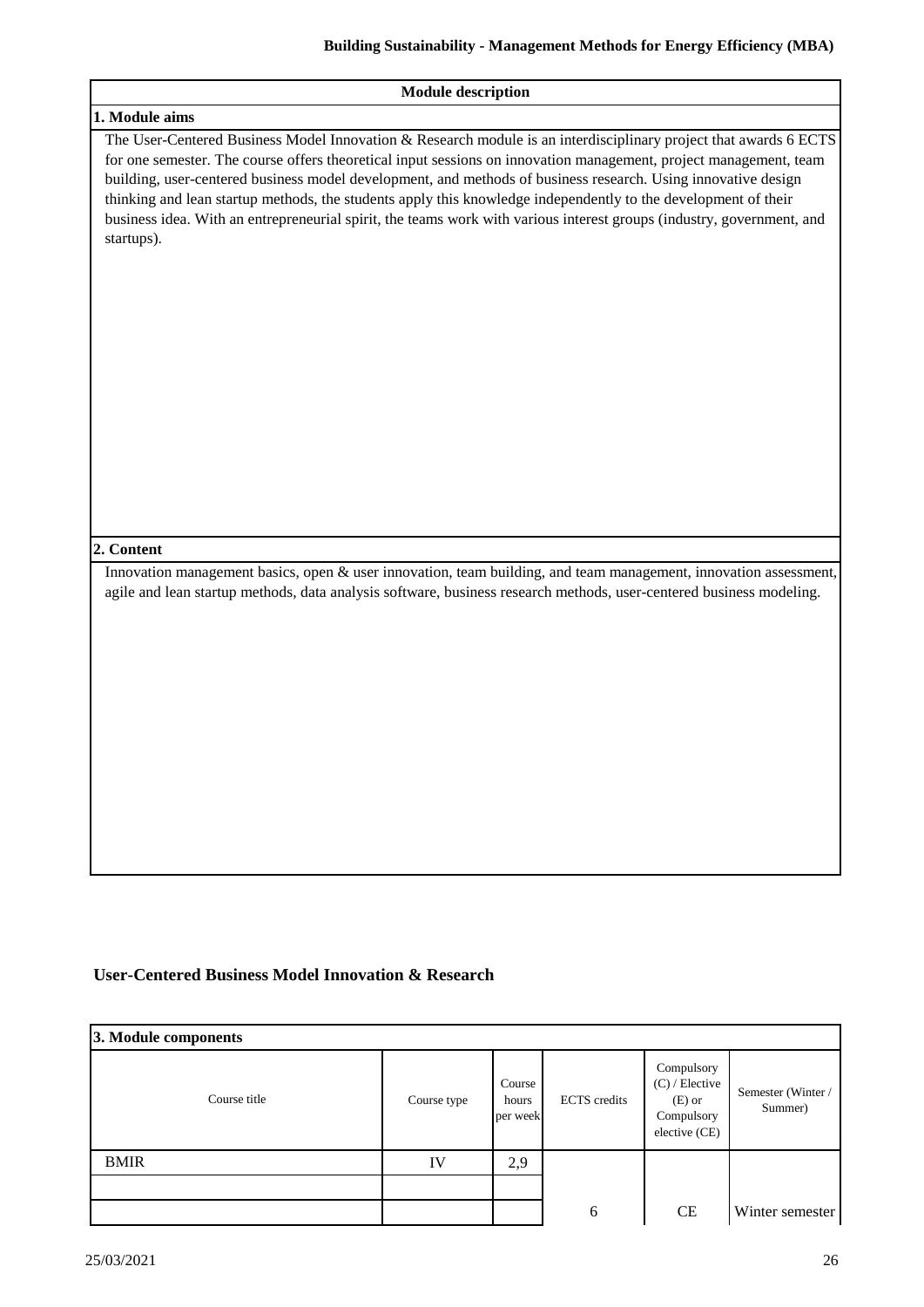## **Building Sustainability - Management Methods for Energy Efficiency (MBA)**

| Case studies and accompanying program                                                                                                                                                                                                                                                                                         | IV | 1,1 |  |  |  |  |  |  |  |
|-------------------------------------------------------------------------------------------------------------------------------------------------------------------------------------------------------------------------------------------------------------------------------------------------------------------------------|----|-----|--|--|--|--|--|--|--|
|                                                                                                                                                                                                                                                                                                                               |    |     |  |  |  |  |  |  |  |
| 4. Description of course types                                                                                                                                                                                                                                                                                                |    |     |  |  |  |  |  |  |  |
| Lectures and exercises on individual topics will be grouped in blocks so that there will be plenty of opportunities for<br>in-depth study. Overall, the first phase will serve to build up the theoretical basis before it is applied to practice.                                                                            |    |     |  |  |  |  |  |  |  |
| 5. Participation requirements                                                                                                                                                                                                                                                                                                 |    |     |  |  |  |  |  |  |  |
| Enrolled in one of the following continuing education master's: Energy Management (MBA), Building Sustainability<br>(MBA) or Sustainable Mobility Management (MBA) at TU Berlin (3rd-course semester)<br>In the event of high demand, students of the advanced training master "Building Sustainability (MBA)" have priority. |    |     |  |  |  |  |  |  |  |
| 6. Module can be taken in following programs                                                                                                                                                                                                                                                                                  |    |     |  |  |  |  |  |  |  |
| Continuing education master's in Energy Management (MBA), Building Sustainability (MBA), or Sustainable<br>Mobility Management (MBA) at TU Berlin.                                                                                                                                                                            |    |     |  |  |  |  |  |  |  |
| 7. Workload and credits<br><b>Total Hours</b>                                                                                                                                                                                                                                                                                 |    |     |  |  |  |  |  |  |  |
| 2,9 hours per week of seminar-style lectures (in person)<br>44                                                                                                                                                                                                                                                                |    |     |  |  |  |  |  |  |  |
|                                                                                                                                                                                                                                                                                                                               |    |     |  |  |  |  |  |  |  |
| 1,1 hours per week of case studies and accompanying program<br>16                                                                                                                                                                                                                                                             |    |     |  |  |  |  |  |  |  |
| Preparation and follow-up incl. e-learning<br>90                                                                                                                                                                                                                                                                              |    |     |  |  |  |  |  |  |  |
| Examination and exam preparation<br>30                                                                                                                                                                                                                                                                                        |    |     |  |  |  |  |  |  |  |
| This amounts to a workload of 180 hours per semester, which is equivalent to 6 credits.                                                                                                                                                                                                                                       |    |     |  |  |  |  |  |  |  |
| 8. Module completion                                                                                                                                                                                                                                                                                                          |    |     |  |  |  |  |  |  |  |
| <b>Graded Module</b>                                                                                                                                                                                                                                                                                                          |    |     |  |  |  |  |  |  |  |
| Type of assessment: Portfolio                                                                                                                                                                                                                                                                                                 |    |     |  |  |  |  |  |  |  |
| Students who do not pass may repeat at the end of the current semester by taking a graded written exam (120)<br>minutes).                                                                                                                                                                                                     |    |     |  |  |  |  |  |  |  |
| Task and point allocation                                                                                                                                                                                                                                                                                                     |    |     |  |  |  |  |  |  |  |
| (Learning process evaluation) Project - Contribution to discussion, 25                                                                                                                                                                                                                                                        |    |     |  |  |  |  |  |  |  |
| (Output evaluation) Oral presentation, 50                                                                                                                                                                                                                                                                                     |    |     |  |  |  |  |  |  |  |
| (Output evaluation) Presentation materials / written composition (term paper, 5-10 pages), 25                                                                                                                                                                                                                                 |    |     |  |  |  |  |  |  |  |
| 9. Module duration                                                                                                                                                                                                                                                                                                            |    |     |  |  |  |  |  |  |  |
| The module can be completed in one semester.                                                                                                                                                                                                                                                                                  |    |     |  |  |  |  |  |  |  |

## **User-Centered Business Model Innovation & Research**

## **10. Number of participants**

BMIR : Maximum number of participants: 25

## **11. Registration formalities**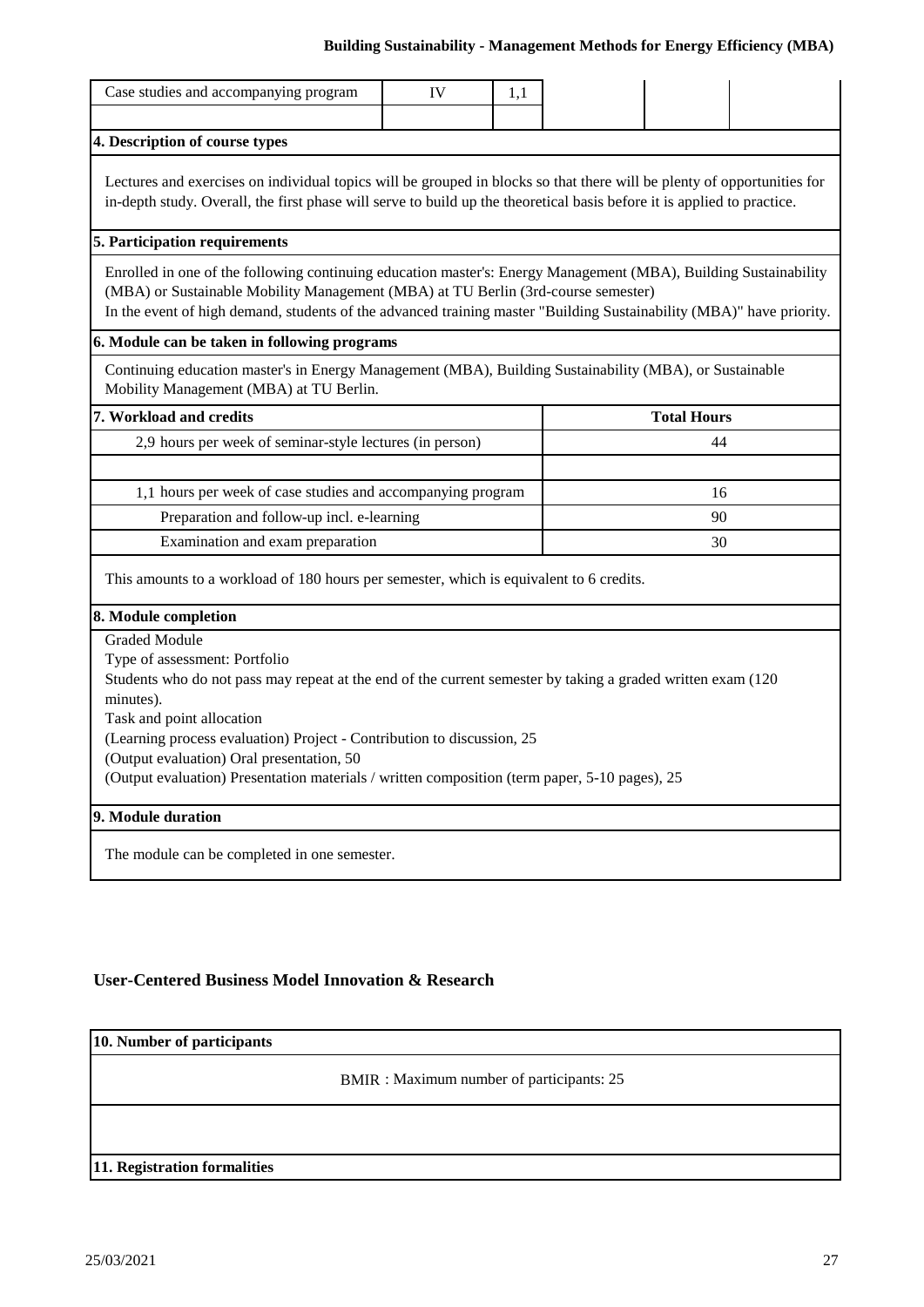Students can register for the e-learning course, the tutorial, and the examination via TUBS.

### **12. Reading list and lecture notes**

Lecture notes available in hard copy: No

Lecture notes available in electronic format: Yes

If yes, provide a link: On the Moodle platform for the program: https://www.isis.tu-berlin.de/2.0/

The reading list is provided in the e-learning course on Moodle.

## **Energy-Efficient Societies**

**E- BuSu 2**

| Module title:                     | <b>ECTS</b> credit points: | <b>Short title:</b> |
|-----------------------------------|----------------------------|---------------------|
| <b>Energy-Efficient Societies</b> | n                          | <b>EES</b>          |
| Module supervisor:                | Office:                    | E-Mail:             |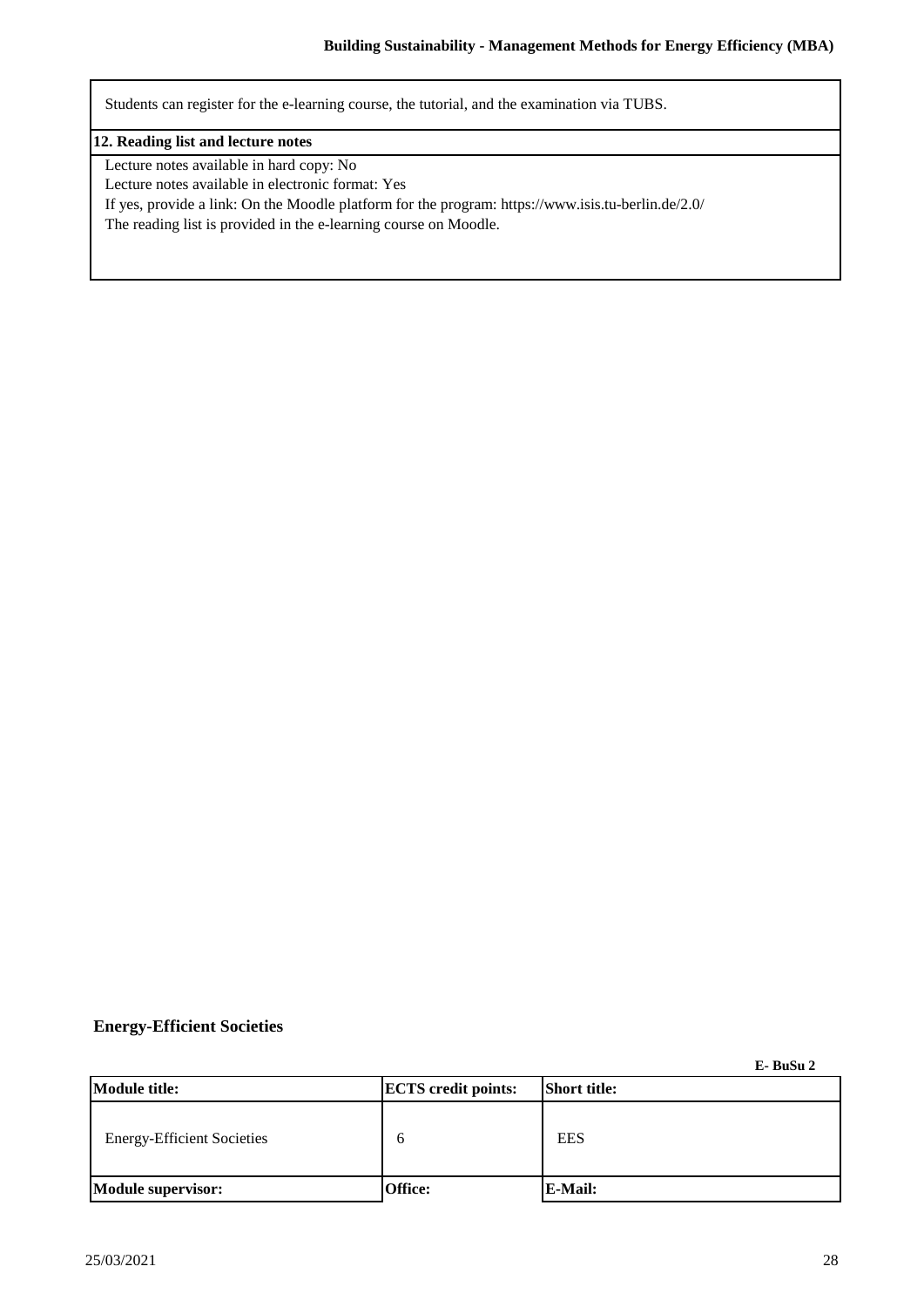| Dr. Caroline Schröder                                                                                                                                                                                                                                                                                                                                                                                                                                                                                                                                                                                                                                                    | Laura Lehmann             | laura.lehmann.1@campus.tu-berlin.de                                                                                        |  |  |  |  |  |  |
|--------------------------------------------------------------------------------------------------------------------------------------------------------------------------------------------------------------------------------------------------------------------------------------------------------------------------------------------------------------------------------------------------------------------------------------------------------------------------------------------------------------------------------------------------------------------------------------------------------------------------------------------------------------------------|---------------------------|----------------------------------------------------------------------------------------------------------------------------|--|--|--|--|--|--|
|                                                                                                                                                                                                                                                                                                                                                                                                                                                                                                                                                                                                                                                                          | <b>Module description</b> |                                                                                                                            |  |  |  |  |  |  |
| 1. Module aims                                                                                                                                                                                                                                                                                                                                                                                                                                                                                                                                                                                                                                                           |                           |                                                                                                                            |  |  |  |  |  |  |
| The aim of energy-efficient buildings is embedded in specific socio-economic discourses. The idea of energy<br>efficiency can, therefore, be understood differently according to the social and cultural context.<br>This module examines different understandings of energy efficiency and its consequences for project managers (i.e.<br>students of this master's program), other building and energy experts, users and society.<br>Students also gain knowledge and skills for dealing with different target groups and reflecting on their own projects<br>that have been developed in other courses or introduced in practice-based lecture series.<br>2. Content |                           |                                                                                                                            |  |  |  |  |  |  |
|                                                                                                                                                                                                                                                                                                                                                                                                                                                                                                                                                                                                                                                                          |                           |                                                                                                                            |  |  |  |  |  |  |
| Students taking this module will<br>• be introduced to different ways of understanding energy efficiency in a more global context<br>·learn about the social consequences of energy efficiency<br>·learn more about the different roles and professional profiles for students<br>·ahalyze good and bad project management practices, including in their own project work<br>contexts)<br>·acquire conflict management skills (communication, participation, and cooperation)                                                                                                                                                                                            |                           | •acquire skills to deal with complex and diverse target groups (i.e. peer experts, contractors, users in different project |  |  |  |  |  |  |

## **Energy-Efficient Societies**

| 3. Module components |             |                             |                     |                                                                           |                              |
|----------------------|-------------|-----------------------------|---------------------|---------------------------------------------------------------------------|------------------------------|
| Course title         | Course type | Course<br>hours<br>per week | <b>ECTS</b> credits | Compulsory<br>$(C)$ / Elective<br>$(E)$ or<br>Compulsory<br>elective (CE) | Semester (Winter/<br>Summer) |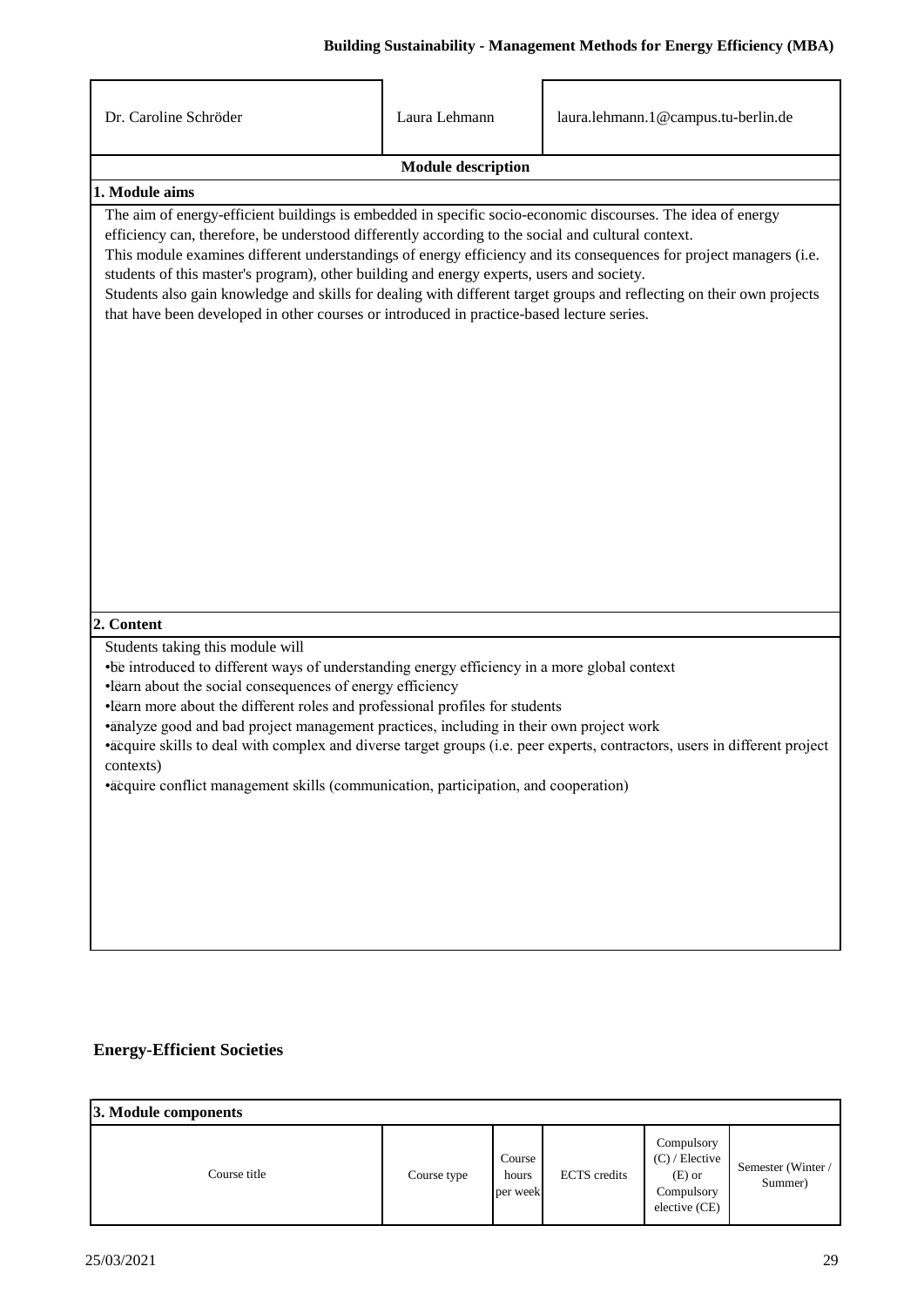## **Building Sustainability - Management Methods for Energy Efficiency (MBA)**

| <b>EES</b>                                                                                                                                                                                                                                         | IV | 2,9 |   |                    |                 |
|----------------------------------------------------------------------------------------------------------------------------------------------------------------------------------------------------------------------------------------------------|----|-----|---|--------------------|-----------------|
|                                                                                                                                                                                                                                                    |    |     |   |                    |                 |
|                                                                                                                                                                                                                                                    |    |     | 6 | <b>CE</b>          | Winter semester |
| Case studies and accompanying program                                                                                                                                                                                                              | IV | 1,1 |   |                    |                 |
| 4. Description of course types                                                                                                                                                                                                                     |    |     |   |                    |                 |
| Lectures and exercises on individual topics will be grouped in blocks so that there will be plenty of opportunities for<br>in-depth study. Overall, the first phase will serve to build up the theoretical basis before it is applied to practice. |    |     |   |                    |                 |
| 5. Participation requirements                                                                                                                                                                                                                      |    |     |   |                    |                 |
|                                                                                                                                                                                                                                                    |    |     |   |                    |                 |
| Enrolled in one of the following continuing education master's: Energy Management (MBA), Building Sustainability<br>(MBA) or Sustainable Mobility Management (MBA) at TU Berlin (3rd-course semester)                                              |    |     |   |                    |                 |
| In the event of high demand, students of the advanced training master "Building Sustainability (MBA)" have priority.                                                                                                                               |    |     |   |                    |                 |
| 6. Module can be taken in following programs                                                                                                                                                                                                       |    |     |   |                    |                 |
| Continuing education master's in Energy Management (MBA), Building Sustainability (MBA), or Sustainable<br>Mobility Management (MBA) at TU Berlin.                                                                                                 |    |     |   |                    |                 |
| 7. Workload and credits                                                                                                                                                                                                                            |    |     |   | <b>Total Hours</b> |                 |
| 2,9 hours per week of seminar-style lectures (in person)<br>44                                                                                                                                                                                     |    |     |   |                    |                 |
|                                                                                                                                                                                                                                                    |    |     |   |                    |                 |
| 1,1 hours per week of case studies and accompanying program                                                                                                                                                                                        |    |     |   | 16                 |                 |
| Preparation and follow-up incl. e-learning                                                                                                                                                                                                         |    |     |   | 90                 |                 |
| Examination and exam preparation                                                                                                                                                                                                                   |    |     |   | 30                 |                 |
| This amounts to a workload of 180 hours per semester, which is equivalent to 6 credits.                                                                                                                                                            |    |     |   |                    |                 |
| 8. Module completion                                                                                                                                                                                                                               |    |     |   |                    |                 |
| <b>Graded Module</b>                                                                                                                                                                                                                               |    |     |   |                    |                 |
| Type of assessment: Portfolio<br>Students who do not pass may repeat at the end of the current semester by taking a graded written exam (120)<br>minutes).                                                                                         |    |     |   |                    |                 |
| Task and point allocation                                                                                                                                                                                                                          |    |     |   |                    |                 |
| (Learning process evaluation) Project - Contribution to discussion, 25                                                                                                                                                                             |    |     |   |                    |                 |
| (Output evaluation) Oral presentation, 50<br>(Output evaluation) Presentation materials / written composition (term paper, 5-10 pages), 26                                                                                                         |    |     |   |                    |                 |
|                                                                                                                                                                                                                                                    |    |     |   |                    |                 |
| 9. Module duration                                                                                                                                                                                                                                 |    |     |   |                    |                 |
| The module can be completed in one semester.                                                                                                                                                                                                       |    |     |   |                    |                 |
|                                                                                                                                                                                                                                                    |    |     |   |                    |                 |

## **Energy-Efficient Societies**

## **10. Number of participants**

EES : Maximum number of participants: 25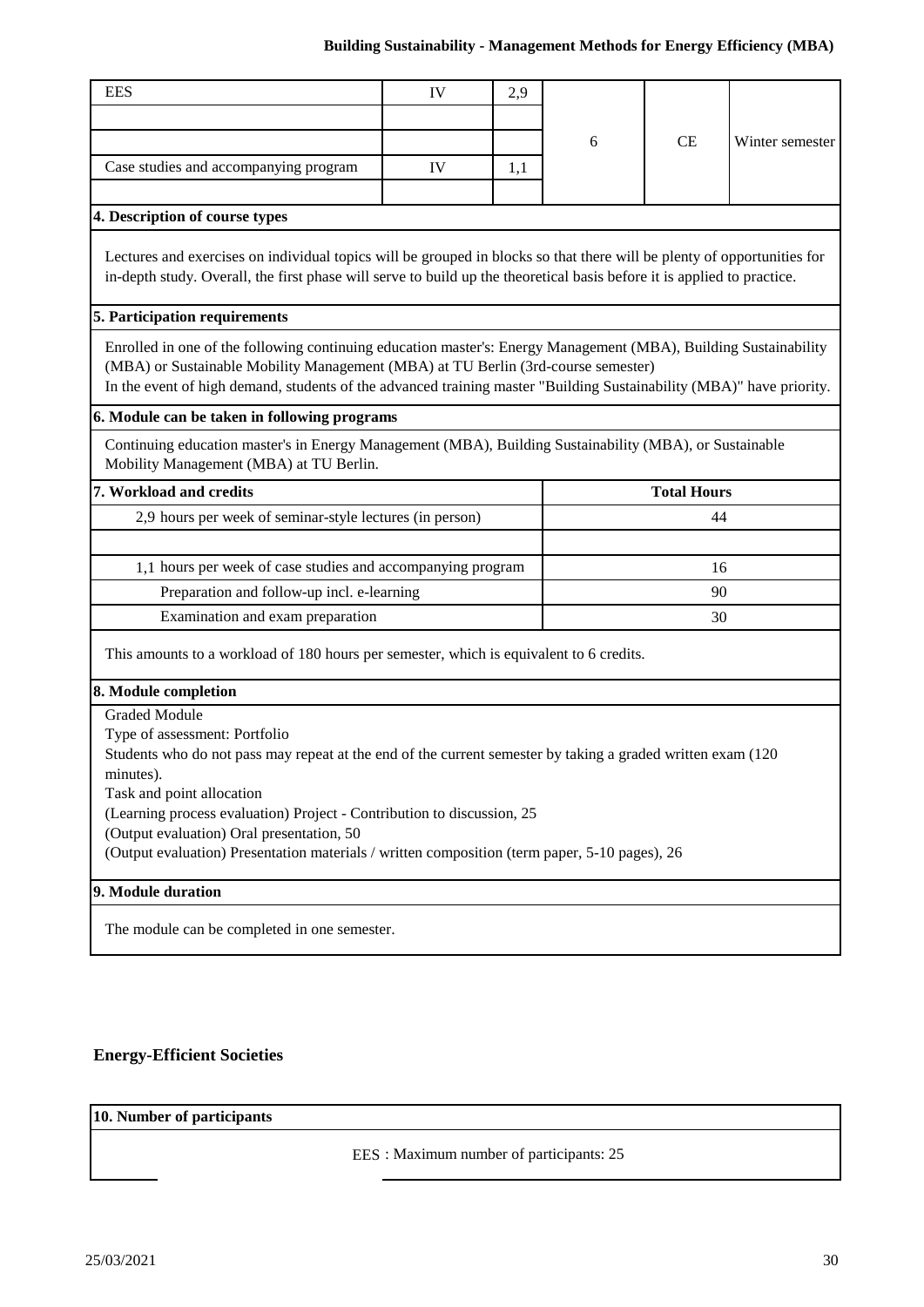**11. Registration formalities**

Students can register for the e-learning course, the tutorial, and the examination via TUBS.

#### **12. Reading list and lecture notes**

Lecture notes available in hard copy: No

Lecture notes available in electronic format: Yes

If yes, provide a link: On the Moodle platform for the program: https://www.isis.tu-berlin.de/2.0/

The reading list is provided in the e-learning course on Moodle.

#### **Integration of Renewable Energies**

**E- BuSu 3**

|  | <b>Module title:</b> | <b>ECTS</b> credit points: | <b>Short title:</b> |
|--|----------------------|----------------------------|---------------------|
|--|----------------------|----------------------------|---------------------|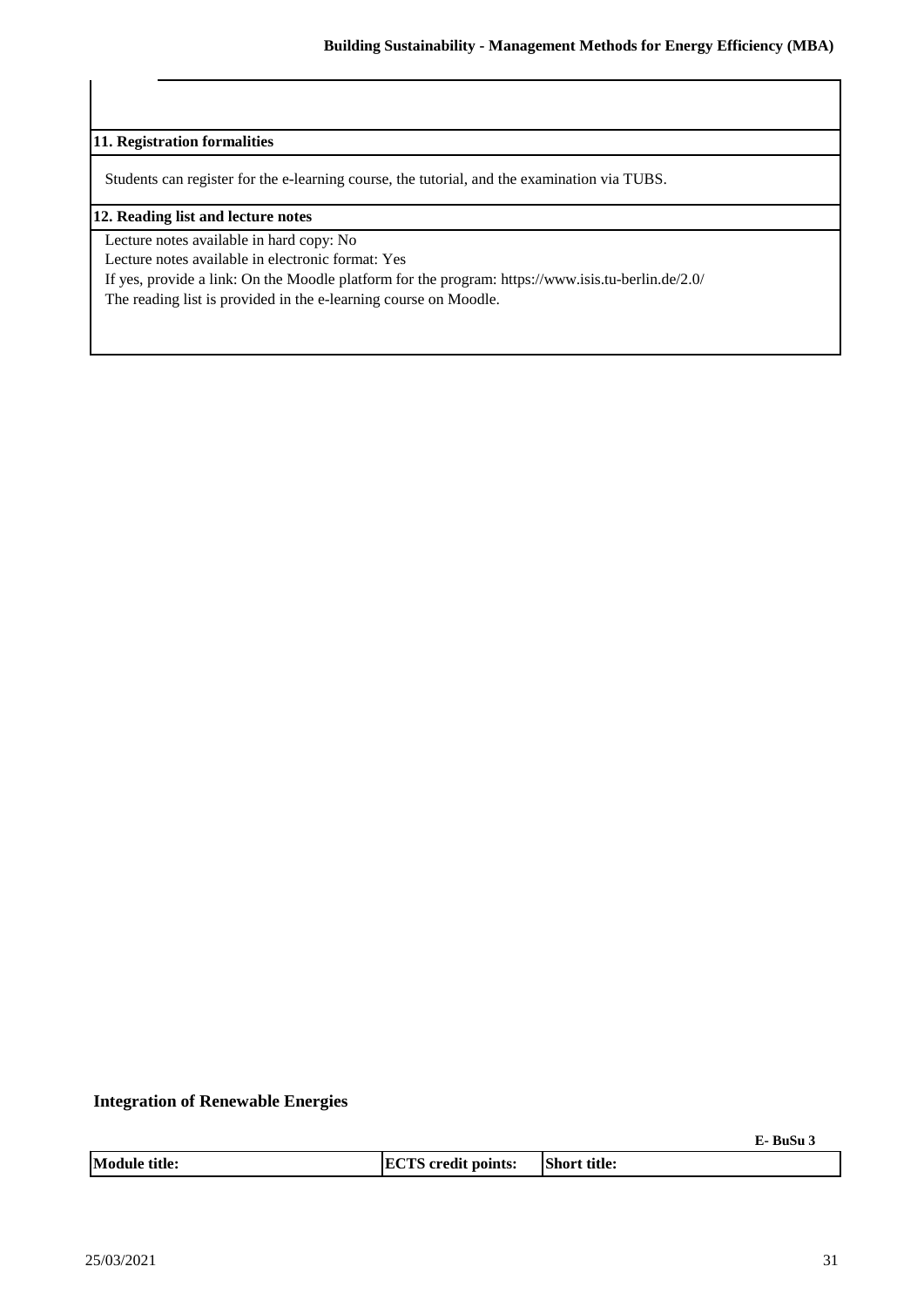| Integration of Renewable Energies                                                                                                      | 6                         | <b>IRE</b>                                                                                                                                                                                                                                         |
|----------------------------------------------------------------------------------------------------------------------------------------|---------------------------|----------------------------------------------------------------------------------------------------------------------------------------------------------------------------------------------------------------------------------------------------|
| <b>Module supervisor:</b>                                                                                                              | Office:                   | E-Mail:                                                                                                                                                                                                                                            |
| Dipl.-Ing. Martin Schnauss                                                                                                             | Laura Lehmann             | laura.lehmann.1@campus.tu-berlin.de                                                                                                                                                                                                                |
|                                                                                                                                        | <b>Module description</b> |                                                                                                                                                                                                                                                    |
| 1. Module aims                                                                                                                         |                           |                                                                                                                                                                                                                                                    |
| independently to selected cases.                                                                                                       |                           | This module revisits and broadens students' knowledge of energy technologies and systems in the context of today's<br>changing world, preparing the foundation for the coming modules. Students are taught to apply this knowledge                 |
| 2. Content                                                                                                                             |                           |                                                                                                                                                                                                                                                    |
| systems for buildings and neighborhoods based on renewable energy sources and their interaction with<br>conventional/fossil resources. |                           | Students will gain a basic understanding of the applications and limitations of renewable energy sources in a building<br>environment. In this context, students will develop academic research skills in the field of the design of energy supply |

# **Integration of Renewable Energies**

## **3. Module components**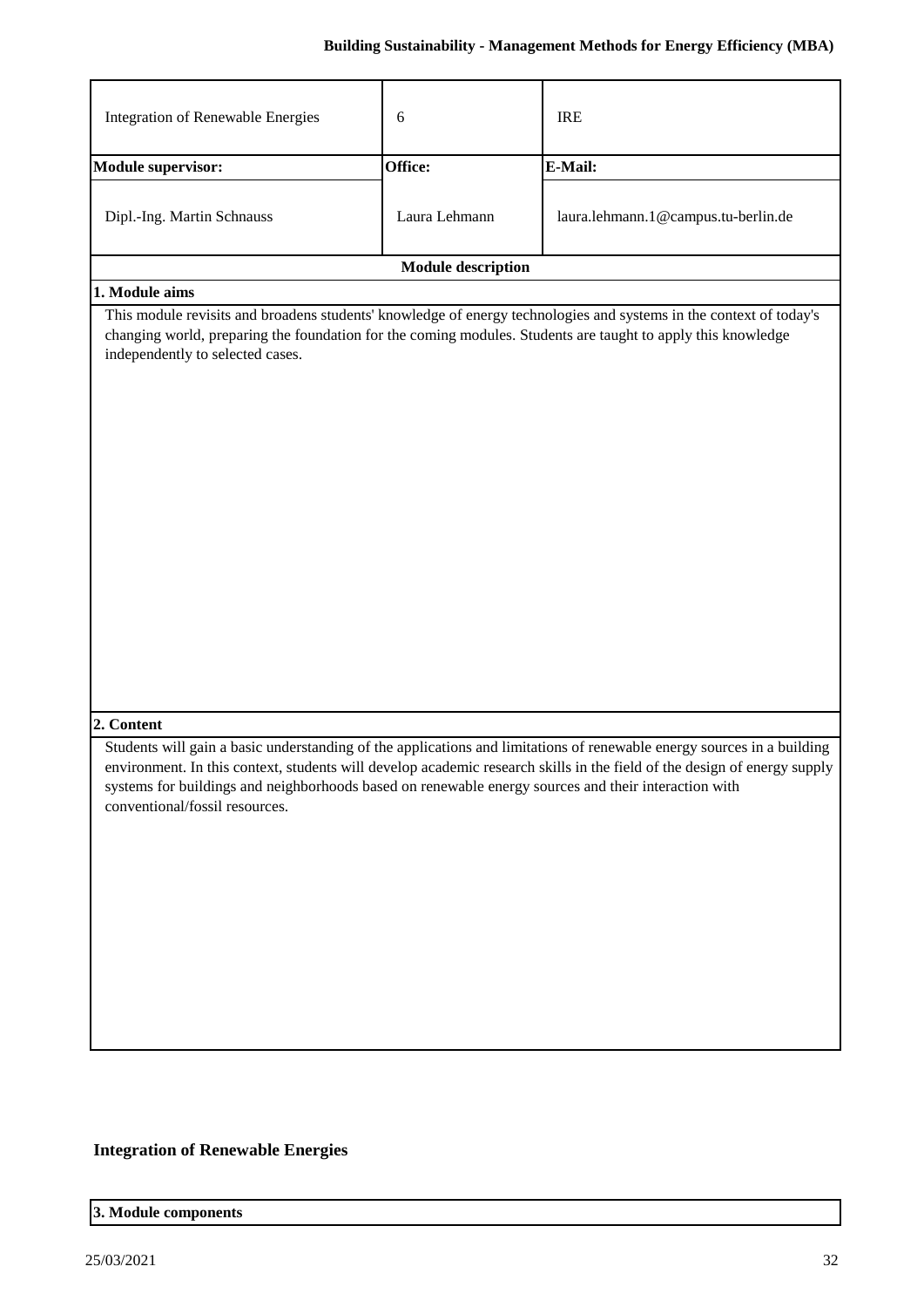## **Building Sustainability - Management Methods for Energy Efficiency (MBA)**

| Course title                                                                                                                                                                                                                                                                                                                  | Course type | Course<br>hours<br>per week | <b>ECTS</b> credits | Compulsory<br>$(C)$ / Elective<br>$(E)$ or<br>Compulsory<br>elective (CE) | Semester (Winter/<br>Summer) |  |  |
|-------------------------------------------------------------------------------------------------------------------------------------------------------------------------------------------------------------------------------------------------------------------------------------------------------------------------------|-------------|-----------------------------|---------------------|---------------------------------------------------------------------------|------------------------------|--|--|
| <b>IRE</b>                                                                                                                                                                                                                                                                                                                    | IV          | 2,9                         |                     |                                                                           |                              |  |  |
|                                                                                                                                                                                                                                                                                                                               |             |                             |                     |                                                                           |                              |  |  |
|                                                                                                                                                                                                                                                                                                                               |             |                             | 6                   | <b>CE</b>                                                                 | Winter semester              |  |  |
| Case studies and accompanying program                                                                                                                                                                                                                                                                                         | IV          | 1,1                         |                     |                                                                           |                              |  |  |
|                                                                                                                                                                                                                                                                                                                               |             |                             |                     |                                                                           |                              |  |  |
| 4. Description of course types                                                                                                                                                                                                                                                                                                |             |                             |                     |                                                                           |                              |  |  |
| Lectures and exercises on individual topics will be grouped in blocks so that there will be plenty of opportunities for<br>in-depth study. Overall, the first phase will serve to build up the theoretical basis before it is applied to practice.                                                                            |             |                             |                     |                                                                           |                              |  |  |
| 5. Participation requirements                                                                                                                                                                                                                                                                                                 |             |                             |                     |                                                                           |                              |  |  |
| Enrolled in one of the following continuing education master's: Energy Management (MBA), Building Sustainability<br>(MBA) or Sustainable Mobility Management (MBA) at TU Berlin (3rd-course semester)<br>In the event of high demand, students of the advanced training master "Building Sustainability (MBA)" have priority. |             |                             |                     |                                                                           |                              |  |  |
| 6. Module can be taken in following programs                                                                                                                                                                                                                                                                                  |             |                             |                     |                                                                           |                              |  |  |
| Continuing education master's in Energy Management (MBA), Building Sustainability (MBA), or Sustainable<br>Mobility Management (MBA) at TU Berlin.                                                                                                                                                                            |             |                             |                     |                                                                           |                              |  |  |
| 7. Workload and credits<br><b>Total Hours</b>                                                                                                                                                                                                                                                                                 |             |                             |                     |                                                                           |                              |  |  |
| 2,9 hours per week of seminar-style lectures (in person)<br>44                                                                                                                                                                                                                                                                |             |                             |                     |                                                                           |                              |  |  |
|                                                                                                                                                                                                                                                                                                                               |             |                             |                     |                                                                           |                              |  |  |
| 1,1 hours per week of case studies and accompanying program                                                                                                                                                                                                                                                                   |             |                             |                     | 16                                                                        |                              |  |  |
| Preparation and follow-up incl. e-learning                                                                                                                                                                                                                                                                                    |             |                             |                     | 90                                                                        |                              |  |  |
| Examination and exam preparation                                                                                                                                                                                                                                                                                              |             |                             |                     | 30                                                                        |                              |  |  |
| This amounts to a workload of 180 hours per semester, which is equivalent to 6 credits.                                                                                                                                                                                                                                       |             |                             |                     |                                                                           |                              |  |  |
| 8. Module completion                                                                                                                                                                                                                                                                                                          |             |                             |                     |                                                                           |                              |  |  |
| <b>Graded Module</b>                                                                                                                                                                                                                                                                                                          |             |                             |                     |                                                                           |                              |  |  |
| Type of assessment: Portfolio                                                                                                                                                                                                                                                                                                 |             |                             |                     |                                                                           |                              |  |  |
| Students who do not pass may repeat at the end of the current semester by taking a graded written exam (120)                                                                                                                                                                                                                  |             |                             |                     |                                                                           |                              |  |  |
| minutes).                                                                                                                                                                                                                                                                                                                     |             |                             |                     |                                                                           |                              |  |  |
| Task and point allocation<br>(Learning process evaluation) Project - Contribution to discussion, 25                                                                                                                                                                                                                           |             |                             |                     |                                                                           |                              |  |  |
| (Output evaluation) Oral presentation, 50                                                                                                                                                                                                                                                                                     |             |                             |                     |                                                                           |                              |  |  |
| (Output evaluation) Presentation materials / written composition (term paper, 5-10 pages), 27                                                                                                                                                                                                                                 |             |                             |                     |                                                                           |                              |  |  |
| 9. Module duration                                                                                                                                                                                                                                                                                                            |             |                             |                     |                                                                           |                              |  |  |
|                                                                                                                                                                                                                                                                                                                               |             |                             |                     |                                                                           |                              |  |  |
| The module can be completed in one semester.                                                                                                                                                                                                                                                                                  |             |                             |                     |                                                                           |                              |  |  |

## **Integration of Renewable Energies**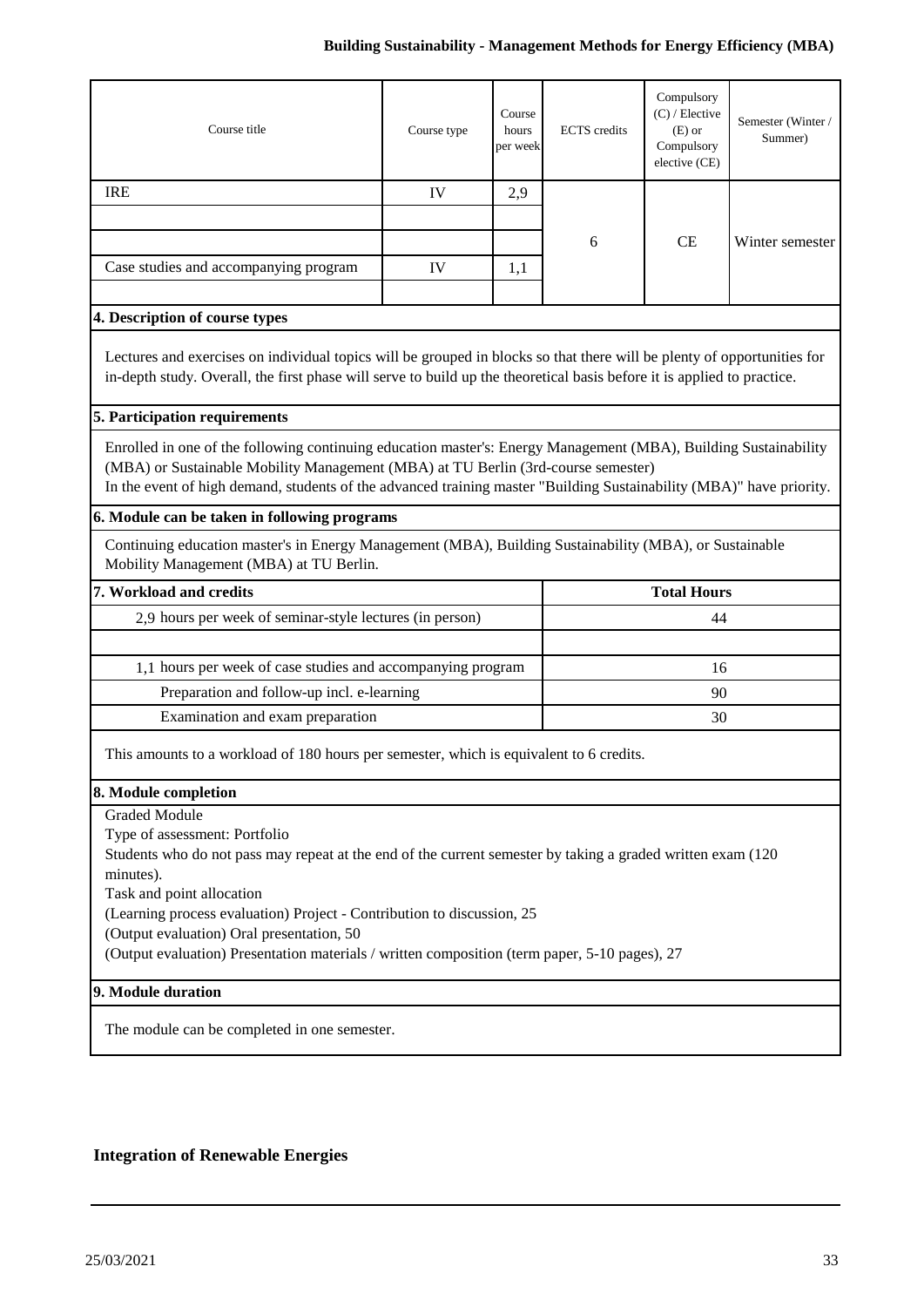**10. Number of participants**

IRE : Maximum number of participants: 25

### **11. Registration formalities**

Students can register for the e-learning course, the tutorial, and the examination via TUBS.

#### **12. Reading list and lecture notes**

Lecture notes available in hard copy: No

Lecture notes available in electronic format: Yes

If yes, provide a link: On the Moodle platform for the program: https://www.isis.tu-berlin.de/2.0/

The reading list is provided in the e-learning course on Moodle.

### **Efficiency Management**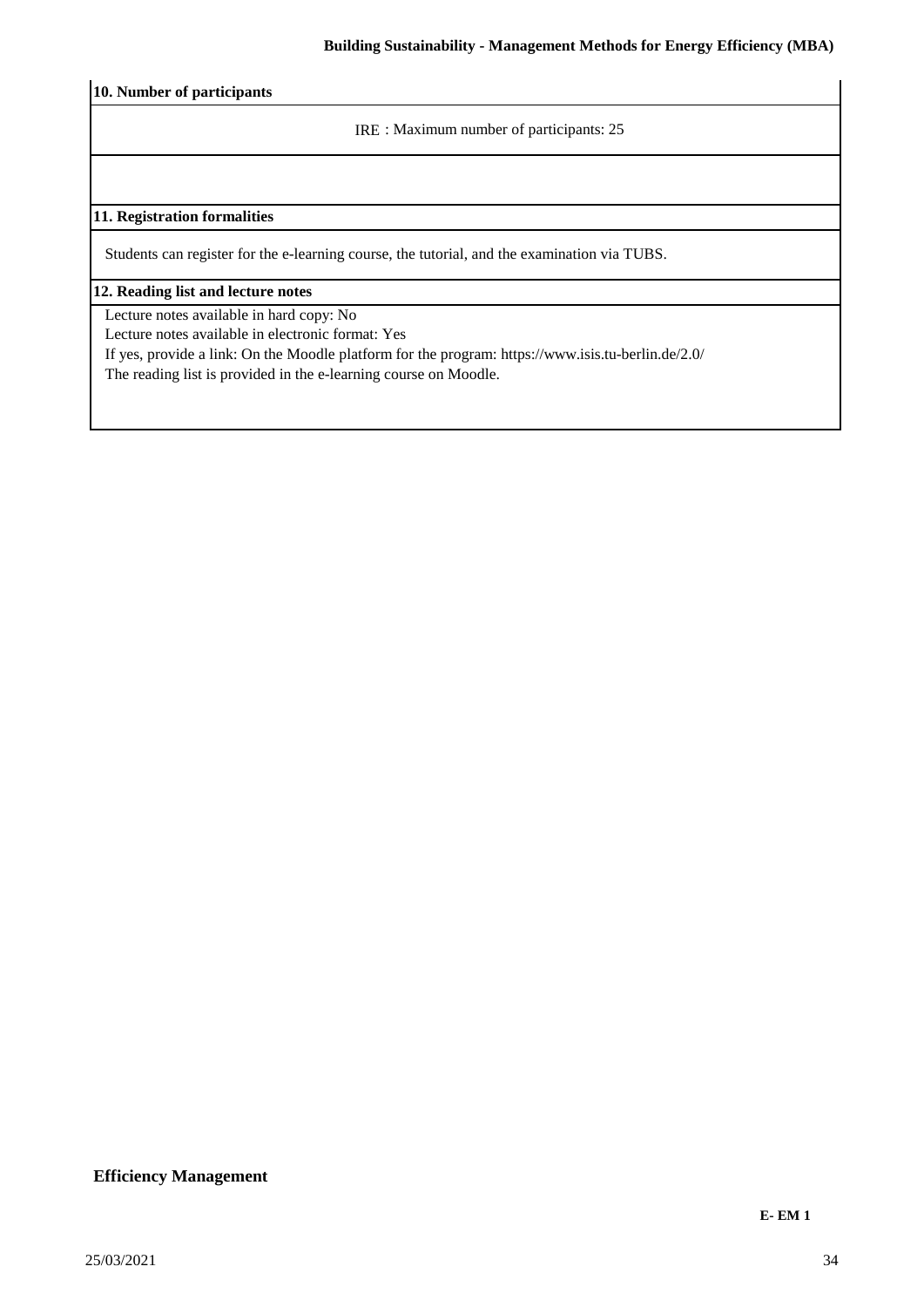| <b>Module title:</b>                                                                                                                        | <b>ECTS</b> credit points: | <b>Short title:</b>                                                                                                                                                                                                                  |
|---------------------------------------------------------------------------------------------------------------------------------------------|----------------------------|--------------------------------------------------------------------------------------------------------------------------------------------------------------------------------------------------------------------------------------|
| <b>Efficiency Management</b>                                                                                                                | 6                          | Efficiency                                                                                                                                                                                                                           |
| <b>Module supervisor:</b>                                                                                                                   | Office:                    | E-Mail:                                                                                                                                                                                                                              |
| Prof. Dr.-Ing. Joachim Müller-Kirchenbauer                                                                                                  | Sandra Lubahn              | sandra.lubahn@campus.tu-berlin.de                                                                                                                                                                                                    |
|                                                                                                                                             | <b>Module description</b>  |                                                                                                                                                                                                                                      |
| 1. Module aims                                                                                                                              |                            |                                                                                                                                                                                                                                      |
| companies and organizations and by taking social responsibility and sustainable development into account.<br>2. Content                     |                            |                                                                                                                                                                                                                                      |
| Buildings and energy efficiency; greenhouse gas emissions, demand-side management, combined heat and power<br>building or transport sector. |                            | generation, process chain management, energy efficiency technologies, amortization processes, local heating, and<br>cooling networks, project management, ISO standards and, depending on the focus of studies, links to the energy, |

## **Efficiency Management**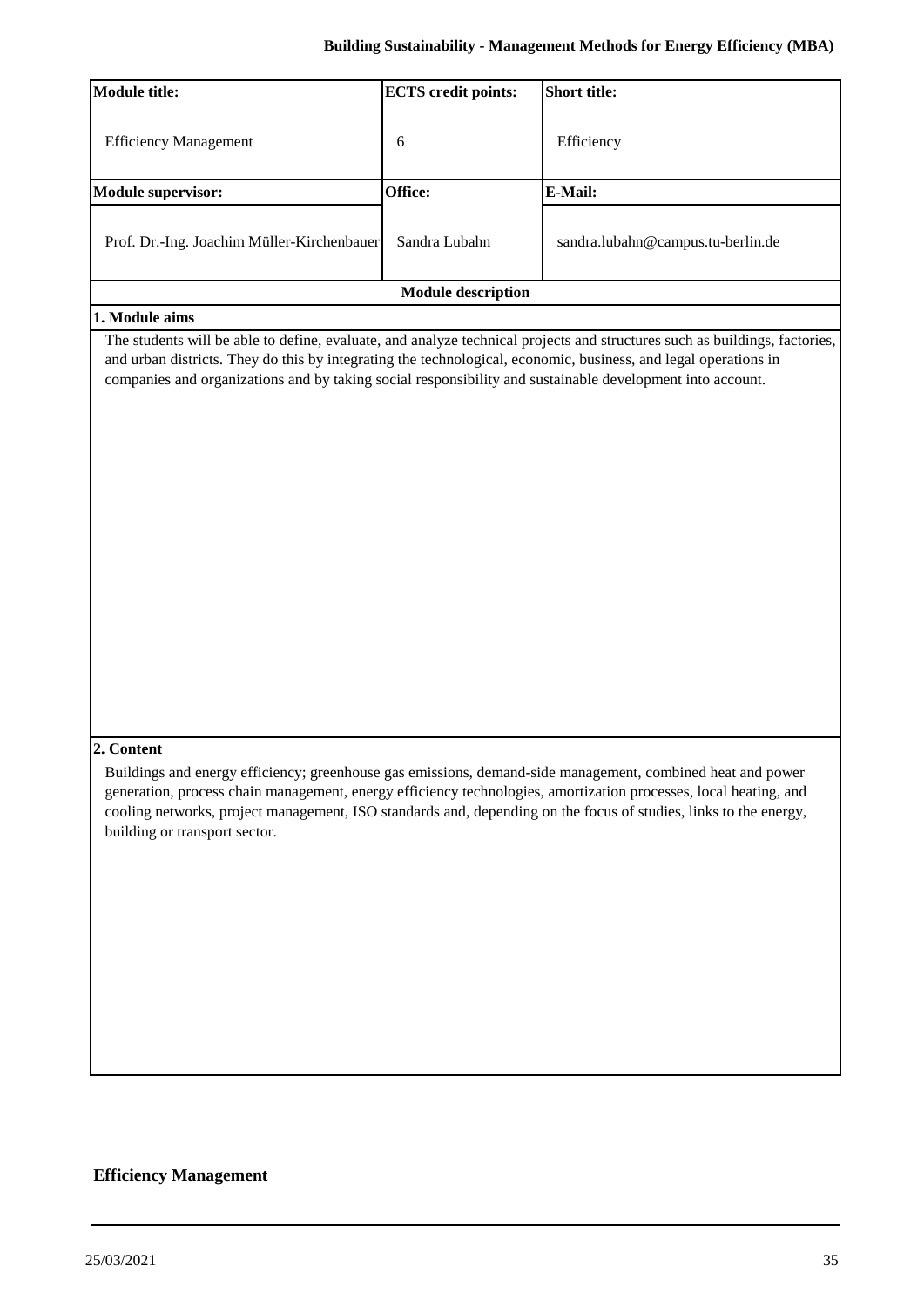## **Building Sustainability - Management Methods for Energy Efficiency (MBA)**

| 3. Module components                                                                                                                                                                                                                                                                                                                                                                                                                                          |             |                             |                     |                                                                         |                              |  |
|---------------------------------------------------------------------------------------------------------------------------------------------------------------------------------------------------------------------------------------------------------------------------------------------------------------------------------------------------------------------------------------------------------------------------------------------------------------|-------------|-----------------------------|---------------------|-------------------------------------------------------------------------|------------------------------|--|
| Course title                                                                                                                                                                                                                                                                                                                                                                                                                                                  | Course type | Course<br>hours<br>per week | <b>ECTS</b> credits | Compulsory<br>(C) / Elective<br>$(E)$ or<br>Compulsory<br>elective (CE) | Semester (Winter/<br>Summer) |  |
| Efficiency                                                                                                                                                                                                                                                                                                                                                                                                                                                    | IV          | 2,9                         |                     |                                                                         |                              |  |
|                                                                                                                                                                                                                                                                                                                                                                                                                                                               |             |                             |                     |                                                                         |                              |  |
|                                                                                                                                                                                                                                                                                                                                                                                                                                                               |             |                             | 6                   | <b>CE</b>                                                               | Winter semester              |  |
| Case studies and accompanying program                                                                                                                                                                                                                                                                                                                                                                                                                         | IV          | 1,1                         |                     |                                                                         |                              |  |
| 4. Description of course types                                                                                                                                                                                                                                                                                                                                                                                                                                |             |                             |                     |                                                                         |                              |  |
| Lectures and exercises on individual topics will be grouped in blocks so that there will be plenty of opportunities for<br>in-depth study. Overall, the first phase will serve to build up the theoretical basis before it is applied to practice.                                                                                                                                                                                                            |             |                             |                     |                                                                         |                              |  |
| 5. Participation requirements                                                                                                                                                                                                                                                                                                                                                                                                                                 |             |                             |                     |                                                                         |                              |  |
| Enrolled in one of the following continuing education master's: Energy Management (MBA), Building Sustainability<br>(MBA) or Sustainable Mobility Management (MBA) at TU Berlin (3rd-course semester)<br>In the event of high demand, students of the advanced training master "Energy Management (MBA)" have priority.                                                                                                                                       |             |                             |                     |                                                                         |                              |  |
| 6. Module can be taken in following programs                                                                                                                                                                                                                                                                                                                                                                                                                  |             |                             |                     |                                                                         |                              |  |
| Continuing education master's in Energy Management (MBA), Building Sustainability (MBA), or Sustainable<br>Mobility Management (MBA) at TU Berlin.                                                                                                                                                                                                                                                                                                            |             |                             |                     |                                                                         |                              |  |
| 7. Workload and credits                                                                                                                                                                                                                                                                                                                                                                                                                                       |             |                             |                     | <b>Total Hours</b>                                                      |                              |  |
| 2,9 hours per week of seminar-style lectures (in person)<br>44                                                                                                                                                                                                                                                                                                                                                                                                |             |                             |                     |                                                                         |                              |  |
|                                                                                                                                                                                                                                                                                                                                                                                                                                                               |             |                             |                     |                                                                         |                              |  |
| 1,1 hours per week of case studies and accompanying program                                                                                                                                                                                                                                                                                                                                                                                                   |             |                             |                     | 16                                                                      |                              |  |
| Preparation and follow-up incl. e-learning                                                                                                                                                                                                                                                                                                                                                                                                                    |             |                             |                     | 90                                                                      |                              |  |
| Examination and exam preparation                                                                                                                                                                                                                                                                                                                                                                                                                              | 30          |                             |                     |                                                                         |                              |  |
| This amounts to a workload of 180 hours per semester, which is equivalent to 6 credits.                                                                                                                                                                                                                                                                                                                                                                       |             |                             |                     |                                                                         |                              |  |
| 8. Module completion                                                                                                                                                                                                                                                                                                                                                                                                                                          |             |                             |                     |                                                                         |                              |  |
| <b>Graded Module</b><br>Type of assessment: Portfolio<br>Students who do not pass may repeat at the end of the current semester by taking a graded written exam (120)<br>minutes).<br>Task and point allocation<br>(Learning process evaluation) Project - Contribution to discussion, 25<br>(Output evaluation) Oral presentation, 50<br>(Output evaluation) Presentation materials / written composition (term paper, 5-10 pages), 28<br>9. Module duration |             |                             |                     |                                                                         |                              |  |
|                                                                                                                                                                                                                                                                                                                                                                                                                                                               |             |                             |                     |                                                                         |                              |  |
| The module can be completed in one semester.                                                                                                                                                                                                                                                                                                                                                                                                                  |             |                             |                     |                                                                         |                              |  |

## **Efficiency Management**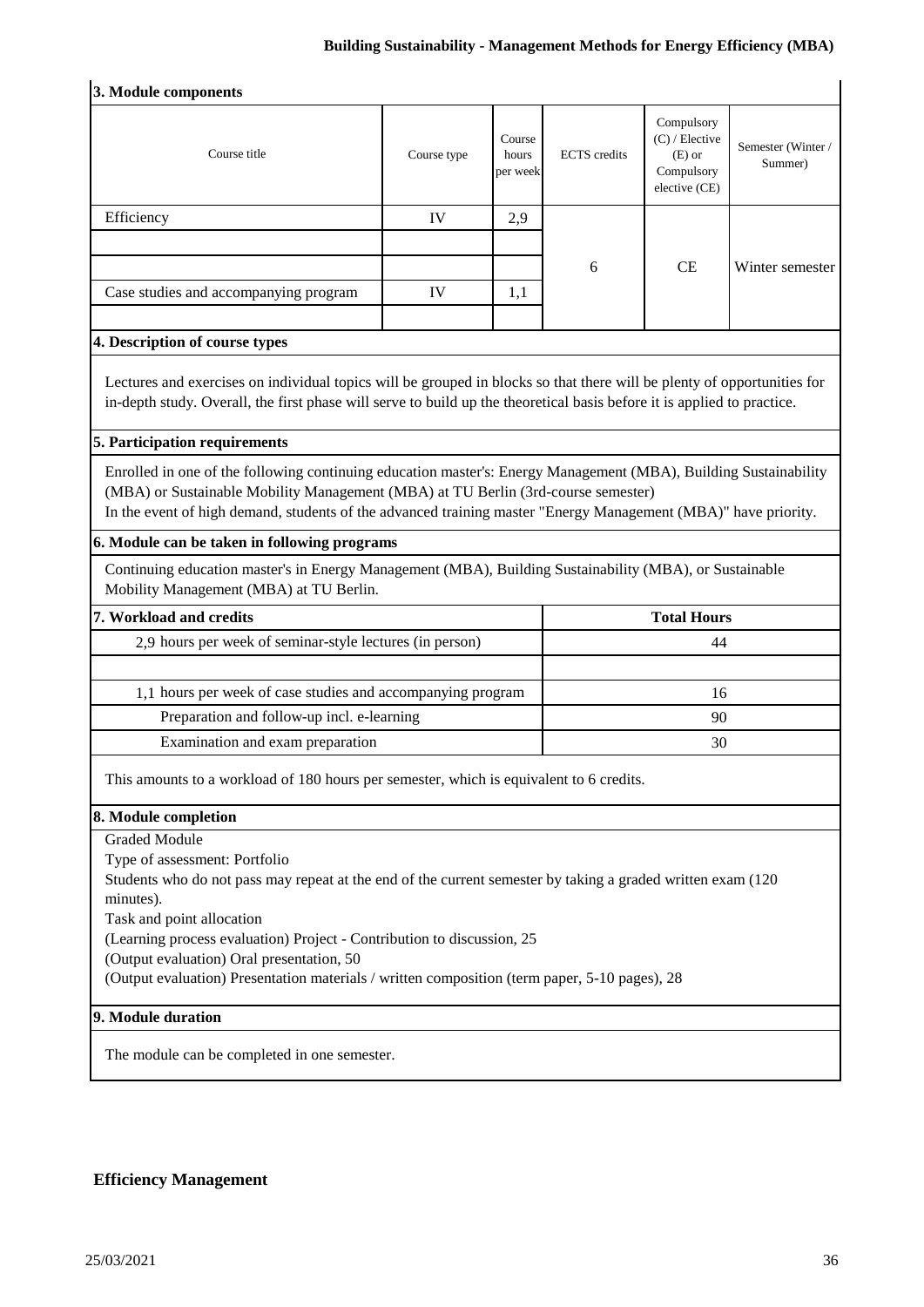**10. Number of participants**

Efficiency : Maximum number of participants: 25

### **11. Registration formalities**

Students can register for the e-learning course, the tutorial, and the examination via TUBS.

#### **12. Reading list and lecture notes**

Lecture notes available in hard copy: No

Lecture notes available in electronic format: Yes

If yes, provide a link: On the Moodle platform for the program: https://www.isis.tu-berlin.de/2.0/

The reading list is provided in the e-learning course on Moodle.

## **Rural Electrification**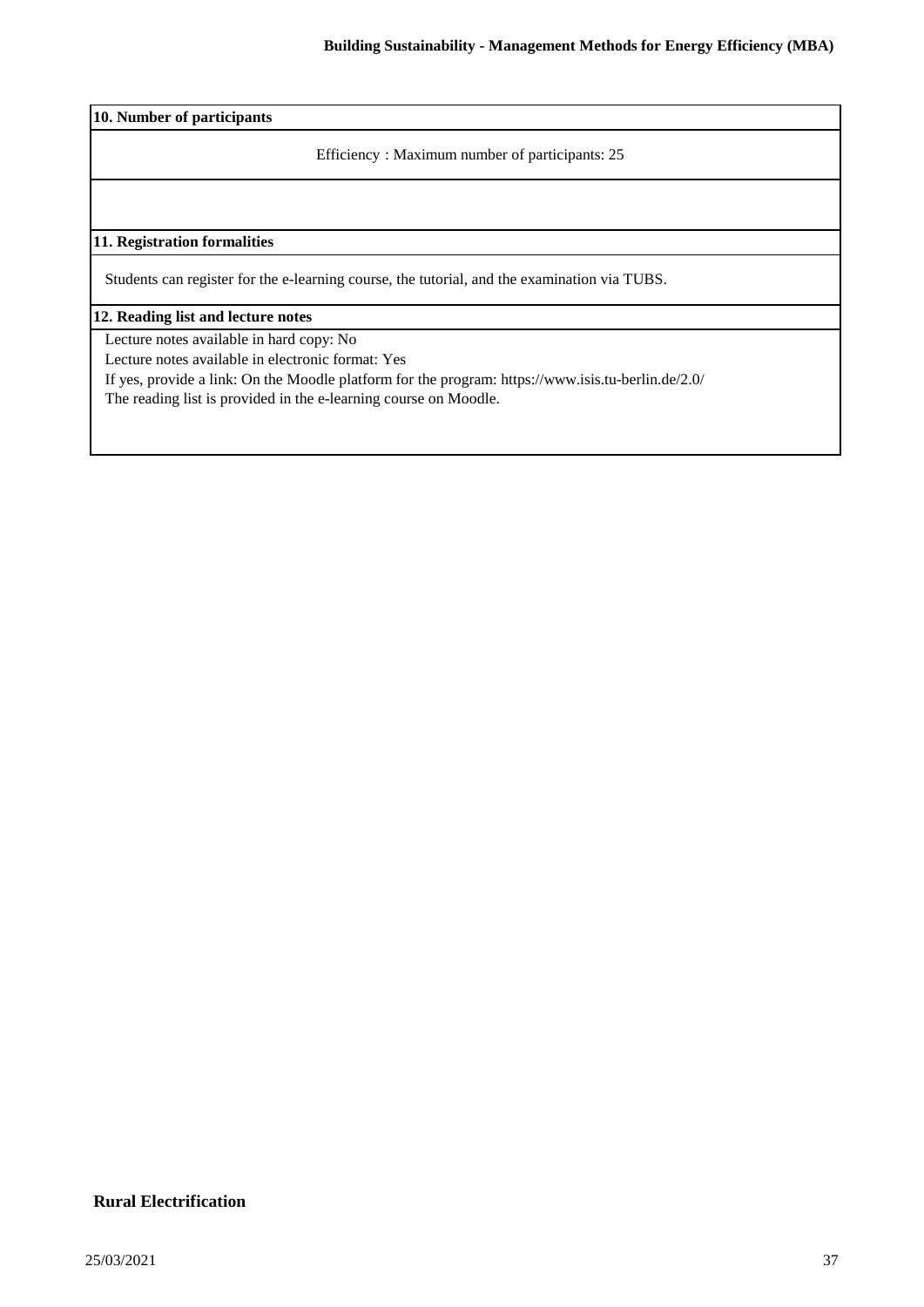|                           |                            | $E-EM2$                           |
|---------------------------|----------------------------|-----------------------------------|
| <b>Module title:</b>      | <b>ECTS</b> credit points: | <b>Short title:</b>               |
| Rural Electrification     | 6                          | <b>Rural Electrification</b>      |
| <b>Module supervisor:</b> | Office:                    | E-Mail:                           |
| Dawud Ansari, M.Sc.       | Sandra Lubahn              | sandra.lubahn@campus.tu-berlin.de |
|                           | <b>Module description</b>  |                                   |

#### **1. Module aims**

Students can describe, analyze, and evaluate the role of developing and emerging countries in global energy systems as well as their local and regional challenges, peculiarities, and opportunities. You can explain and apply energyrelated macroscopic concepts such as economic development and path dependency. Students understand macroscopic concepts as well as political programs and efforts related to energy in developing and emerging countries and can contextually classify and evaluate measures and developments, especially against the background of the term energy poverty and its characteristics. Students are familiar with various off-grid technologies and can choose between them, including the use of suitable methods of integrative planning. Finally, students can act better in group projects, understand the process of development cooperation and can understand and design central elements in it, and are aware of their responsibility for global as well as local sustainable development.

#### **2. Content**

Global energy (long-term scenarios, determinants of the world energy system, energy in developing and emerging economies); Sustainable development (SDGs, growth and development theory, Hartwick rule, resource dependency, and diversification, case studies); Energy poverty and access (definition, empirical data, generation and consumption patterns of low-income households, subsidies for fossil fuels and reforms, the role of energy efficiency, case studies); Rural electrification and off-grid technologies (off-grid technologies, computer-assisted planning of off-grids including the basics of mixed-integer optimization, economics, and management in off-grids, the practice of development cooperation); Project phase (e.g. off-grid design, development cooperation, business case).

#### **Rural Electrification**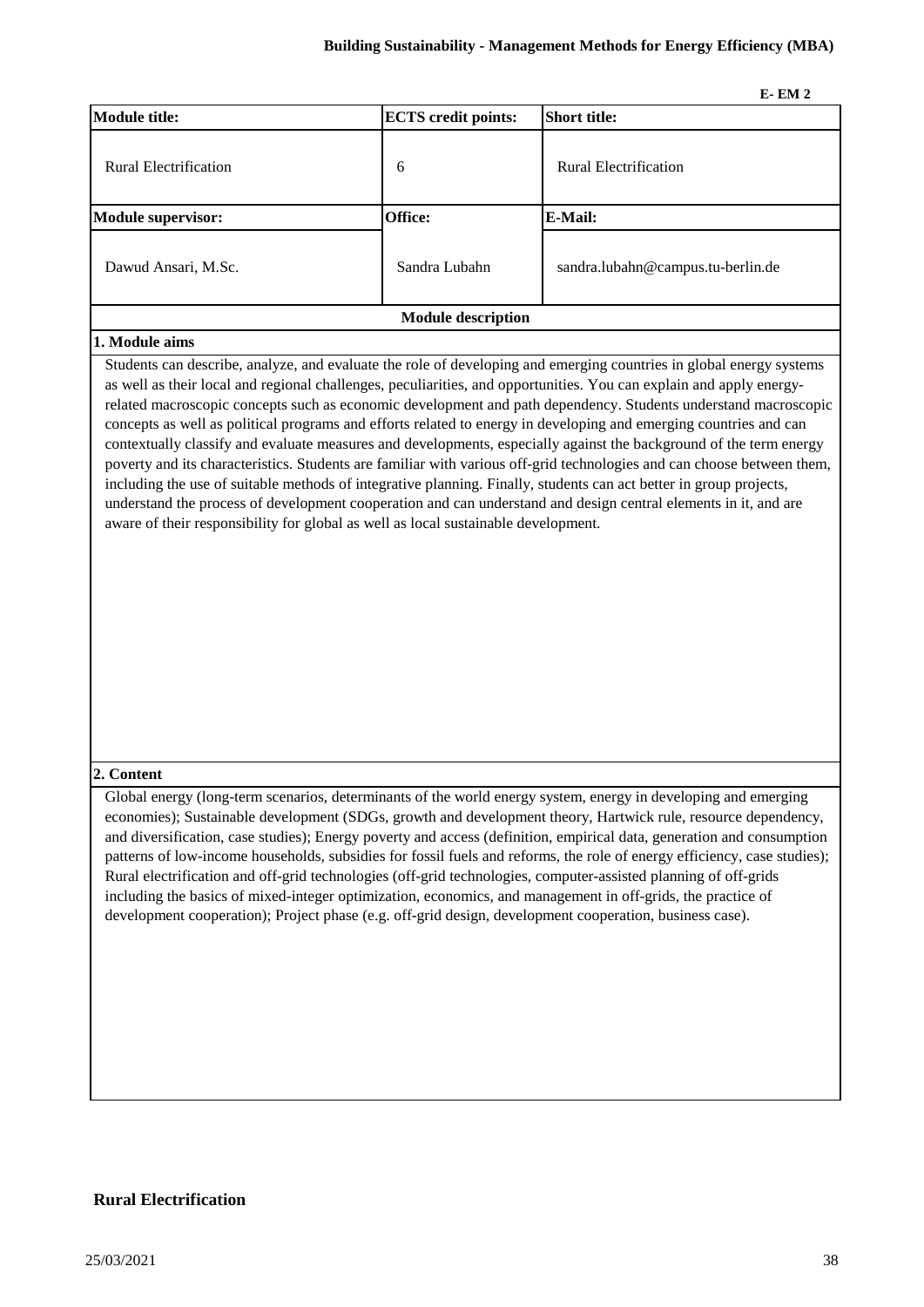| 3. Module components                                                                                                                                                                                                                                                                                                                                                                                                                    |             |                             |                     |                                                                           |                              |
|-----------------------------------------------------------------------------------------------------------------------------------------------------------------------------------------------------------------------------------------------------------------------------------------------------------------------------------------------------------------------------------------------------------------------------------------|-------------|-----------------------------|---------------------|---------------------------------------------------------------------------|------------------------------|
| Course title                                                                                                                                                                                                                                                                                                                                                                                                                            | Course type | Course<br>hours<br>per week | <b>ECTS</b> credits | Compulsory<br>$(C)$ / Elective<br>$(E)$ or<br>Compulsory<br>elective (CE) | Semester (Winter/<br>Summer) |
| <b>Rural Electrification</b>                                                                                                                                                                                                                                                                                                                                                                                                            | IV          | 2,9                         |                     |                                                                           |                              |
|                                                                                                                                                                                                                                                                                                                                                                                                                                         |             |                             |                     |                                                                           |                              |
|                                                                                                                                                                                                                                                                                                                                                                                                                                         |             |                             | 6                   | <b>CE</b>                                                                 | Winter semester              |
| Case studies and accompanying program                                                                                                                                                                                                                                                                                                                                                                                                   | IV          | 1,1                         |                     |                                                                           |                              |
| 4. Description of course types                                                                                                                                                                                                                                                                                                                                                                                                          |             |                             |                     |                                                                           |                              |
| Lectures and exercises on individual topics will be grouped in blocks so that there will be plenty of opportunities for<br>in-depth study. Overall, the first phase will serve to build up the theoretical basis before it is applied to practice.                                                                                                                                                                                      |             |                             |                     |                                                                           |                              |
| 5. Participation requirements                                                                                                                                                                                                                                                                                                                                                                                                           |             |                             |                     |                                                                           |                              |
| Enrolled in one of the following continuing education master's: Energy Management (MBA), Building Sustainability<br>(MBA) or Sustainable Mobility Management (MBA) at TU Berlin (3rd-course semester)<br>In the event of high demand, students of the advanced training master "Energy Management (MBA)" have priority.                                                                                                                 |             |                             |                     |                                                                           |                              |
| 6. Module can be taken in following programs                                                                                                                                                                                                                                                                                                                                                                                            |             |                             |                     |                                                                           |                              |
| Continuing education master's in Energy Management (MBA), Building Sustainability (MBA), or Sustainable<br>Mobility Management (MBA) at TU Berlin.                                                                                                                                                                                                                                                                                      |             |                             |                     |                                                                           |                              |
| 7. Workload and credits<br><b>Total Hours</b>                                                                                                                                                                                                                                                                                                                                                                                           |             |                             |                     |                                                                           |                              |
| 2,9 hours per week of seminar-style lectures (in person)                                                                                                                                                                                                                                                                                                                                                                                |             |                             |                     | 44                                                                        |                              |
|                                                                                                                                                                                                                                                                                                                                                                                                                                         |             |                             |                     |                                                                           |                              |
| 1,1 hours per week of case studies and accompanying program                                                                                                                                                                                                                                                                                                                                                                             |             |                             |                     | 16                                                                        |                              |
| Preparation and follow-up incl. e-learning                                                                                                                                                                                                                                                                                                                                                                                              |             |                             |                     | 90                                                                        |                              |
| Examination and exam preparation                                                                                                                                                                                                                                                                                                                                                                                                        |             |                             |                     | 30                                                                        |                              |
| This amounts to a workload of 180 hours per semester, which is equivalent to 6 credits.                                                                                                                                                                                                                                                                                                                                                 |             |                             |                     |                                                                           |                              |
| 8. Module completion                                                                                                                                                                                                                                                                                                                                                                                                                    |             |                             |                     |                                                                           |                              |
| <b>Graded Module</b><br>Type of assessment: Portfolio<br>Students who do not pass may repeat at the end of the current semester by taking a graded written exam (120)<br>minutes).<br>Task and point allocation<br>(Learning process evaluation) Project - Contribution to discussion, 25<br>(Output evaluation) Oral presentation, 50<br>(Output evaluation) Presentation materials / written composition (term paper, 5-10 pages), 29 |             |                             |                     |                                                                           |                              |
| 9. Module duration                                                                                                                                                                                                                                                                                                                                                                                                                      |             |                             |                     |                                                                           |                              |
| The module can be completed in one semester.                                                                                                                                                                                                                                                                                                                                                                                            |             |                             |                     |                                                                           |                              |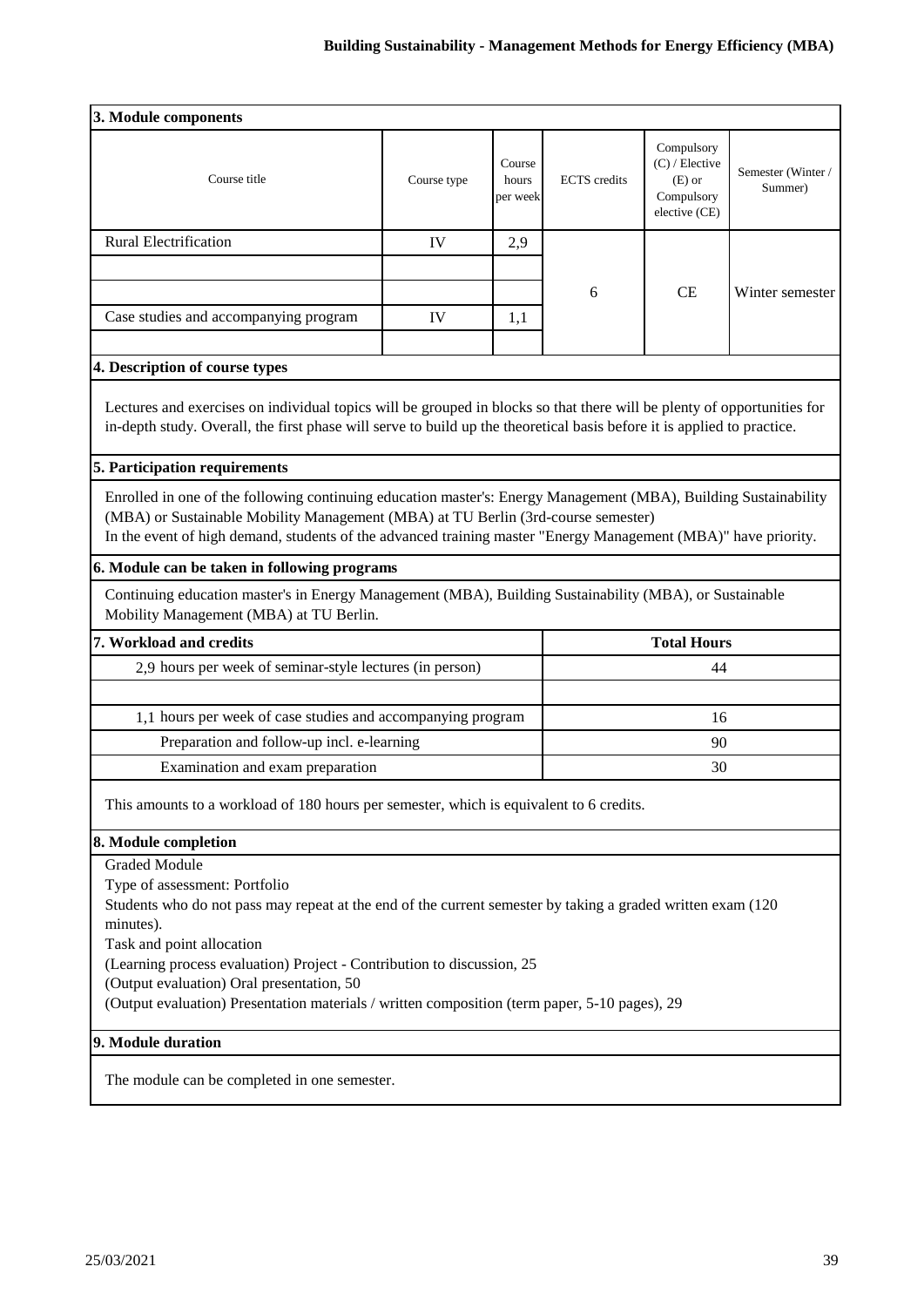### **Rural Electrification**

**10. Number of participants**

Rural Electrification : Maximum number of participants: 25

**11. Registration formalities**

Students can register for the e-learning course, the tutorial, and the examination via TUBS.

**12. Reading list and lecture notes**

Lecture notes available in hard copy: No

Lecture notes available in electronic format: Yes

If yes, provide a link: On the Moodle platform for the program: https://www.isis.tu-berlin.de/2.0/

The reading list is provided in the e-learning course on Moodle.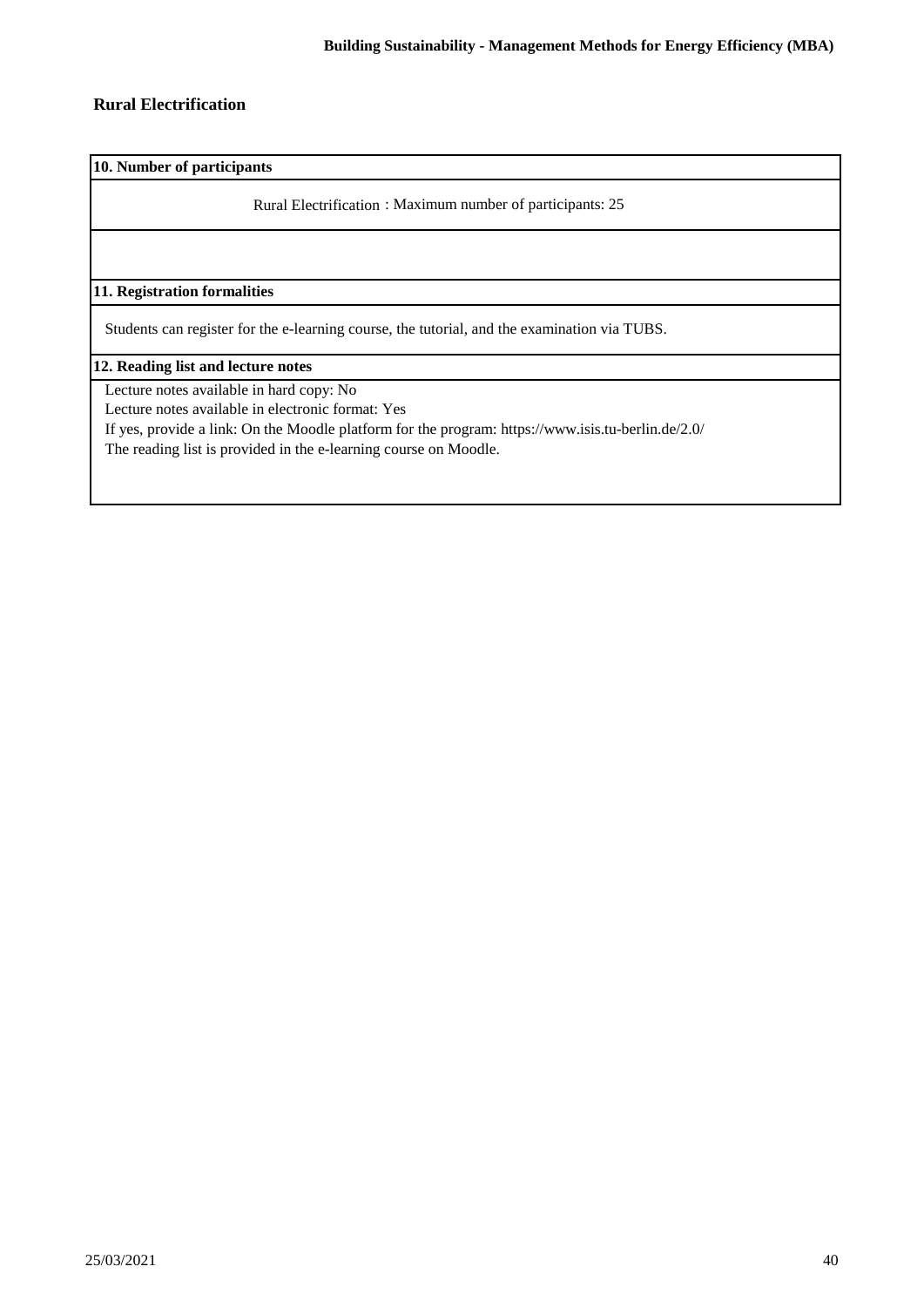### **Project Management Skills – Managing (Agile) Projects and Product Development**

|                                                                                                                                                                                                                                                                                                                                                                                                                                                                                                                                                                                                                                                                                                                                                                |                            | <b>E-EM3</b>                                                                                                                                                                                                                                                                                                                                                                                                                                                                                                                                                                                             |
|----------------------------------------------------------------------------------------------------------------------------------------------------------------------------------------------------------------------------------------------------------------------------------------------------------------------------------------------------------------------------------------------------------------------------------------------------------------------------------------------------------------------------------------------------------------------------------------------------------------------------------------------------------------------------------------------------------------------------------------------------------------|----------------------------|----------------------------------------------------------------------------------------------------------------------------------------------------------------------------------------------------------------------------------------------------------------------------------------------------------------------------------------------------------------------------------------------------------------------------------------------------------------------------------------------------------------------------------------------------------------------------------------------------------|
| <b>Module title:</b>                                                                                                                                                                                                                                                                                                                                                                                                                                                                                                                                                                                                                                                                                                                                           | <b>ECTS</b> credit points: | <b>Short title:</b>                                                                                                                                                                                                                                                                                                                                                                                                                                                                                                                                                                                      |
| Project Management Skills - Managing<br>(Agile) Projects and Product Development                                                                                                                                                                                                                                                                                                                                                                                                                                                                                                                                                                                                                                                                               | 6                          | <b>Project Management Skills</b>                                                                                                                                                                                                                                                                                                                                                                                                                                                                                                                                                                         |
| <b>Module supervisor:</b>                                                                                                                                                                                                                                                                                                                                                                                                                                                                                                                                                                                                                                                                                                                                      | Office:                    | E-Mail:                                                                                                                                                                                                                                                                                                                                                                                                                                                                                                                                                                                                  |
| Christian Busch, M.Sc., MBA                                                                                                                                                                                                                                                                                                                                                                                                                                                                                                                                                                                                                                                                                                                                    | Sandra Lubahn              | sandra.lubahn@campus.tu-berlin.de                                                                                                                                                                                                                                                                                                                                                                                                                                                                                                                                                                        |
|                                                                                                                                                                                                                                                                                                                                                                                                                                                                                                                                                                                                                                                                                                                                                                | <b>Module description</b>  |                                                                                                                                                                                                                                                                                                                                                                                                                                                                                                                                                                                                          |
| 1. Module aims                                                                                                                                                                                                                                                                                                                                                                                                                                                                                                                                                                                                                                                                                                                                                 |                            |                                                                                                                                                                                                                                                                                                                                                                                                                                                                                                                                                                                                          |
| the project or product life cycle and, based on the mediating classic and agile project and product management<br>methodology, they can create, analyze, interpret and evaluate individual essential building blocks of project<br>management and apply them future-oriented. They will learn about challenges in ensuring quality (quality<br>modern project management, as well as the special features and challenges in stakeholder management, and can<br>the similarities and differences between individual and multi-project / project portfolio management.<br>At the end of the course, the students can act in the mediated roles in agile and classic projects, understand the<br>further deepen the methodology in future projects.<br>2. Content |                            | management), opportunities, and threats in development and implementation (risk management), and the principles of<br>identifying user needs (requirements management). Furthermore, the students learn the roles, tasks, and processes in<br>implement this in the future in a communication and information management strategy. Also, the students are aware of<br>essential project management processes, can generate central management documents themselves, and can apply and<br>Mediation of the project and product management modules: project organization (e.g. project management manual), |
| management, getting to know different development strategies (e.g. general (waterfall), incremental, iterative),                                                                                                                                                                                                                                                                                                                                                                                                                                                                                                                                                                                                                                               |                            | goal planning (vision, strategy, concept, business case, project plan), process, schedule and cost planning, resource<br>planning, information and reporting, stakeholder management, requirements management, risk management, quality<br>presentation of classic project management methods (PRINCE2, IPMA) and agile methods (e.g. SCRUM) as well as                                                                                                                                                                                                                                                  |

application in mini-scenarios, mediation of roles, committees and most important Stakeholders (needs, measures of stakeholder management) in project management (including assignments and case studies), getting to know risk management methods, agile according to SCRUM and classic according to AXELOS Management of Risk (M\_o\_R), getting to know requirements management methods, agile according to SCRUM and classic according to IREB (International Requirements Engineering Board), project phase (e.g. Use of business cases from previous modules to

create project plans, requirement sketches or risk management measures).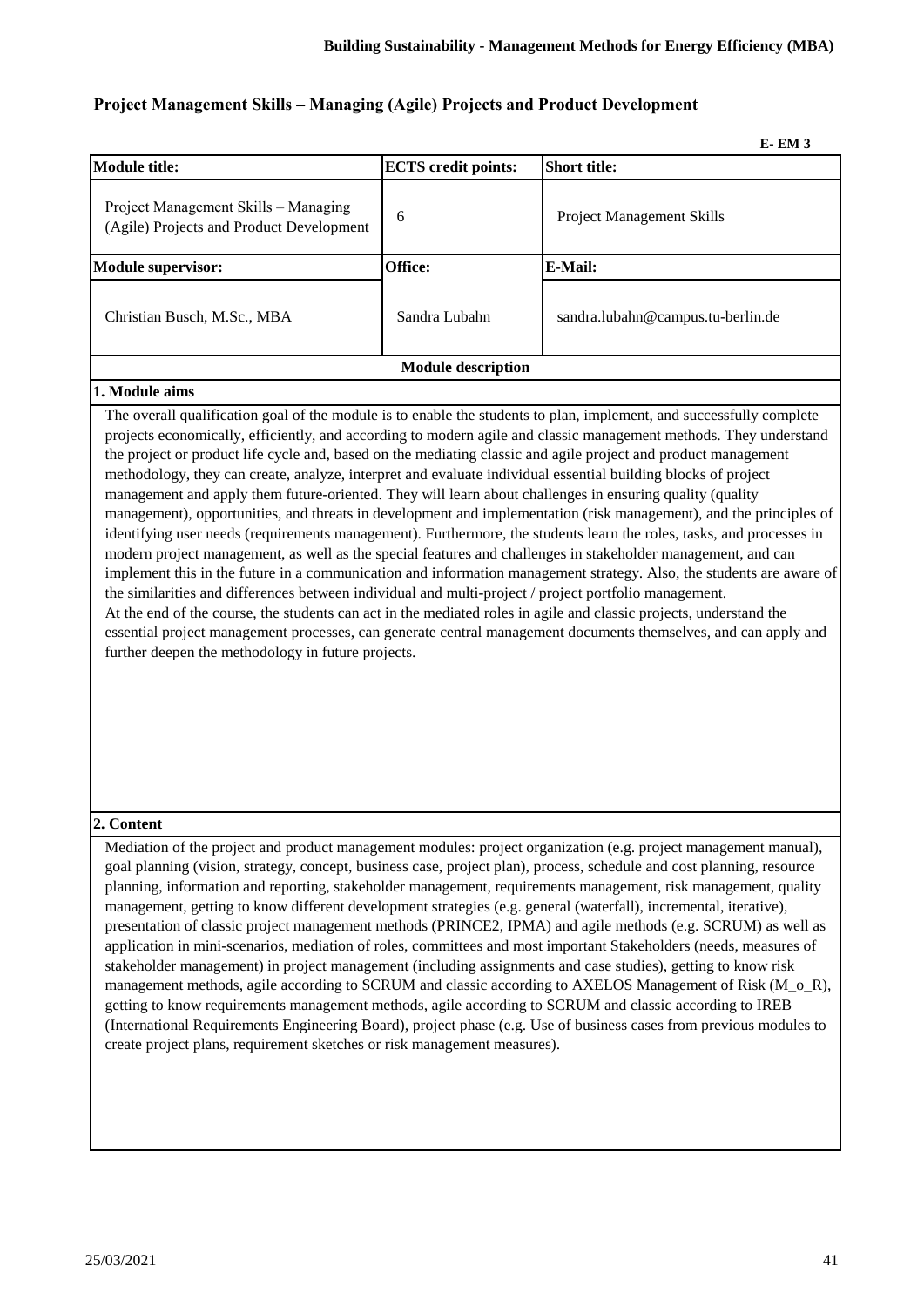# **Project Management Skills – Managing (Agile) Projects and Product Development**

| 3. Module components                                                                                                                                                                                                                                                                                                                                                                                                                    |             |                             |                     |                                                                           |                              |
|-----------------------------------------------------------------------------------------------------------------------------------------------------------------------------------------------------------------------------------------------------------------------------------------------------------------------------------------------------------------------------------------------------------------------------------------|-------------|-----------------------------|---------------------|---------------------------------------------------------------------------|------------------------------|
|                                                                                                                                                                                                                                                                                                                                                                                                                                         |             |                             |                     |                                                                           |                              |
| Course title                                                                                                                                                                                                                                                                                                                                                                                                                            | Course type | Course<br>hours<br>per week | <b>ECTS</b> credits | Compulsory<br>$(C)$ / Elective<br>$(E)$ or<br>Compulsory<br>elective (CE) | Semester (Winter/<br>Summer) |
| Project Management Skills                                                                                                                                                                                                                                                                                                                                                                                                               | IV          | 2,9                         |                     |                                                                           |                              |
|                                                                                                                                                                                                                                                                                                                                                                                                                                         |             |                             |                     |                                                                           |                              |
|                                                                                                                                                                                                                                                                                                                                                                                                                                         |             |                             | 6                   | <b>CE</b>                                                                 | Winter semester              |
| Case studies and accompanying program                                                                                                                                                                                                                                                                                                                                                                                                   | IV          | 1,1                         |                     |                                                                           |                              |
| 4. Description of course types                                                                                                                                                                                                                                                                                                                                                                                                          |             |                             |                     |                                                                           |                              |
| Lectures and exercises on individual topics will be grouped in blocks so that there will be plenty of opportunities for<br>in-depth study. Overall, the first phase will serve to build up the theoretical basis before it is applied to practice.                                                                                                                                                                                      |             |                             |                     |                                                                           |                              |
| 5. Participation requirements                                                                                                                                                                                                                                                                                                                                                                                                           |             |                             |                     |                                                                           |                              |
| Enrolled in one of the following continuing education master's: Energy Management (MBA), Building Sustainability<br>(MBA) or Sustainable Mobility Management (MBA) at TU Berlin (3rd-course semester)<br>In the event of high demand, students of the advanced training master "Energy Management (MBA)" have priority.                                                                                                                 |             |                             |                     |                                                                           |                              |
| 6. Module can be taken in following programs                                                                                                                                                                                                                                                                                                                                                                                            |             |                             |                     |                                                                           |                              |
| Continuing education master's in Energy Management (MBA), Building Sustainability (MBA), or Sustainable<br>Mobility Management (MBA) at TU Berlin.                                                                                                                                                                                                                                                                                      |             |                             |                     |                                                                           |                              |
| 7. Workload and credits<br><b>Total Hours</b>                                                                                                                                                                                                                                                                                                                                                                                           |             |                             |                     |                                                                           |                              |
| 2,9 hours per week of seminar-style lectures (in person)                                                                                                                                                                                                                                                                                                                                                                                |             |                             |                     | 44                                                                        |                              |
|                                                                                                                                                                                                                                                                                                                                                                                                                                         |             |                             |                     |                                                                           |                              |
| 1,1 hours per week of case studies and accompanying program                                                                                                                                                                                                                                                                                                                                                                             |             |                             |                     | 16                                                                        |                              |
| Preparation and follow-up incl. e-learning                                                                                                                                                                                                                                                                                                                                                                                              |             |                             | 90                  |                                                                           |                              |
| Examination and exam preparation                                                                                                                                                                                                                                                                                                                                                                                                        |             |                             |                     | 30                                                                        |                              |
| This amounts to a workload of 180 hours per semester, which is equivalent to 6 credits.                                                                                                                                                                                                                                                                                                                                                 |             |                             |                     |                                                                           |                              |
| 8. Module completion                                                                                                                                                                                                                                                                                                                                                                                                                    |             |                             |                     |                                                                           |                              |
| <b>Graded Module</b><br>Type of assessment: Portfolio<br>Students who do not pass may repeat at the end of the current semester by taking a graded written exam (120)<br>minutes).<br>Task and point allocation<br>(Learning process evaluation) Project - Contribution to discussion, 25<br>(Output evaluation) Oral presentation, 50<br>(Output evaluation) Presentation materials / written composition (term paper, 5-10 pages), 30 |             |                             |                     |                                                                           |                              |
| 9. Module duration                                                                                                                                                                                                                                                                                                                                                                                                                      |             |                             |                     |                                                                           |                              |
| The module can be completed in one semester.                                                                                                                                                                                                                                                                                                                                                                                            |             |                             |                     |                                                                           |                              |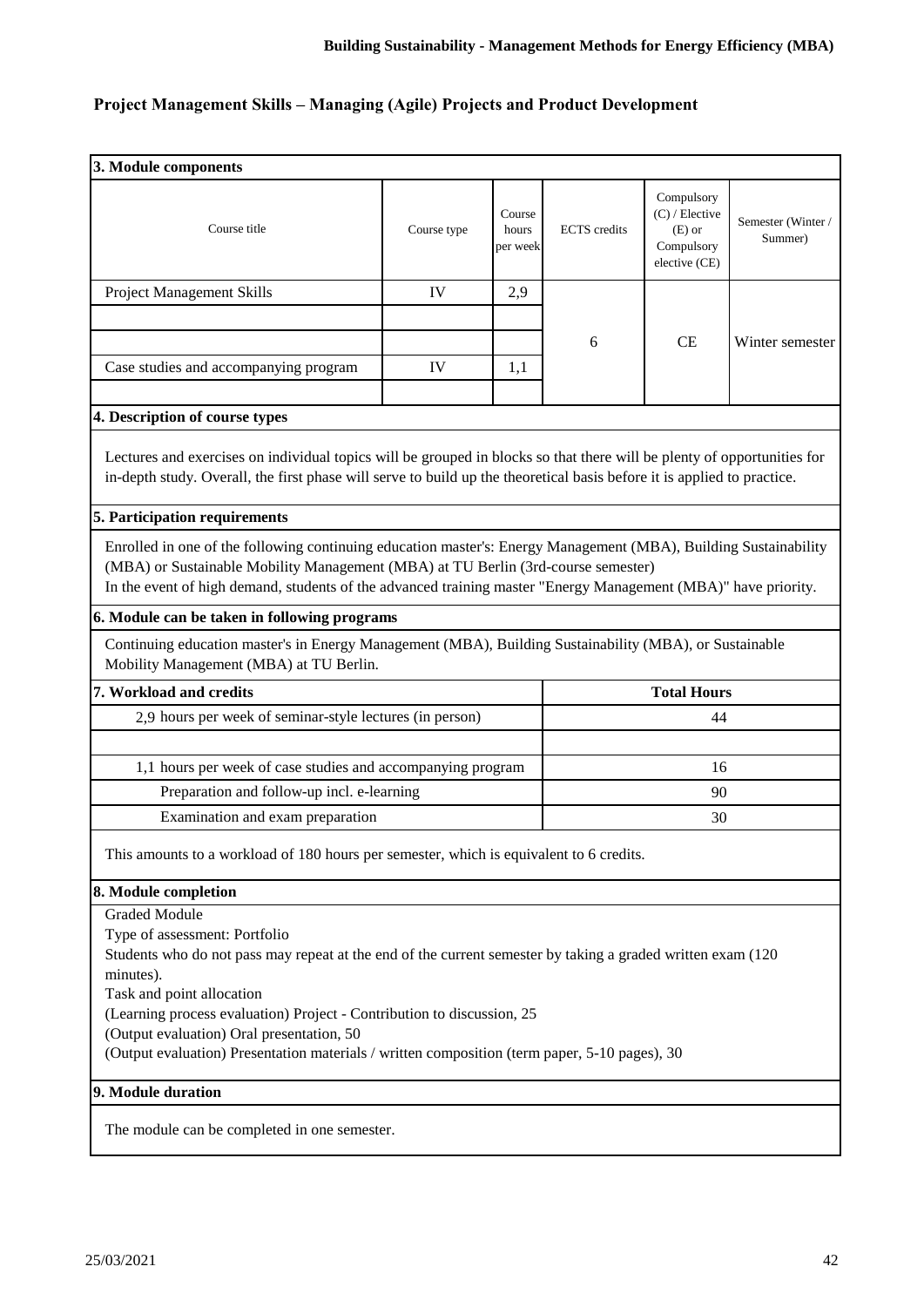## **Project Management Skills – Managing (Agile) Projects and Product Development**

**10. Number of participants**

Project Management Skills : Maximum number of participants: 25

**11. Registration formalities**

Students can register for the e-learning course, the tutorial, and the examination via TUBS.

**12. Reading list and lecture notes**

Lecture notes available in hard copy: No

Lecture notes available in electronic format: Yes

If yes, provide a link: On the Moodle platform for the program: https://www.isis.tu-berlin.de/2.0/

The reading list is provided in the e-learning course on Moodle.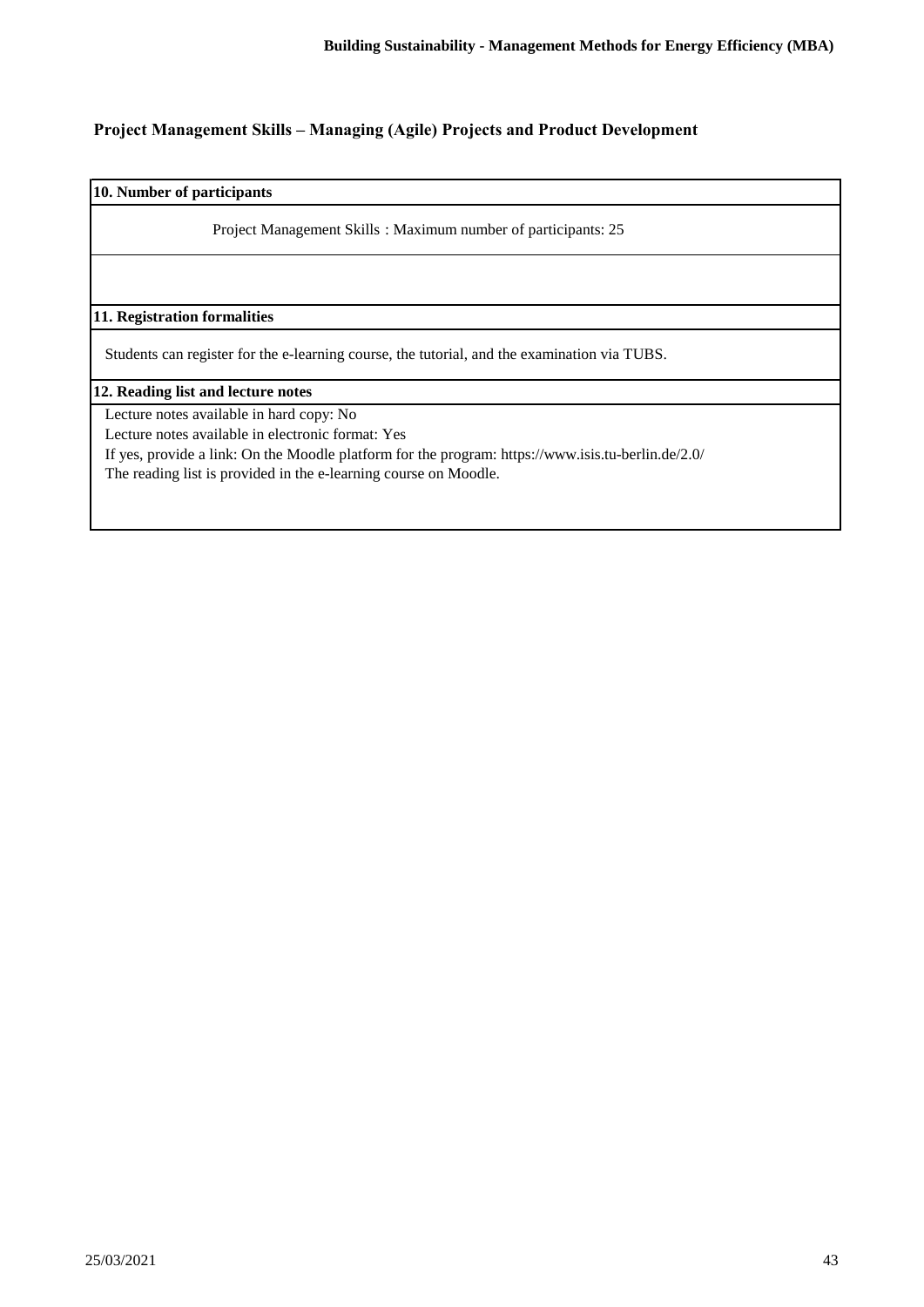## **Business Models and Investments in Sustainable Mobility**

|                                                                                                                                                                                                                                                                                                                                                                                                                                                                                                                                         |                            | E-SuMo 1                          |
|-----------------------------------------------------------------------------------------------------------------------------------------------------------------------------------------------------------------------------------------------------------------------------------------------------------------------------------------------------------------------------------------------------------------------------------------------------------------------------------------------------------------------------------------|----------------------------|-----------------------------------|
| <b>Module title:</b>                                                                                                                                                                                                                                                                                                                                                                                                                                                                                                                    | <b>ECTS</b> credit points: | <b>Short title:</b>               |
| Business Models and Investments in<br>Sustainable Mobility                                                                                                                                                                                                                                                                                                                                                                                                                                                                              | 6                          | <b>Business Models</b>            |
| <b>Module supervisor:</b>                                                                                                                                                                                                                                                                                                                                                                                                                                                                                                               | Office:                    | E-Mail:                           |
| Prof. Dr. Hans-Liudger Dienel                                                                                                                                                                                                                                                                                                                                                                                                                                                                                                           | Alina Pfeifer              | alina.pfeifer@campus.tu-berlin.de |
|                                                                                                                                                                                                                                                                                                                                                                                                                                                                                                                                         | <b>Module description</b>  |                                   |
| 1. Module aims                                                                                                                                                                                                                                                                                                                                                                                                                                                                                                                          |                            |                                   |
| -understand the basic principles of financial instruments;<br>-be able to apply these in order to implement sustainable mobility;<br>-be able to evaluate traditional and innovative business models in sustainable mobility.<br>-be able to develop innovative economic and financial models;                                                                                                                                                                                                                                          |                            |                                   |
| 2. Content                                                                                                                                                                                                                                                                                                                                                                                                                                                                                                                              |                            |                                   |
| Transport investment<br>-Sources and limits of financial resources for sustainable mobility;<br>-Investment calculation;<br>-Critically linking project financing, decision-making, and investment analysis.<br>-Concept of the infrastructure cycle and long-term investment;<br><b>Business models</b><br>-Traditional and innovative business models;<br>-Sharing economy and crowdfunding;<br>-Designing a business model (select product/service; determine benefits, analyze and identify market, revenue<br>model, value chain). |                            |                                   |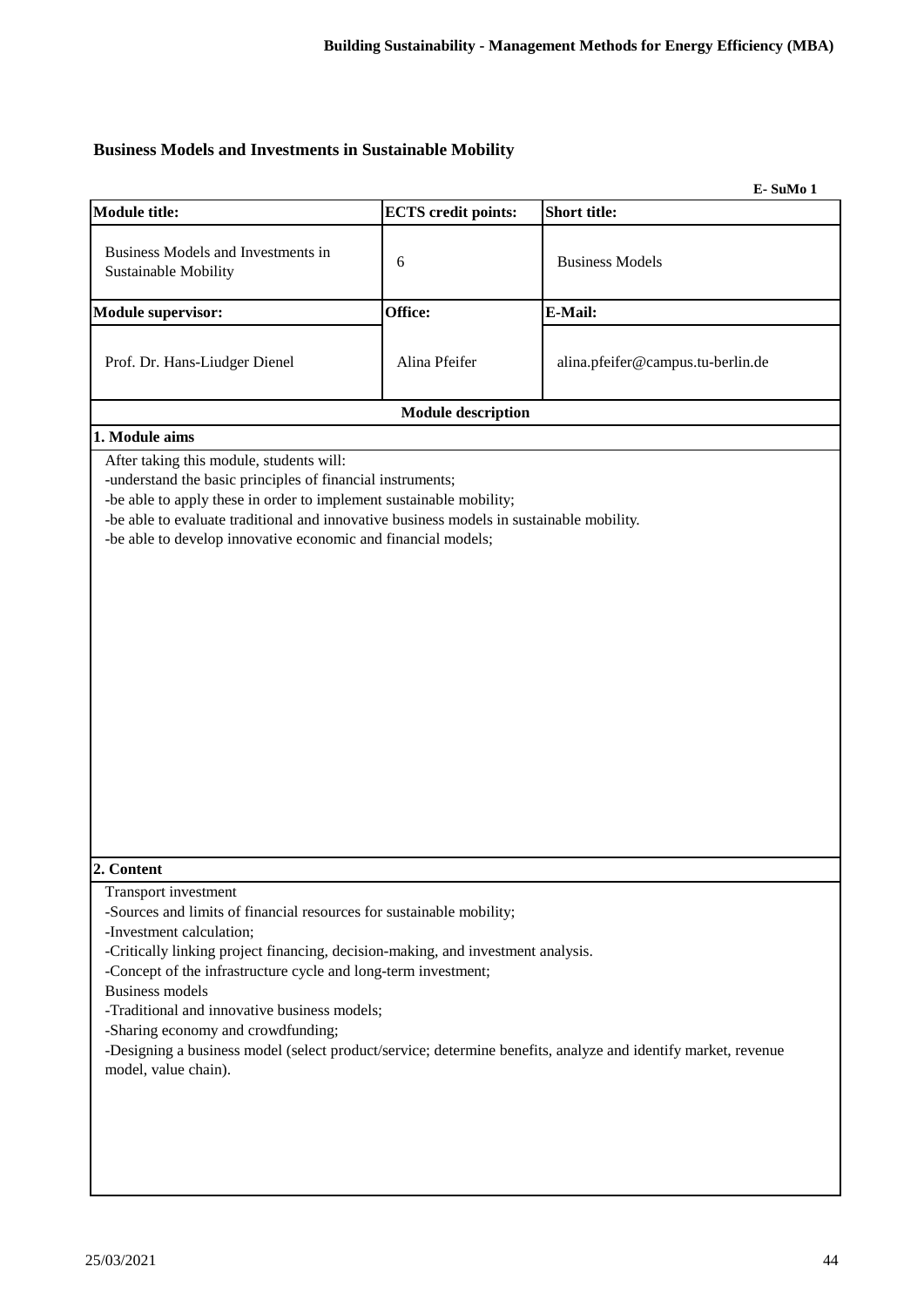## **Business Models and Investments in Sustainable Mobility**

| 3. Module components                                                                                                                                                                                                                                                                                                                                                                                                                   |                                                                                                                                                                                                                                                                                                                                                                                                                                                                                                                                                                              |                             |                     |                                                                         |                              |  |
|----------------------------------------------------------------------------------------------------------------------------------------------------------------------------------------------------------------------------------------------------------------------------------------------------------------------------------------------------------------------------------------------------------------------------------------|------------------------------------------------------------------------------------------------------------------------------------------------------------------------------------------------------------------------------------------------------------------------------------------------------------------------------------------------------------------------------------------------------------------------------------------------------------------------------------------------------------------------------------------------------------------------------|-----------------------------|---------------------|-------------------------------------------------------------------------|------------------------------|--|
| Course title                                                                                                                                                                                                                                                                                                                                                                                                                           | Course type                                                                                                                                                                                                                                                                                                                                                                                                                                                                                                                                                                  | Course<br>hours<br>per week | <b>ECTS</b> credits | Compulsory<br>(C) / Elective<br>$(E)$ or<br>Compulsory<br>elective (CE) | Semester (Winter/<br>Summer) |  |
| <b>Business Models</b>                                                                                                                                                                                                                                                                                                                                                                                                                 | IV                                                                                                                                                                                                                                                                                                                                                                                                                                                                                                                                                                           | 2,9                         |                     |                                                                         |                              |  |
|                                                                                                                                                                                                                                                                                                                                                                                                                                        |                                                                                                                                                                                                                                                                                                                                                                                                                                                                                                                                                                              |                             |                     |                                                                         |                              |  |
|                                                                                                                                                                                                                                                                                                                                                                                                                                        |                                                                                                                                                                                                                                                                                                                                                                                                                                                                                                                                                                              |                             | 6                   | CE                                                                      | Winter semester              |  |
| Case studies and accompanying program                                                                                                                                                                                                                                                                                                                                                                                                  | IV                                                                                                                                                                                                                                                                                                                                                                                                                                                                                                                                                                           | 1,1                         |                     |                                                                         |                              |  |
| 4. Description of course types                                                                                                                                                                                                                                                                                                                                                                                                         |                                                                                                                                                                                                                                                                                                                                                                                                                                                                                                                                                                              |                             |                     |                                                                         |                              |  |
| 5. Participation requirements                                                                                                                                                                                                                                                                                                                                                                                                          | Lectures and exercises on individual topics will be grouped in blocks so that there will be plenty of opportunities for<br>in-depth study. Overall, the first phase will serve to build up the theoretical basis before it is applied to practice.<br>Enrolled in one of the following continuing education master's: Energy Management (MBA), Building Sustainability<br>(MBA) or Sustainable Mobility Management (MBA) at TU Berlin (3rd-course semester)<br>In the event of high demand, students of the advanced training master "Sustainable Mobility Management (MBA)" |                             |                     |                                                                         |                              |  |
| have priority.<br>6. Module can be taken in following programs                                                                                                                                                                                                                                                                                                                                                                         |                                                                                                                                                                                                                                                                                                                                                                                                                                                                                                                                                                              |                             |                     |                                                                         |                              |  |
| Continuing education master's in Energy Management (MBA), Building Sustainability (MBA), or Sustainable<br>Mobility Management (MBA) at TU Berlin.                                                                                                                                                                                                                                                                                     |                                                                                                                                                                                                                                                                                                                                                                                                                                                                                                                                                                              |                             |                     |                                                                         |                              |  |
| <b>Total Hours</b><br>7. Workload and credits                                                                                                                                                                                                                                                                                                                                                                                          |                                                                                                                                                                                                                                                                                                                                                                                                                                                                                                                                                                              |                             |                     |                                                                         |                              |  |
| 2,9 hours per week of seminar-style lectures (in person)<br>44                                                                                                                                                                                                                                                                                                                                                                         |                                                                                                                                                                                                                                                                                                                                                                                                                                                                                                                                                                              |                             |                     |                                                                         |                              |  |
|                                                                                                                                                                                                                                                                                                                                                                                                                                        |                                                                                                                                                                                                                                                                                                                                                                                                                                                                                                                                                                              |                             |                     |                                                                         |                              |  |
| 1,1 hours per week of case studies and accompanying program                                                                                                                                                                                                                                                                                                                                                                            |                                                                                                                                                                                                                                                                                                                                                                                                                                                                                                                                                                              |                             |                     | 16                                                                      |                              |  |
| Preparation and follow-up incl. e-learning                                                                                                                                                                                                                                                                                                                                                                                             |                                                                                                                                                                                                                                                                                                                                                                                                                                                                                                                                                                              |                             | 90                  |                                                                         |                              |  |
| Examination and exam preparation                                                                                                                                                                                                                                                                                                                                                                                                       |                                                                                                                                                                                                                                                                                                                                                                                                                                                                                                                                                                              |                             |                     | 30                                                                      |                              |  |
| This amounts to a workload of 180 hours per semester, which is equivalent to 6 credits.                                                                                                                                                                                                                                                                                                                                                |                                                                                                                                                                                                                                                                                                                                                                                                                                                                                                                                                                              |                             |                     |                                                                         |                              |  |
| 8. Module completion                                                                                                                                                                                                                                                                                                                                                                                                                   |                                                                                                                                                                                                                                                                                                                                                                                                                                                                                                                                                                              |                             |                     |                                                                         |                              |  |
| <b>Graded Module</b><br>Type of assessment: Portfolio<br>Students who do not pass may repeat at the end of the current semester by taking a graded written exam (120<br>minutes).<br>Task and point allocation<br>(Learning process evaluation) Project - Contribution to discussion, 25<br>(Output evaluation) Oral presentation, 50<br>(Output evaluation) Presentation materials / written composition (term paper, 5-10 pages), 31 |                                                                                                                                                                                                                                                                                                                                                                                                                                                                                                                                                                              |                             |                     |                                                                         |                              |  |
| 9. Module duration                                                                                                                                                                                                                                                                                                                                                                                                                     |                                                                                                                                                                                                                                                                                                                                                                                                                                                                                                                                                                              |                             |                     |                                                                         |                              |  |
| The module can be completed in one semester.                                                                                                                                                                                                                                                                                                                                                                                           |                                                                                                                                                                                                                                                                                                                                                                                                                                                                                                                                                                              |                             |                     |                                                                         |                              |  |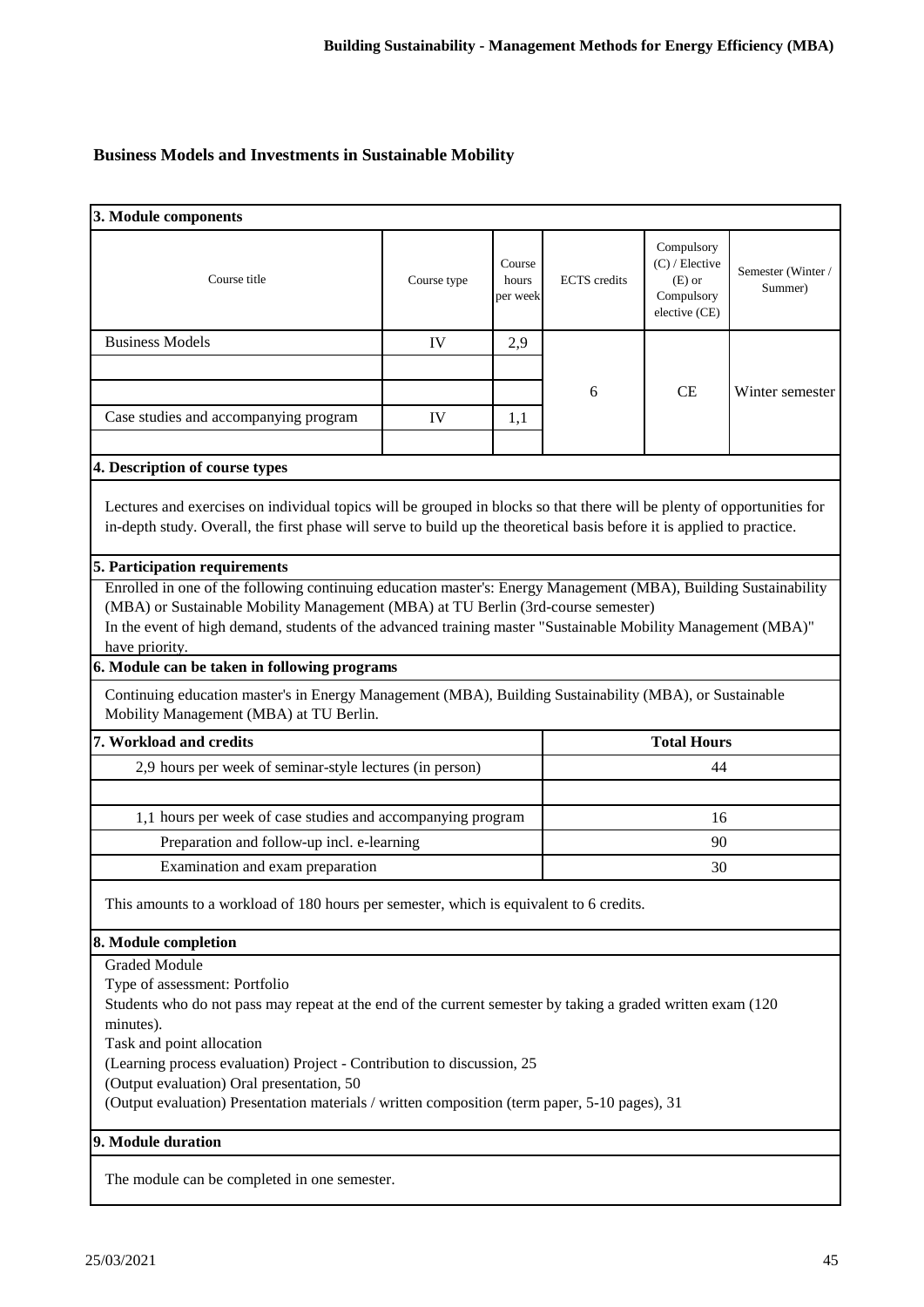### **Business Models and Investments in Sustainable Mobility**

**10. Number of participants**

Business Models : Maximum number of participants: 25

**11. Registration formalities**

Students can register for the e-learning course, the tutorial, and the examination via TUBS.

**12. Reading list and lecture notes**

Lecture notes available in hard copy: No

Lecture notes available in electronic format: Yes

If yes, provide a link: On the Moodle platform for the program: https://www.isis.tu-berlin.de/2.0/

The reading list is provided in the e-learning course on Moodle.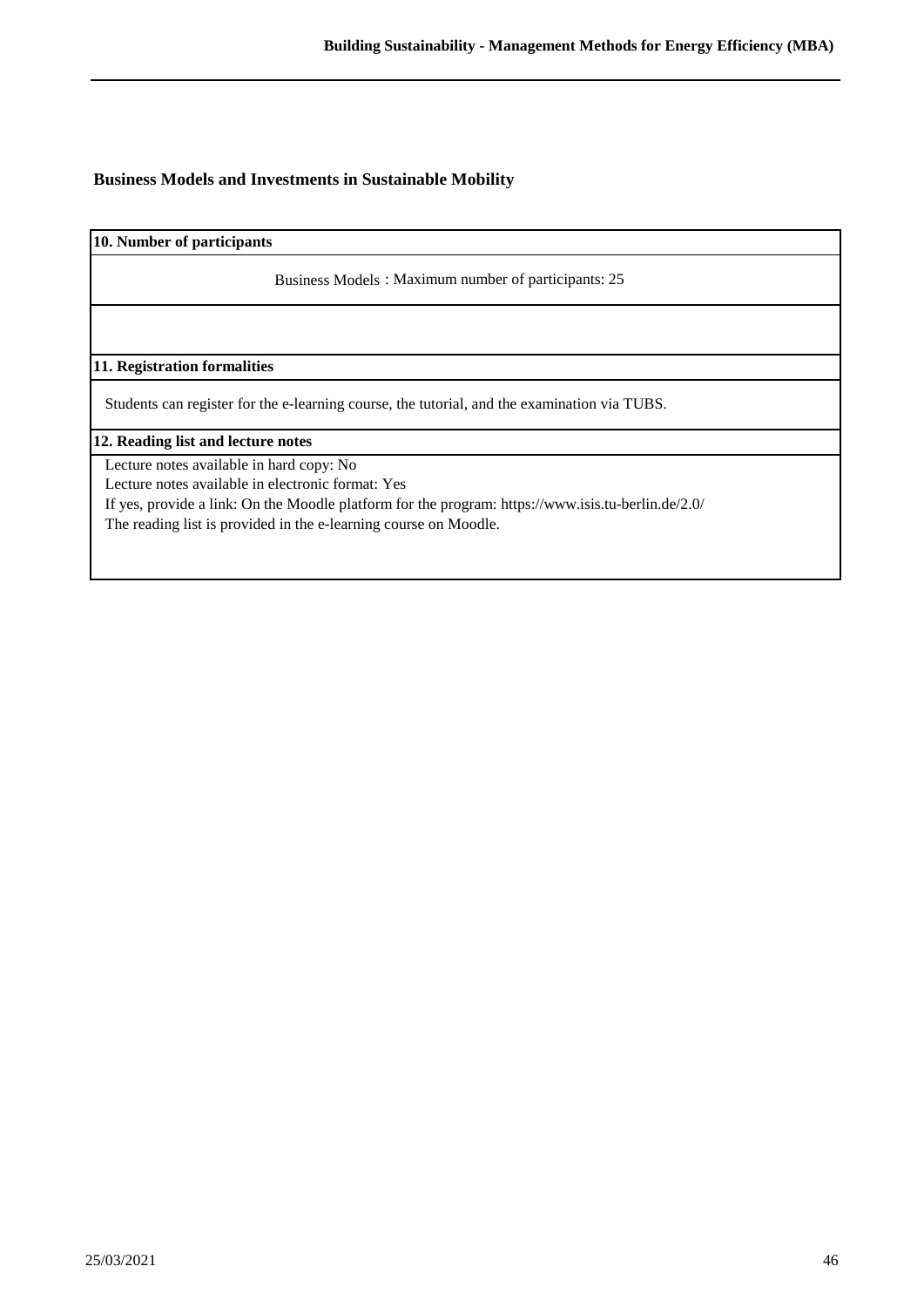## **Data Analysis and ICT in Mobility**

|                                                                                                                                                                                                                                                          |                            | E-SuMo 2                                                                                                              |
|----------------------------------------------------------------------------------------------------------------------------------------------------------------------------------------------------------------------------------------------------------|----------------------------|-----------------------------------------------------------------------------------------------------------------------|
| <b>Module title:</b>                                                                                                                                                                                                                                     | <b>ECTS</b> credit points: | <b>Short title:</b>                                                                                                   |
| Data Analysis and ICT in Mobility                                                                                                                                                                                                                        | 6                          | <b>ICT</b>                                                                                                            |
| <b>Module supervisor:</b>                                                                                                                                                                                                                                | Office:                    | E-Mail:                                                                                                               |
| Prof. Dr. Hans-Liudger Dienel                                                                                                                                                                                                                            | Alina Pfeifer              | alina.pfeifer@campus.tu-berlin.de                                                                                     |
|                                                                                                                                                                                                                                                          | <b>Module description</b>  |                                                                                                                       |
| 1. Module aims                                                                                                                                                                                                                                           |                            |                                                                                                                       |
| After taking this module, students will:<br>-evaluate current and future practices in the digitalization of the transport industry and transport services;<br>processes; iv) data mining;<br>-be able to understand the use of data in mobility systems. |                            | -be familiar with the principles of i) data collection ii) data analysis and iii) modeling to support decision-making |

**2. Content**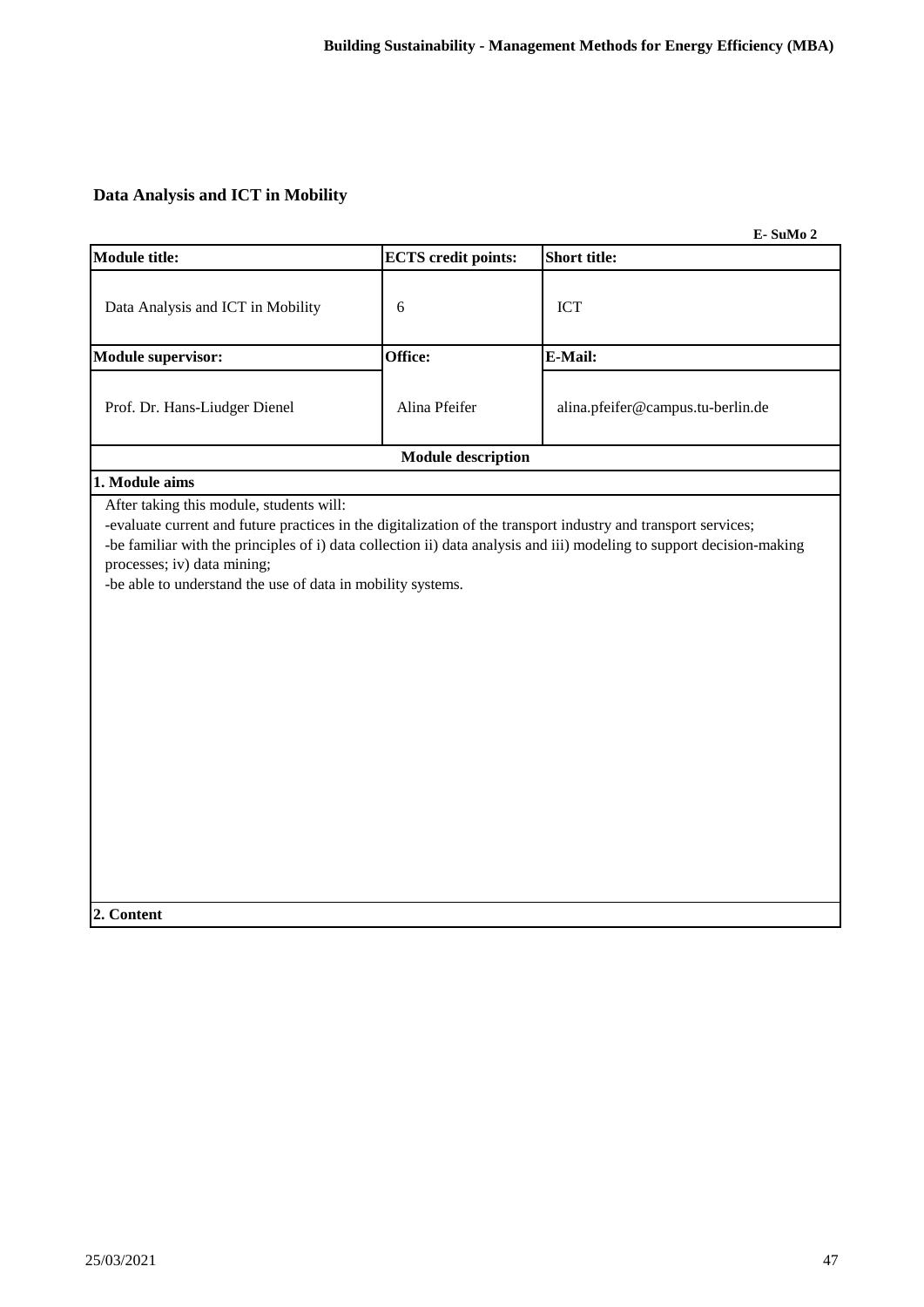The role and growth of ICT; -The complex relationship between ICT and mobility; -Quantitative and qualitative data; Data collection; Designing and analyzing surveys; -Data collection, modeling, analysis; -Data mining; -Interpretation of ICT and qualitative data; -Project work.

## **Data Analysis and ICT in Mobility**

| 3. Module components                                                                                                                                                                                                                                                                                                                                                                                                                                                                                                                                                                                                            |             |                             |                     |                                                                           |                              |
|---------------------------------------------------------------------------------------------------------------------------------------------------------------------------------------------------------------------------------------------------------------------------------------------------------------------------------------------------------------------------------------------------------------------------------------------------------------------------------------------------------------------------------------------------------------------------------------------------------------------------------|-------------|-----------------------------|---------------------|---------------------------------------------------------------------------|------------------------------|
| Course title                                                                                                                                                                                                                                                                                                                                                                                                                                                                                                                                                                                                                    | Course type | Course<br>hours<br>per week | <b>ECTS</b> credits | Compulsory<br>$(C)$ / Elective<br>$(E)$ or<br>Compulsory<br>elective (CE) | Semester (Winter/<br>Summer) |
| <b>ICT</b>                                                                                                                                                                                                                                                                                                                                                                                                                                                                                                                                                                                                                      | IV          | 2,9                         |                     |                                                                           |                              |
|                                                                                                                                                                                                                                                                                                                                                                                                                                                                                                                                                                                                                                 |             |                             |                     |                                                                           |                              |
|                                                                                                                                                                                                                                                                                                                                                                                                                                                                                                                                                                                                                                 |             |                             | 6                   | <b>CE</b>                                                                 | Winter semester              |
| Case studies and accompanying program                                                                                                                                                                                                                                                                                                                                                                                                                                                                                                                                                                                           | IV          | 1,1                         |                     |                                                                           |                              |
|                                                                                                                                                                                                                                                                                                                                                                                                                                                                                                                                                                                                                                 |             |                             |                     |                                                                           |                              |
| 4. Description of course types                                                                                                                                                                                                                                                                                                                                                                                                                                                                                                                                                                                                  |             |                             |                     |                                                                           |                              |
| Lectures and exercises on individual topics will be grouped in blocks so that there will be plenty of opportunities for<br>in-depth study. Overall, the first phase will serve to build up the theoretical basis before it is applied to practice.<br>5. Participation requirements<br>Enrolled in one of the following continuing education master's: Energy Management (MBA), Building Sustainability<br>(MBA) or Sustainable Mobility Management (MBA) at TU Berlin (3rd-course semester)<br>In the event of high demand, students of the advanced training master "Sustainable Mobility Management (MBA)"<br>have priority. |             |                             |                     |                                                                           |                              |
| 6. Module can be taken in following programs                                                                                                                                                                                                                                                                                                                                                                                                                                                                                                                                                                                    |             |                             |                     |                                                                           |                              |
| Continuing education master's in Energy Management (MBA), Building Sustainability (MBA), or Sustainable<br>Mobility Management (MBA) at TU Berlin.                                                                                                                                                                                                                                                                                                                                                                                                                                                                              |             |                             |                     |                                                                           |                              |
| 7. Workload and credits                                                                                                                                                                                                                                                                                                                                                                                                                                                                                                                                                                                                         |             |                             |                     | <b>Total Hours</b>                                                        |                              |
| 2,9 hours per week of seminar-style lectures (in person)                                                                                                                                                                                                                                                                                                                                                                                                                                                                                                                                                                        |             | 44                          |                     |                                                                           |                              |
|                                                                                                                                                                                                                                                                                                                                                                                                                                                                                                                                                                                                                                 |             |                             |                     |                                                                           |                              |
| 1,1 hours per week of case studies and accompanying program                                                                                                                                                                                                                                                                                                                                                                                                                                                                                                                                                                     |             |                             | 16                  |                                                                           |                              |
| Preparation and follow-up incl. e-learning                                                                                                                                                                                                                                                                                                                                                                                                                                                                                                                                                                                      |             |                             |                     | 90                                                                        |                              |
| Examination and exam preparation                                                                                                                                                                                                                                                                                                                                                                                                                                                                                                                                                                                                |             |                             |                     | 30                                                                        |                              |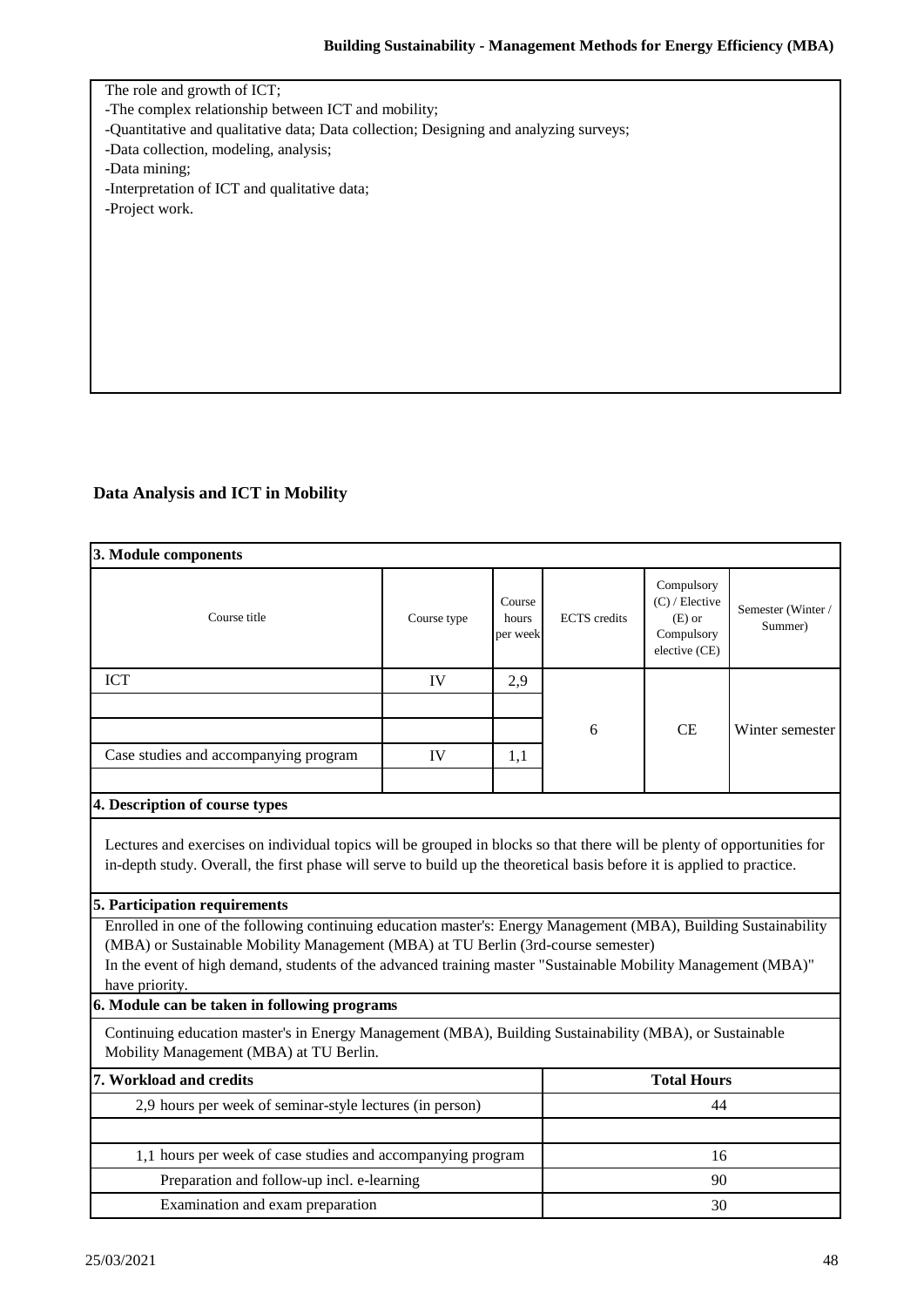This amounts to a workload of 180 hours per semester, which is equivalent to 6 credits.

#### **8. Module completion**

Graded Module

Type of assessment: Portfolio

Students who do not pass may repeat at the end of the current semester by taking a graded written exam (120 minutes).

Task and point allocation

(Learning process evaluation) Project - Contribution to discussion, 25

(Output evaluation) Oral presentation, 50

(Output evaluation) Presentation materials / written composition (term paper, 5-10 pages), 32

#### **9. Module duration**

The module can be completed in one semester.

## **Data Analysis and ICT in Mobility**

| 10. Number of participants                                                                                                                                                                                                                                              |
|-------------------------------------------------------------------------------------------------------------------------------------------------------------------------------------------------------------------------------------------------------------------------|
| ICT: Maximum number of participants: 25                                                                                                                                                                                                                                 |
|                                                                                                                                                                                                                                                                         |
| 11. Registration formalities                                                                                                                                                                                                                                            |
| Students can register for the e-learning course, the tutorial, and the examination via TUBS.                                                                                                                                                                            |
| 12. Reading list and lecture notes                                                                                                                                                                                                                                      |
| Lecture notes available in hard copy: No<br>Lecture notes available in electronic format: Yes<br>If yes, provide a link: On the Moodle platform for the program: https://www.isis.tu-berlin.de/2.0/<br>The reading list is provided in the e-learning course on Moodle. |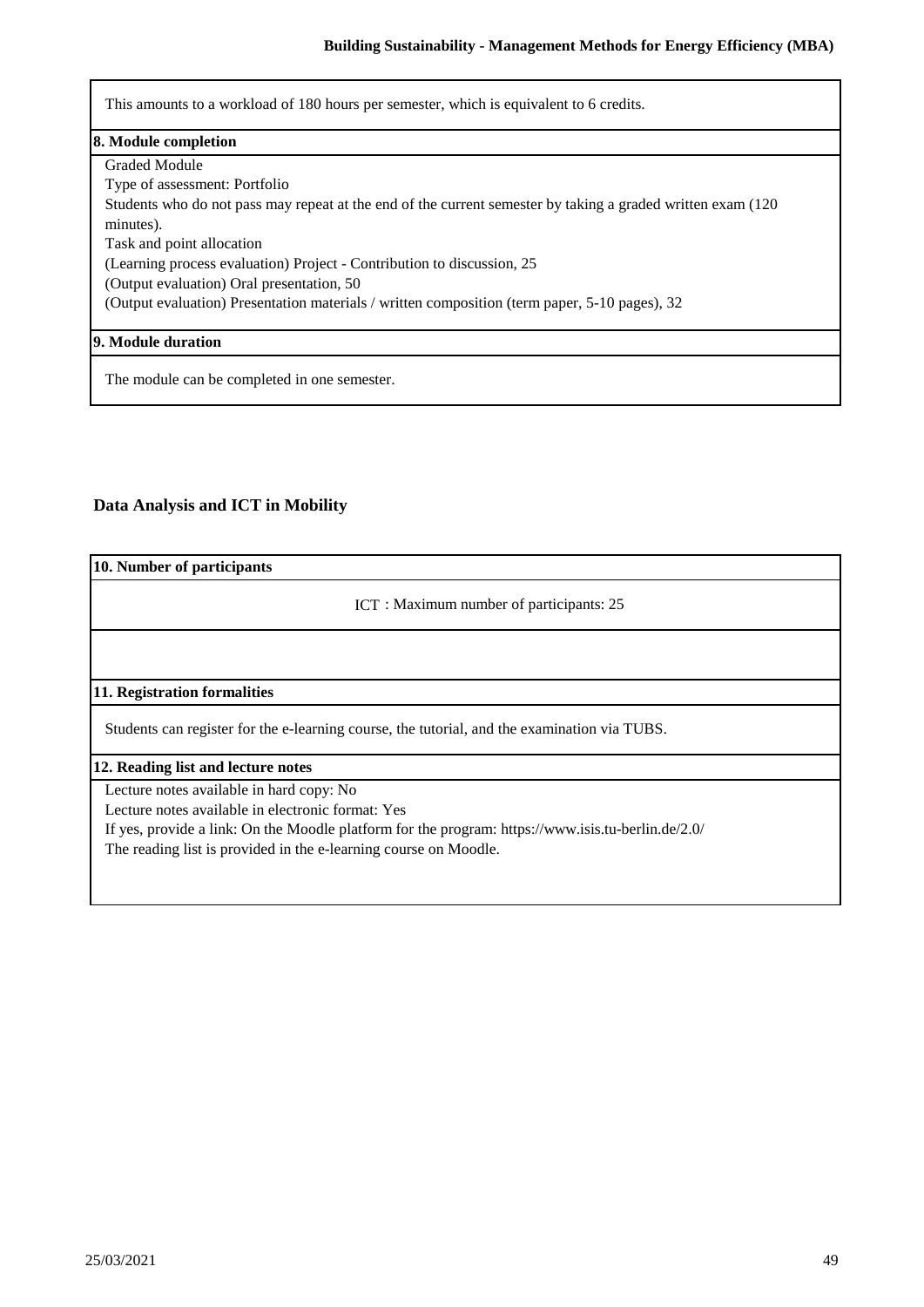## **Urban and Transport Planning in Emerging Economies: Concepts and Experiences**

**E- SuMo 3**

| <b>Module title:</b>                                                            | <b>ECTS</b> credit points: | <b>Short title:</b>               |  |  |
|---------------------------------------------------------------------------------|----------------------------|-----------------------------------|--|--|
| Urban and Transport Planning in Emerging<br>Economies: Concepts and Experiences | 6                          | Urban planning                    |  |  |
| <b>Module supervisor:</b>                                                       | Office:                    | <b>E-Mail:</b>                    |  |  |
| Prof. Dr. Hans-Liudger Dienel                                                   | Alina Pfeifer              | alina.pfeifer@campus.tu-berlin.de |  |  |
| <b>Module description</b>                                                       |                            |                                   |  |  |
| 1. Module aims                                                                  |                            |                                   |  |  |

After taking this module, students will:

-be familiar with the urban and transport planning experiences in Emerging Economies;

-know smart city concepts, theories, and criticisms

-Use this knowledge to apply analytical methods in various institutional and economic contexts;

-develop effective instruments based on these.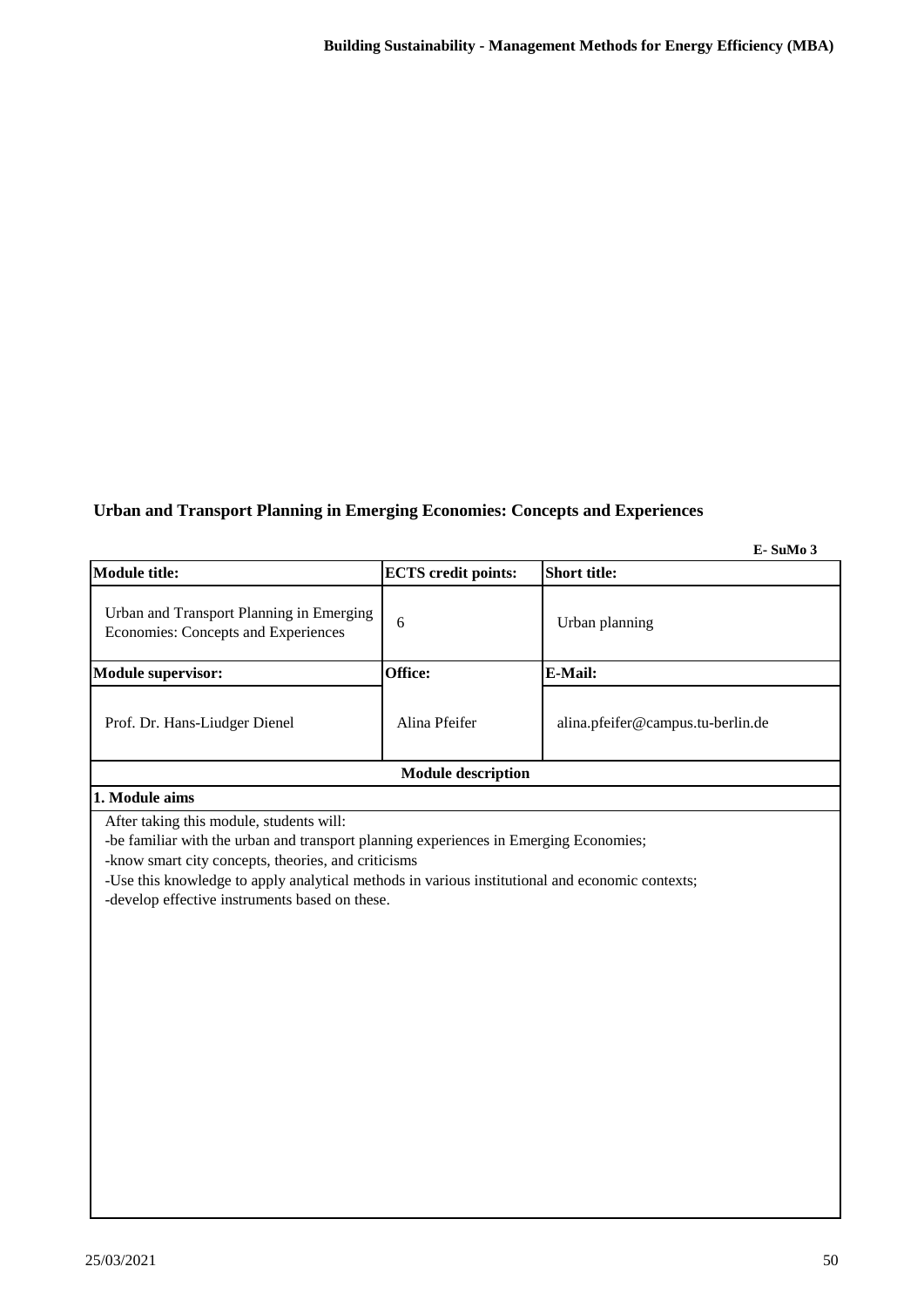Designing Sustainable Urban Mobility Plans;

-Stakeholder strategies-tools and methods, social, gender and cultural aspects;

-Regulatory frameworks, financing, and institutional challenges;

-The role of transport options for a sustainable economy: indicators for monitoring and assessing;

-Knowledge and technology exchange - transfer and barriers;

-Mobility challenges in the developing world on a rural and urban scale;

-Megacities, Smart city concepts, theories, and criticism.

## **Urban and Transport Planning in Emerging Economies: Concepts and Experiences**

| 3. Module components                                                                                                                                                                                                                                                                                                                                                                                                                                                                                                                                                                                                                                              |             |                             |                     |                                                                           |                              |
|-------------------------------------------------------------------------------------------------------------------------------------------------------------------------------------------------------------------------------------------------------------------------------------------------------------------------------------------------------------------------------------------------------------------------------------------------------------------------------------------------------------------------------------------------------------------------------------------------------------------------------------------------------------------|-------------|-----------------------------|---------------------|---------------------------------------------------------------------------|------------------------------|
| Course title                                                                                                                                                                                                                                                                                                                                                                                                                                                                                                                                                                                                                                                      | Course type | Course<br>hours<br>per week | <b>ECTS</b> credits | Compulsory<br>$(C)$ / Elective<br>$(E)$ or<br>Compulsory<br>elective (CE) | Semester (Winter/<br>Summer) |
| Urban planning                                                                                                                                                                                                                                                                                                                                                                                                                                                                                                                                                                                                                                                    | IV          | 2,9                         |                     |                                                                           |                              |
|                                                                                                                                                                                                                                                                                                                                                                                                                                                                                                                                                                                                                                                                   |             |                             | 6                   | CE                                                                        | Winter semester              |
| Case studies and accompanying program                                                                                                                                                                                                                                                                                                                                                                                                                                                                                                                                                                                                                             | IV          | 1,1                         |                     |                                                                           |                              |
| 4. Description of course types<br>Lectures and exercises on individual topics will be grouped in blocks so that there will be plenty of opportunities for<br>in-depth study. Overall, the first phase will serve to build up the theoretical basis before it is applied to practice.<br>5. Participation requirements<br>Enrolled in one of the following continuing education master's: Energy Management (MBA), Building Sustainability<br>(MBA) or Sustainable Mobility Management (MBA) at TU Berlin (3rd-course semester)<br>In the event of high demand, students of the advanced training master "Sustainable Mobility Management (MBA)"<br>have priority. |             |                             |                     |                                                                           |                              |
| 6. Module can be taken in following programs                                                                                                                                                                                                                                                                                                                                                                                                                                                                                                                                                                                                                      |             |                             |                     |                                                                           |                              |
| Continuing education master's in Energy Management (MBA), Building Sustainability (MBA), or Sustainable<br>Mobility Management (MBA) at TU Berlin.                                                                                                                                                                                                                                                                                                                                                                                                                                                                                                                |             |                             |                     |                                                                           |                              |
| 7. Workload and credits                                                                                                                                                                                                                                                                                                                                                                                                                                                                                                                                                                                                                                           |             | <b>Total Hours</b>          |                     |                                                                           |                              |
| 2,9 hours per week of seminar-style lectures (in person)                                                                                                                                                                                                                                                                                                                                                                                                                                                                                                                                                                                                          |             |                             |                     | 44                                                                        |                              |
| 1,1 hours per week of case studies and accompanying program                                                                                                                                                                                                                                                                                                                                                                                                                                                                                                                                                                                                       |             |                             | 16                  |                                                                           |                              |
| Preparation and follow-up incl. e-learning                                                                                                                                                                                                                                                                                                                                                                                                                                                                                                                                                                                                                        |             |                             |                     | 90                                                                        |                              |